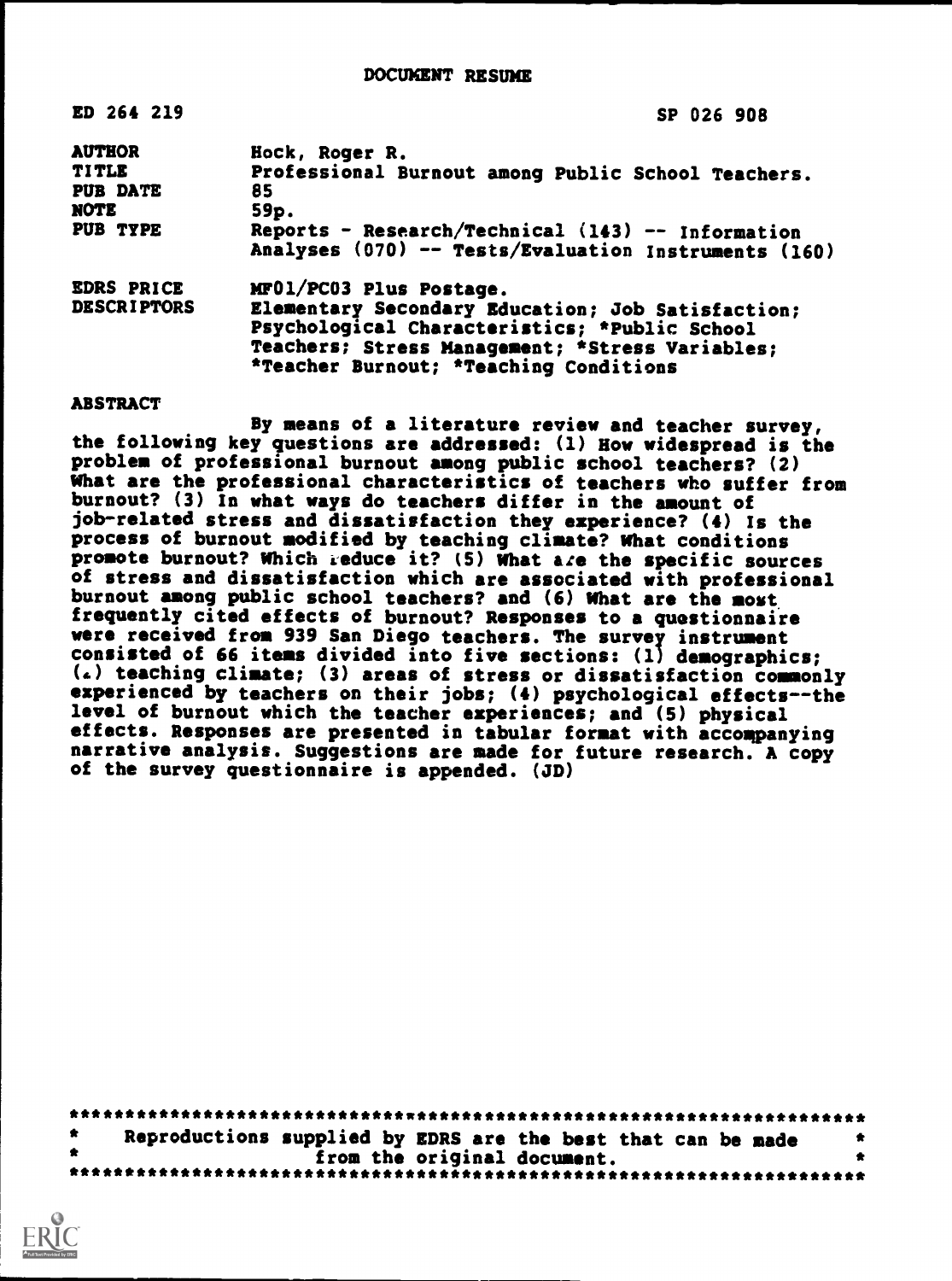# PROFESSIONAL BURNOUT AMONG

PUBLIC SCHOOL TEACHERS

Roger R. Hock

University of California, San Diego

 $E$  R. Hock 1985

2

"PERMISSION TO REPRODUCE THIS MATERIAL HAS BEEN GRANTED BY

(L Noe V.

TO THE EDUCATIONAL RESOURCES INFORMATION CENTER (ERIC) "

U.S. DEPARTMENT OF EDUCATION NATIONAL INSTITUTE OF EDUCATION EDUCATIONAL RESOURCES INFORMATION  $\blacksquare$ 

 $\bullet$ 

- **CENTER INC.** THE CENTER IS DEED THE REPORT OF THE REPORT OF THE REPORT OF THE REPORT OF THE REPORT OF THE REPORT OF THE REPORT OF THE REPORT OF THE REPORT OF THE REPORT OF THE REPORT OF THE REPORT OF THE REPORT OF THE REP
- received from the person or organization originating it
- 0 Minor changes have been made to improve reproduction Quality
- Pants of view or opirtiOrs stated on this docu ment do not necessarily represent official NIE position or policy

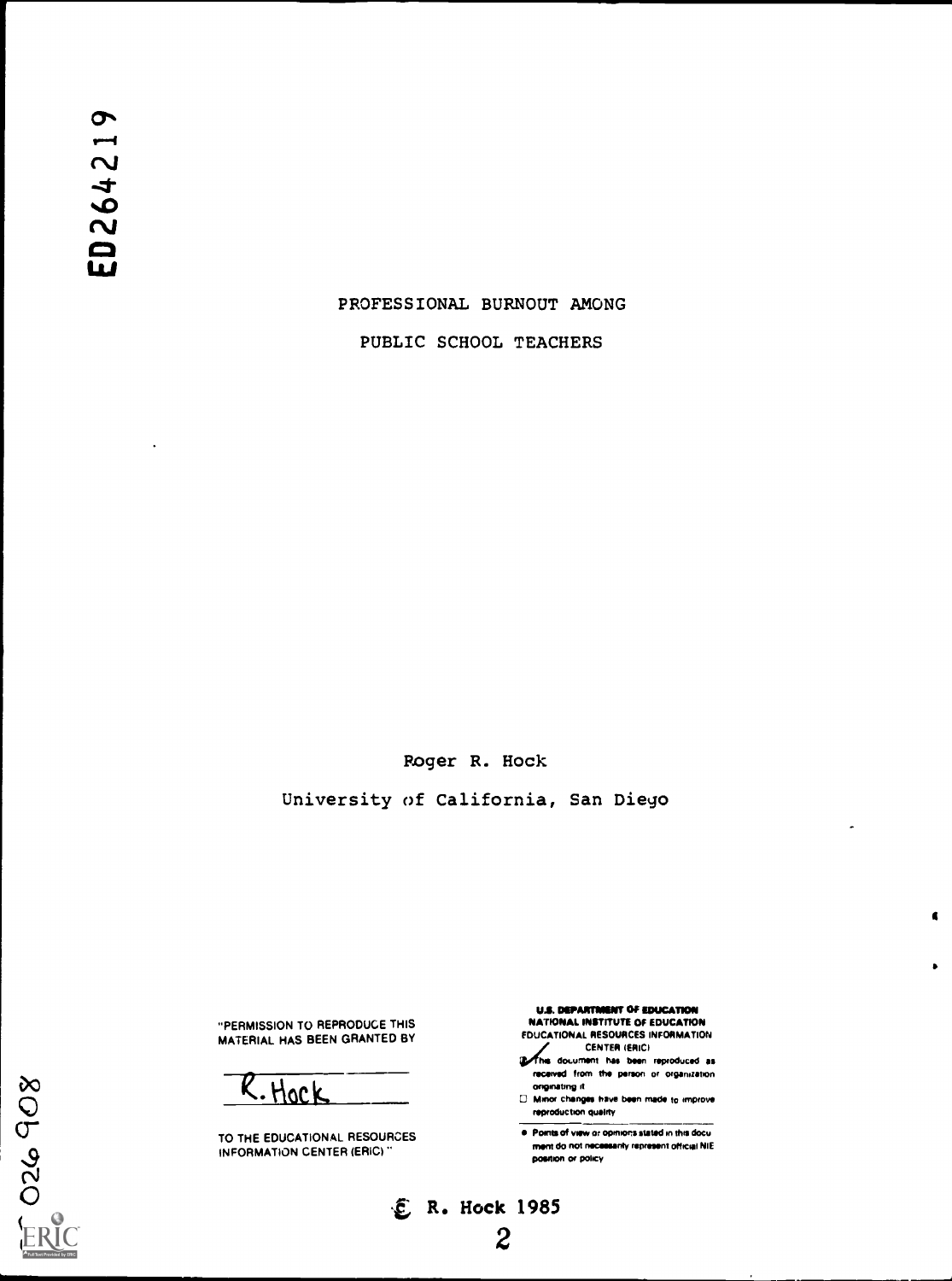#### INTRODUCTION

 $\mathbf{L}$ 

During the past decade, numerous articles and books have been written about the phenomenon of occupational burnout as it affects a specific occupational group: those in the helping professions (Pines, Aronson, Kafry, 1981; Maslach, 1976). These people, whose work involves continuous direct contact with the recipients of the services they . provide, appear to be particularly susceptible to this condition which has become known as burnout. Burnout has been described and typified in numerous ways. Maslach, one of the leading researchers in this field, has stated:

What we see happening among many of these professionals is a gradual loss of caring about the people they work with. Over time they find that they simply cannot sustain the kind of commitment called for in the personal encounters which are the essence of their jobs. . . . [They experience] a very special and distinctive kind of emotional exhaustion; losing positive feelings, sympathy and respect for their clients or patients. A second development crystallizes into a cynical and dehumanizing perception of their clients that labels them in derogatory ways. Seen by professionals as deserving of their problems, a blaming-the-victim philosophy sets in that in many cases appears to cause the

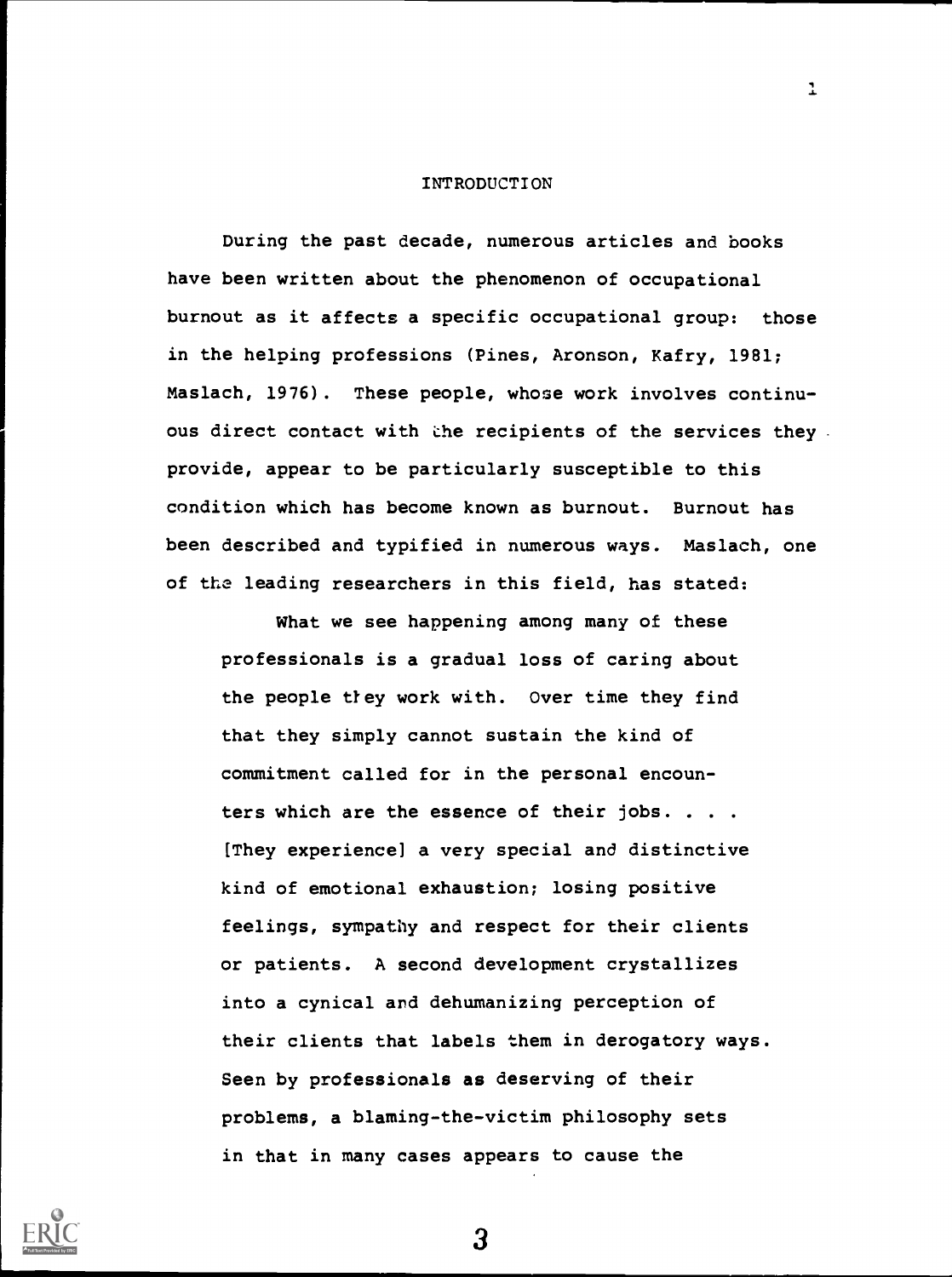quality of client services to deteriorate.

(Maslach, 1978, pp. 57-58)

Burnout literature has been dire.ted primarily at the individual victim of burnout. This has seemed appropriate since many, if not most, of the professionals referred to (e.g., psychiatrists, psychologists, counselors, social workers) practice alone or in small organizational groups. However, when burnout strikes members of large helping organizations such as hospitals or schools the consequences can be extremely serious. It is possible that a greater understanding by management of the various components of the burnout process will create new avenues for improving the quality of services provided, employee satisfaction, personnel retention and recruitment, public image, and so on. This study of public school teachers was undertaken to explore this phenomenon of burnout in a large, yet specific, at-risk organizational group.

# Definitional Difficulties

Serious difficulties are encountered in attempting to formulate an operational definition of the term 'burnout.' There is no clear agreement among researchers in the field as to exactly what burnout is. This is mainly because as the use of the term has increased, it has been expanded to



4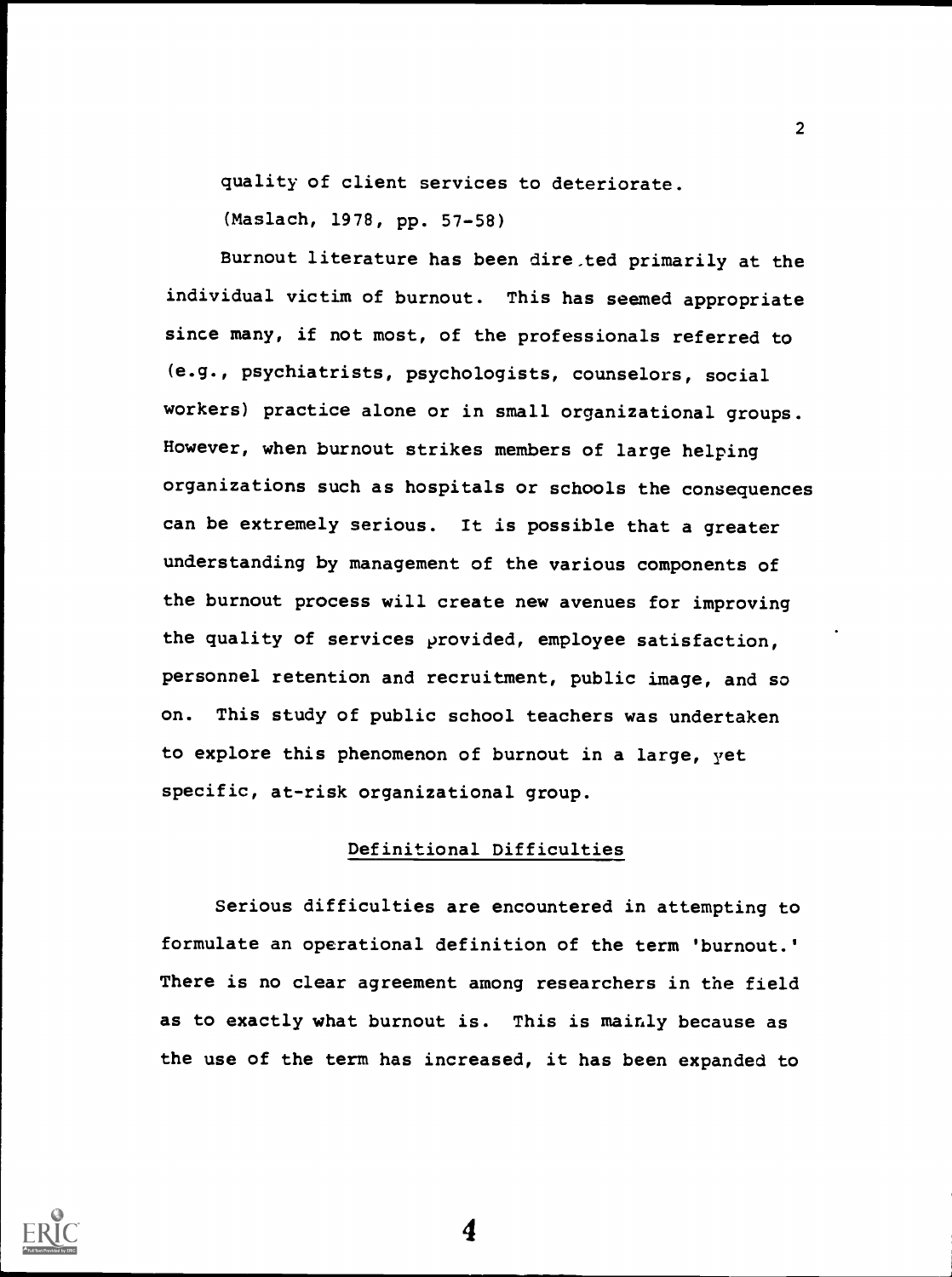include an increasing number of conditions applied to an increasing number of situations. "Burnout" is a provocative term, and people readily relate to it and seem to know instinctively what it means in terms of their own personal experiences (Maslach, 1982). The problem is that the word eventually takes on so many meanings that it may cease to mean anything at all. This difficulty, however, can be overcome to some extent by analyzing the many definitions of burnout in the literature to expose what they have in common.

There is general agreement among researchers that burnout oclurs at the individual level (rather than the group or organizational level) and is an internal psychological experience involving feelings, attitudes, motives, and expectations. Further, burnout is a negative experience with negative consequences for the individual. In addition to these basic points, there are three



5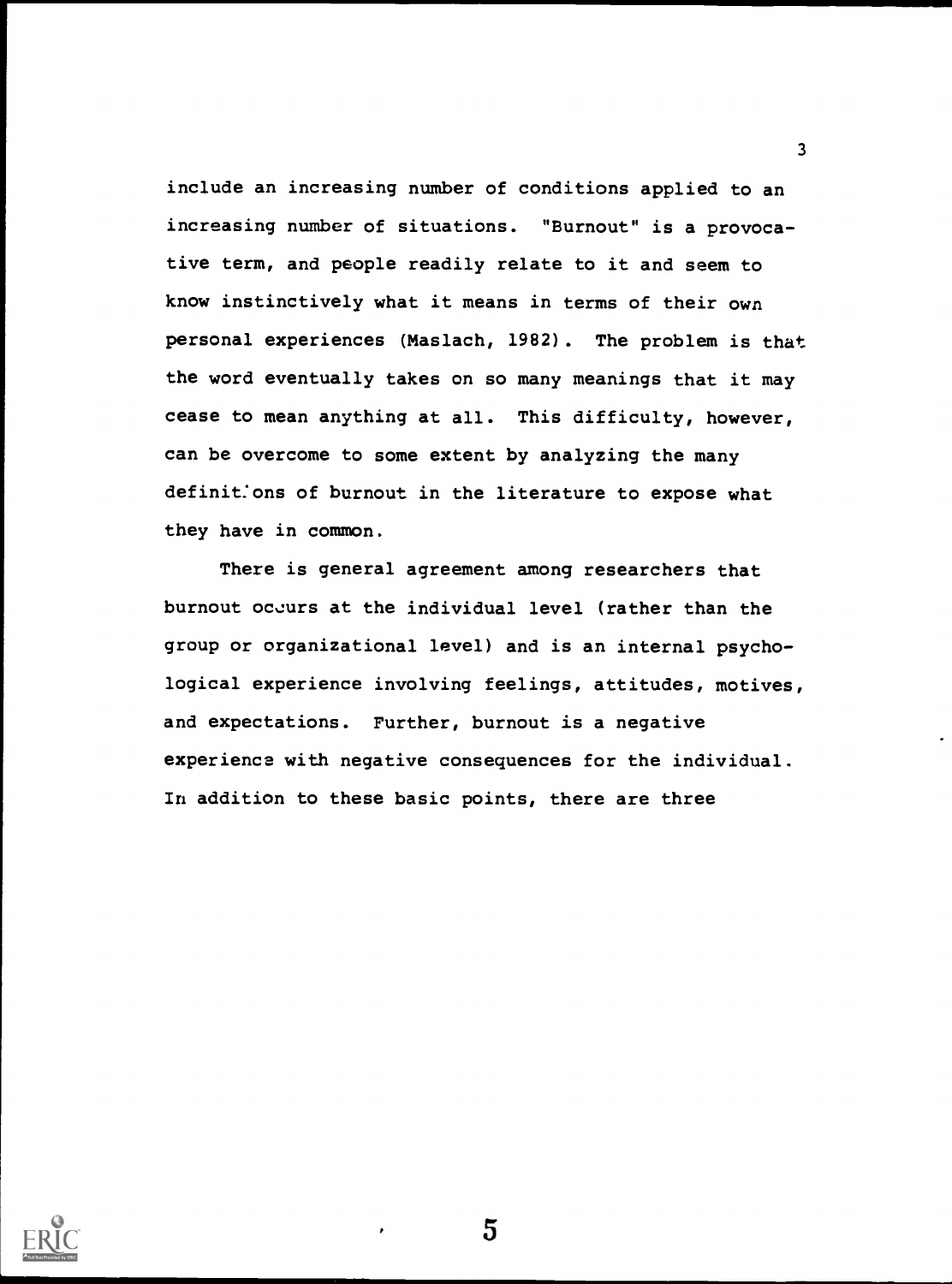identifiable dimensions of burnout (Maslach, 1982):

1. Exhaustion. This dimension is described as wearing out, loss of energy, depletion, debilitation and fatigue. This appears to be a central component of burnout that can manifest itself physically, psychologically, or as a combination of both.

4

2. Depersonalization. In this dimension there is a negative change in attitudes and responses toward others, especially the recipients of the services the professional provides. This is usually accompanied by increased irritability and a loss of idealism about the work.

3. Personal accomplishment. This dimension entails negative responses to oneself and one's personal accomplishments typified by depression, low morale, interpersonal withdrawal, reduced productivity, inability to cope with pressure, feelings of failure, and poor self-esteem.

### Effects of Burnout

An example of how the above components of burnout are expressed in the literature can be found in the work of Pines, Aronson, and Kafrey (1981). They describe burnout in a general sense as a state of physical, emotional, and mental exhaustion characterized by physical depletion, by feelings of helplessness and hopelessness, by emotional drain, and by the development of negative attitudes

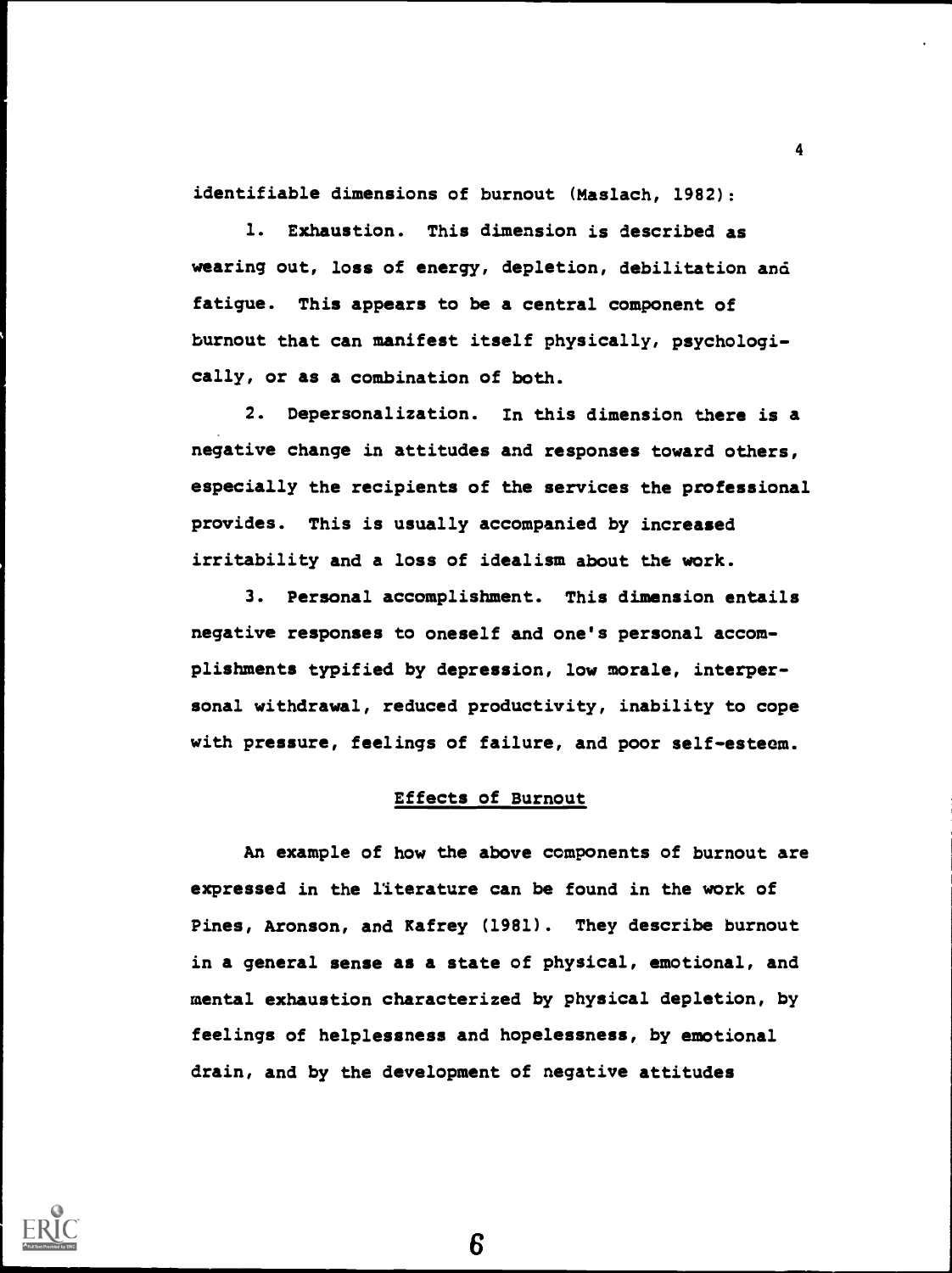towards work, life, and other people. This state is precipitated by constant or repeated emotional pressure associated with an intense involvement with people over long periods of time. The physical exhaustion component of burnout, according to Pines, is characterized by reports of increased susceptibility to illness, headaches, nausea, back pains, accident proneness, frequent attacks of virus and flu, and a paradoxical combination  $cf$ tiredness and sleep disturbances. Accompanying these physical problems are the symptoms produced by the emotional exhaustion component of burnout. This entails feelings of depression and entrapment which lead in extreme cases to mental illness or even thoughts of suicide. Finally, the mental exhaustion component is manifested by the development of negative attitudes about self, work, and life in general. Reports of mental exhaustion include lowered self-concept and feelings of inferiority, inadequacy, and incompetency (Pines et al., 1981, pp. 17-19).

5

The effects of burnout, general as they are, become more meaningful when they are considered in terms of a single, specific occupation. A professional group that appears to be particularly susceptible to burnout is that of school teachers employed by the public school systems in the United States. This is an extremely large

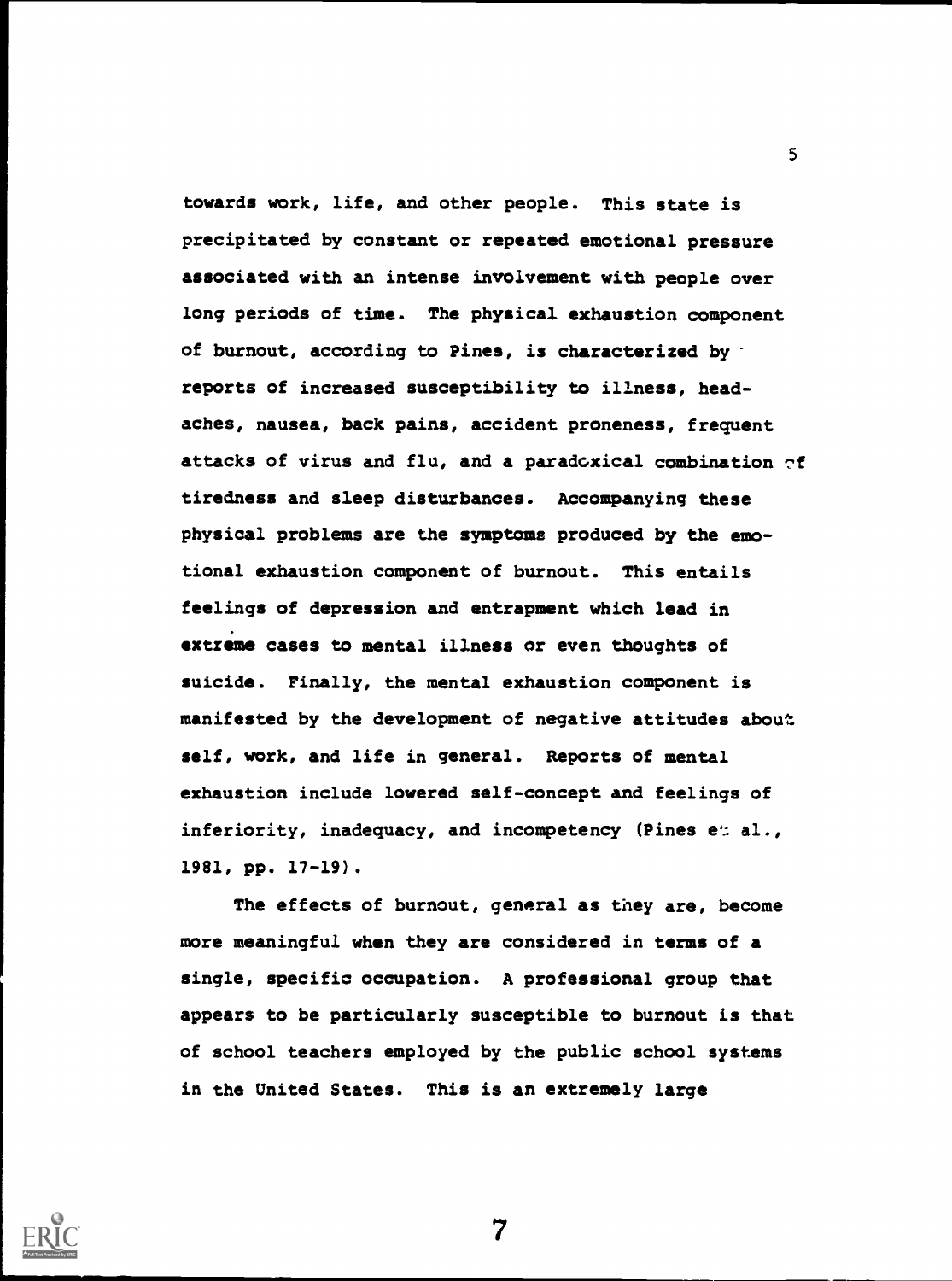population which has, up to now, been conspicuously absent in the serious literature on burnout. Job Stress and Burnout, edited by Paine (1982), contains articles by the leading researchers in the field of professional burnout. Although this volume is a relatively thorough examination of the subject, the professional group of teachers is not mentioned. Nevertheless, all of the symptoms discussed above, with only occasional slight changes to reflect the teaching environment, can be found in public school teachers' reports of burning out:

6

Teachers experiencing burnout often have physical maladies such as frequent colds, headaches, dizziness, or diarrhea. If unchecked, these ailments may turn into ulcers, colitis, or asthma, or they may cause loss of appetite and loss of sexual interest. Teachers report that their self-concept drops to a new low as they question the meaning of teaching. They see themselves becoming less and less effective with children and colleagues. The teacher feels guilty, incompetent as an educator and finally inadequate as a person. This, in turn, affects personal rela'ionships and can result in total emotional bre.Adown. (Hendrickson, 1979, p. 37)

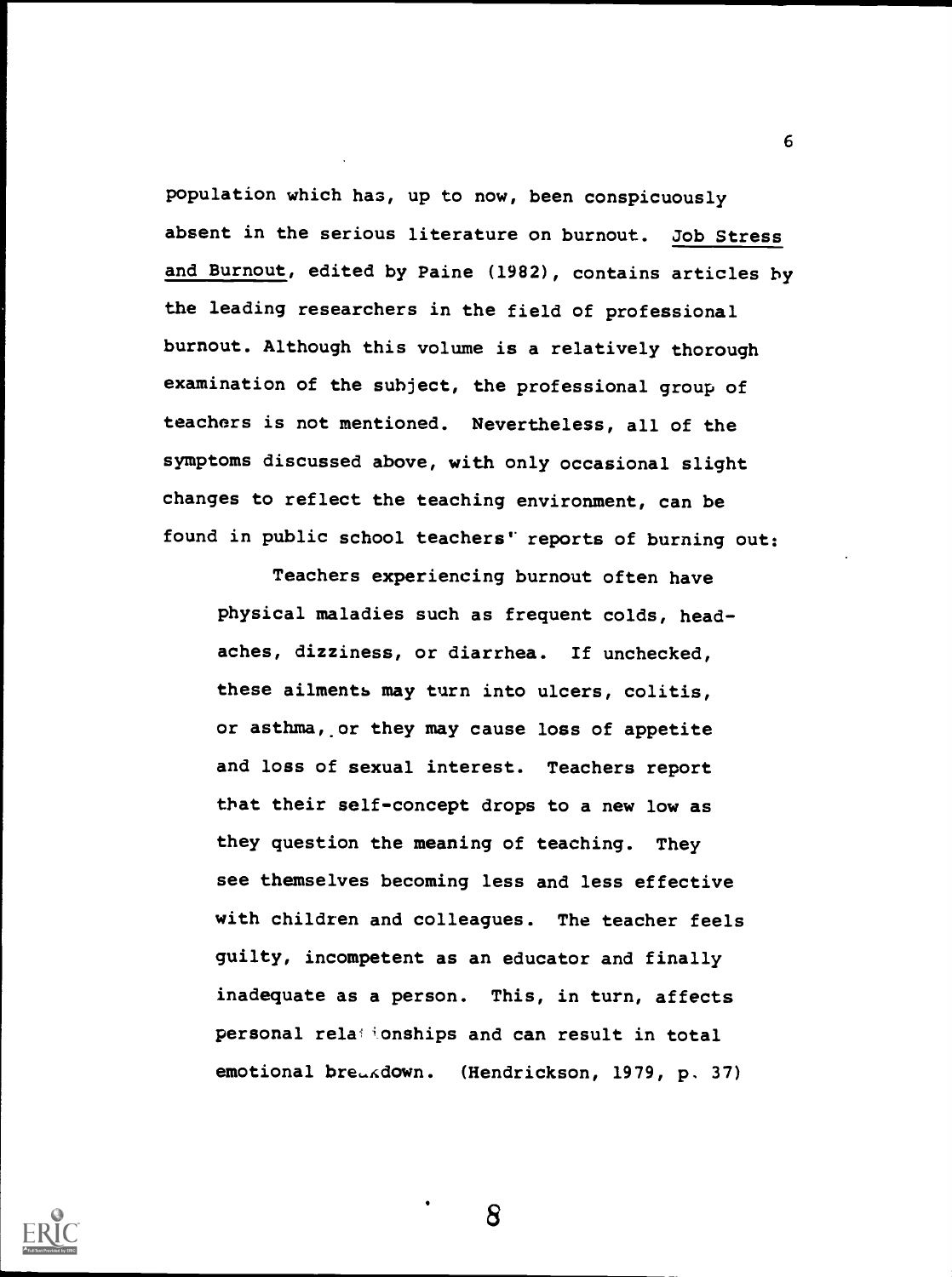Many teachers experiencing these problems choose to leave the profession. This alone is damaging in that those individuals who change careers are frequently the most idealistic and dedicated teachers. These are serious losses to the organization. However, it is those teacners who are burning out and staying in the classroom who may be creating the most negative effects upon their "clients": in this case, the students.

Considering numbers alone, one elementary school teacher has direct contact with thirty to fifty students per year; one junior high or high school teacher as many as three or four hundrel. Teachers are role models and teachers' psychological states (such as anxiety level) affect the psychological states of their students (Doyal & Forsyth, 1973; Zimmerman, 1970). Makiel (1979) found that children respond to teachers who are physically or emotionally ill by developing physical complaints themselves.



9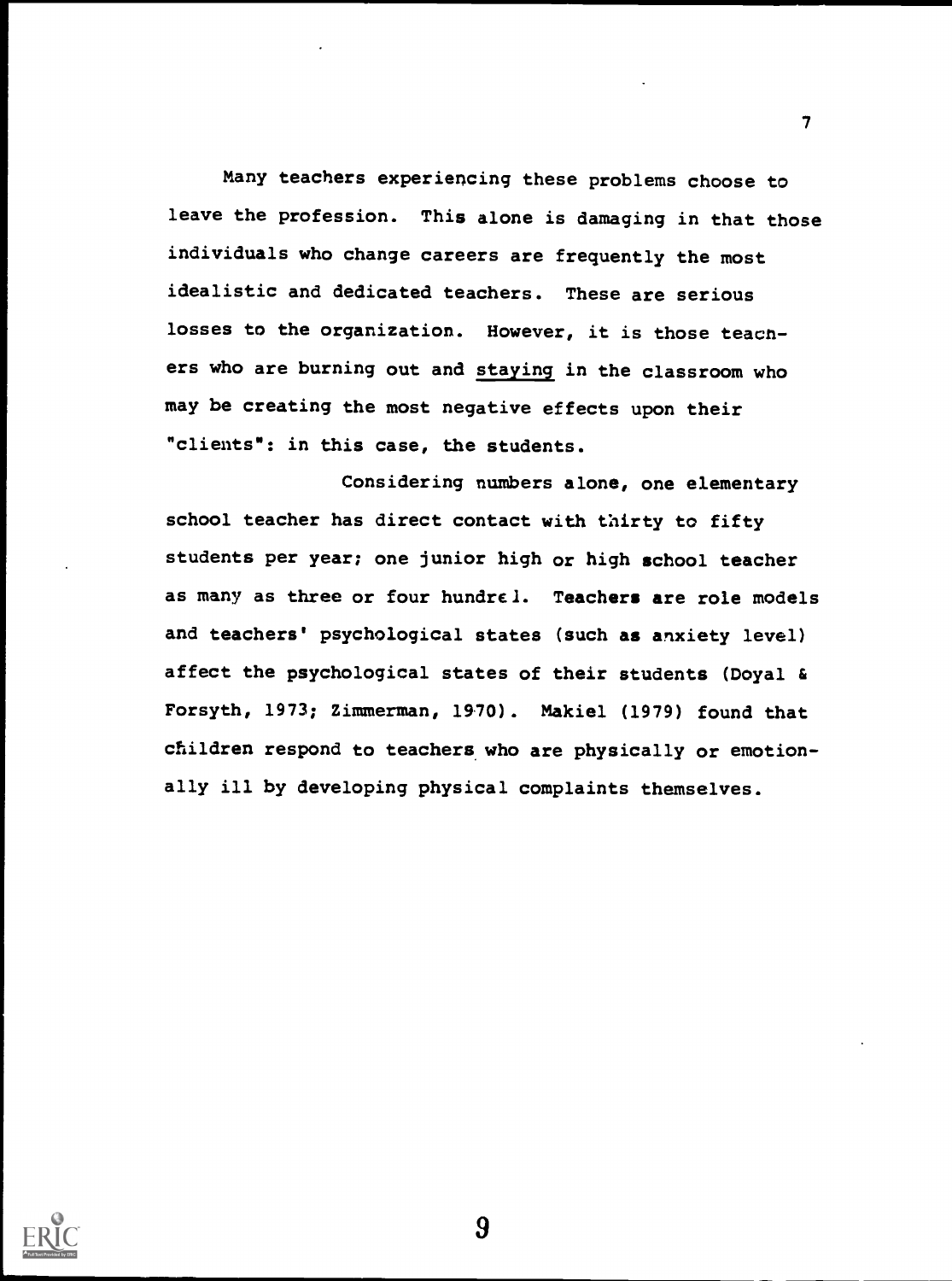#### Causes of Teacher Burnout

8

Nearly all of the literature dealing with teacher burnout appears in education journals or the popular press. There has been little systematic research to determine the actual causes of burnout with any degree of certainty.

In the available literature, however, burnout is consistently paired with chronically stressful conditions in the teaching profession. The sources of this stress, therefore, are given as the causes for burnout (Collins & Masley, 1980). This assumes a relationship based on correlational reasoning which involves the usual cause and effect and directionality difficulties:

For example, . . . do certain stressful events produce burnout, does burnout sensitize the individual to stress, or do certain occupations attract people who both burn out easily and experience a lot of stress? (Pines et al., 1981, p. 37)

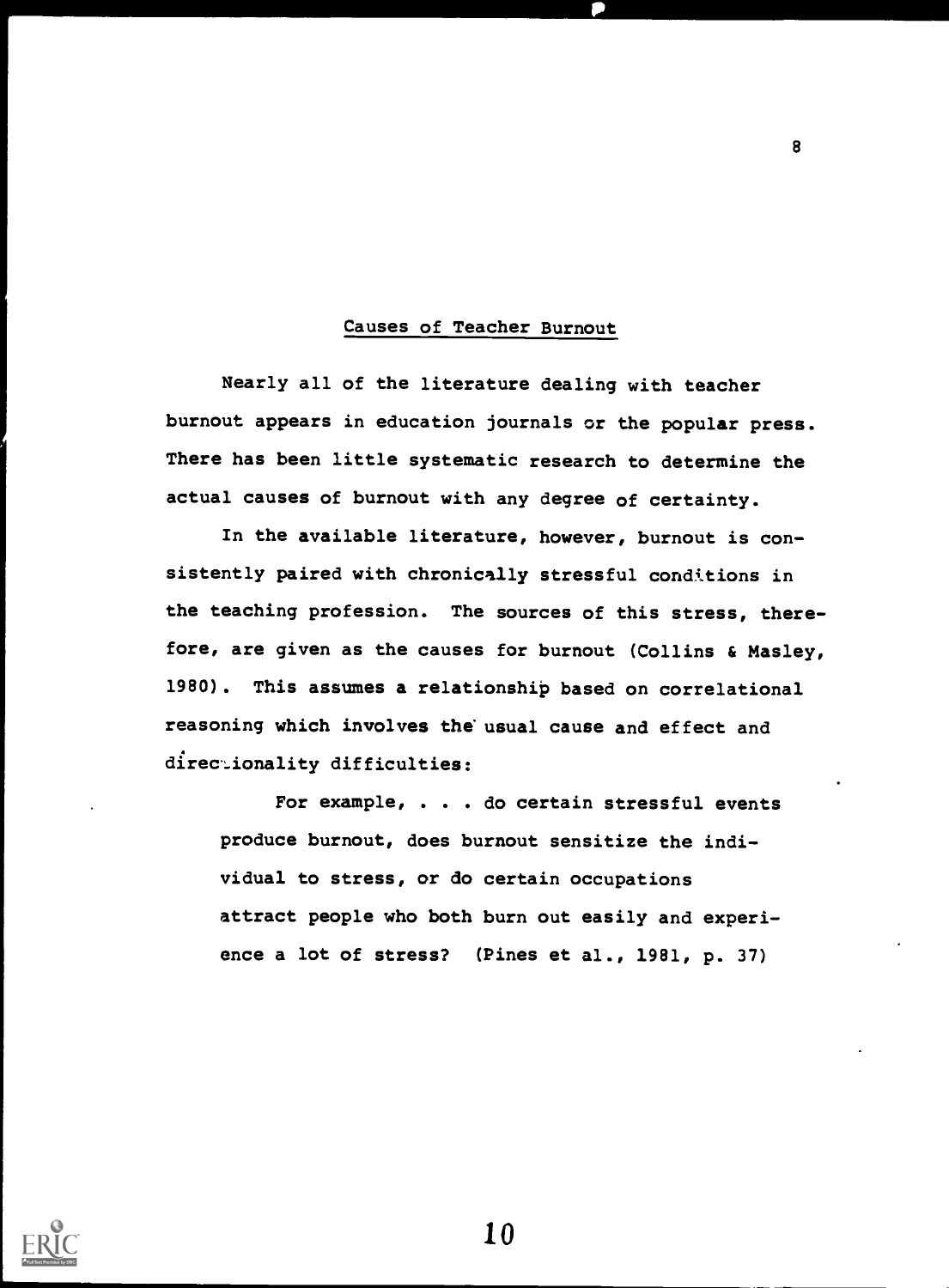Research is needed to determine if, in fact, stress directly causes burnout. However, because of the intuitive logic of the argument and because of subjective reports from teachers themselves that certain stressproducing conditions are indeed causing their feelings of burnout, a discussion of the stressors teachers face is warranted.

A major source of stress appears to stem from the teacher's sense of isolation; being cut off from other adults, other professionals, colleagues, and virtually "trapped" in a room full of children all day (Dubrin, 1979). At times this isolation is so complete that the teacher goes from his/her car in the morning directly to the classroom and in the evening returns directly to the car without any adult contact during the entire day. This is dangerous because of the lack of intellectual stimulation, and because it aggravates an already stressful situation by preventing teachers from receiving emotional support from others w .o are experiencing similar professional problems. It has boen demonstrated that professionals who are experiencing symptoms of burnout will adopt a facade of being calm and fully in control in order to camouflage their fears and doubts. As a result of the lack of contact and communication between teachers,



11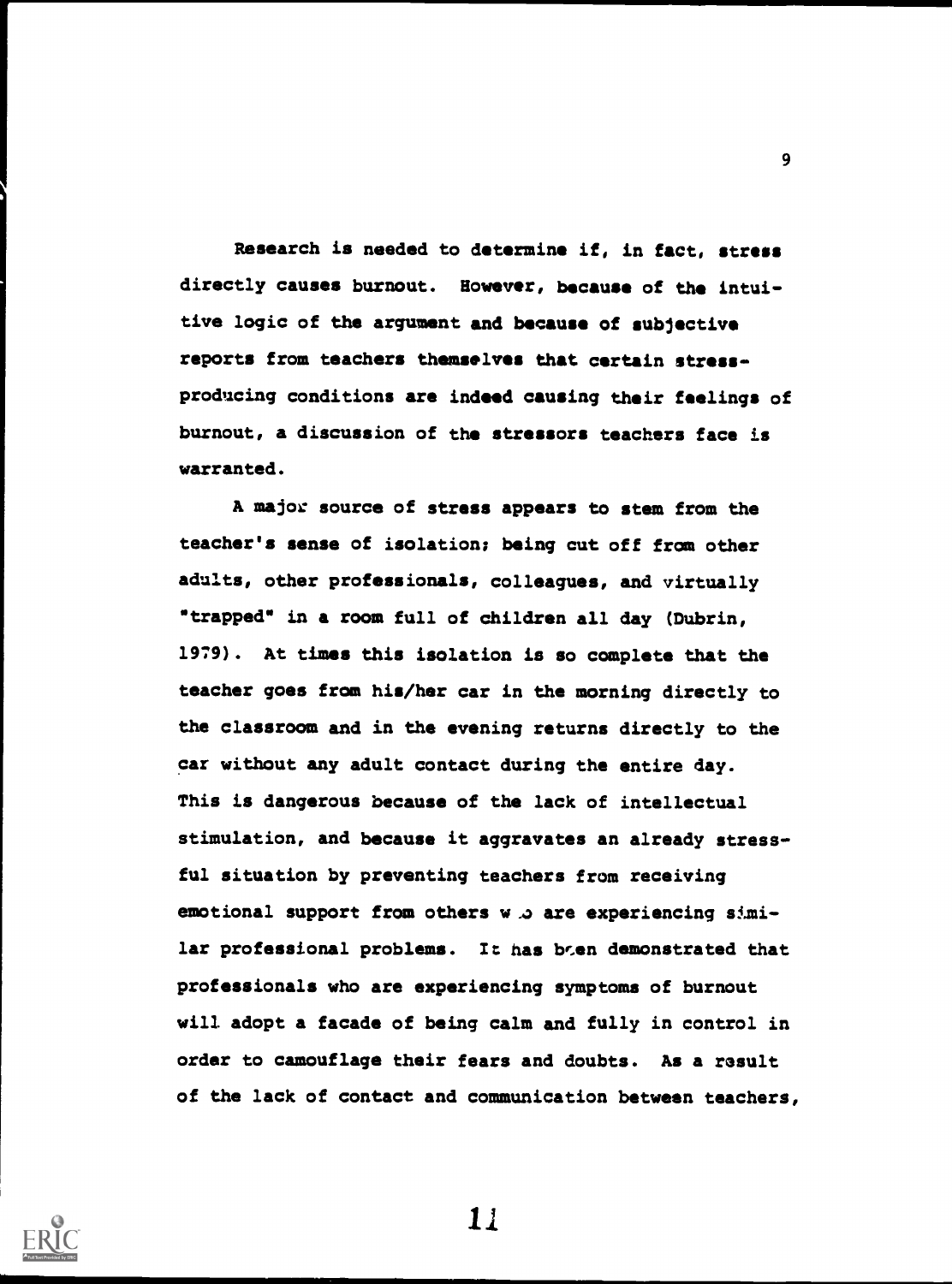each feels that s/he is tne only one experiencing the problem and ases everyone else as secure and confident. This component contributing to stress in teaching has been termed "pluralistic ignorance" (Maslach, 1978).

Perhaps the most unquestionable source of stress a person can encounter is the fear of physical attack, pain, or violence (Goldstein, Baker, & Jamison, 1980). If such a threat occurs frequently or is present continuously, it will have an undeniable and rapid effect on functioning. Physical violence against teachers is increasing. In 1979 the National Educational Association conducted a nationwide Teacher Opinion Poll (McGuire, 1979). The results showed that an estimated 110,000 teachers (1 out of every 20) were physically attacked on school property during the 1978-1979 school year. This is an increase of 57% over the previous year. Approximately 10% of these victims required medical attention for physical injuries and an additional 10% required attention for the psychological trauma they experienced.

Another separate, but related, problem teachers face is discipline. Although classroom management and discipline is one of the areas for which teachers are prepared, it is not foremost in their minds when entering the profession, nor do they expect it to be central in their



12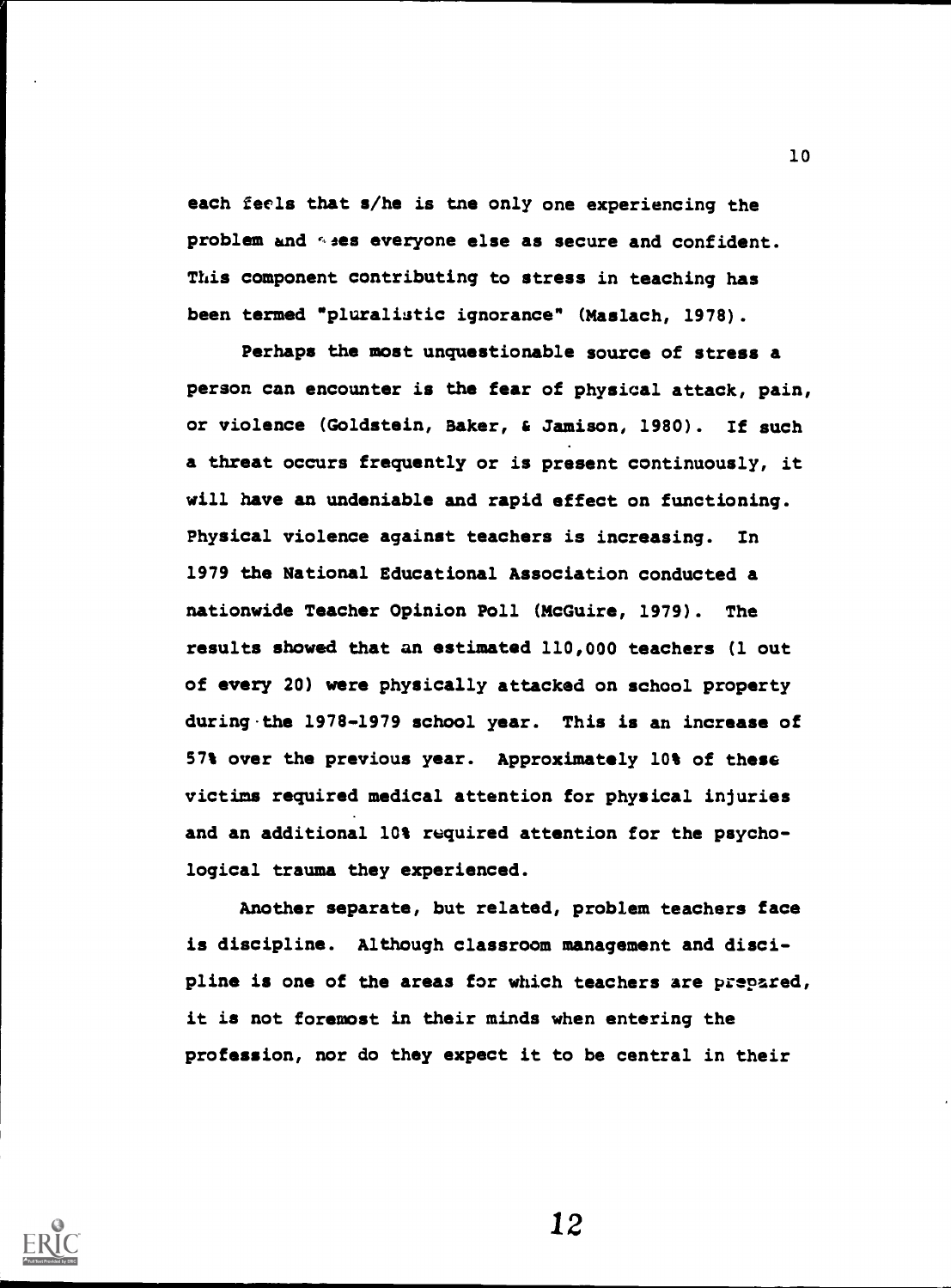goals as teachers. The fact is, however, that teachers are finding it necessary to spend increasing amounts of their time on the activity of discipline. Added to this is the great discomfort many teachers feel at having to behave in unnaturally strong and authoritarian ways to achieve order in the classroom or on the school grounds. This usually proves to be an emotionally exhausting routine in itself and even more so when combined with the feelings of lack of personal accomplishment caused by so much time being "wasted" on disciplinary activities (Walsh, 1979).

A further development which has come into prominence in recent years and is singled out in the literature regarding public teacher dissatisfaction is teachers' general distrust and feelings of distance from school administrators. This is evidenced by the growing adversarial positions taken by teachers and administrators indicated by increased collective bargaining practices and the rise of more militant teacher unions (Rothstein, 1980). Teachers are growing increasingly sensitive to being excluded from the decision-making process and are desiring more control over their own jobs. A survey was conducted in Southern California during a recent teacher strike.

Both groups (teachers and administrators] were dissatisfied with the roles they had played in



13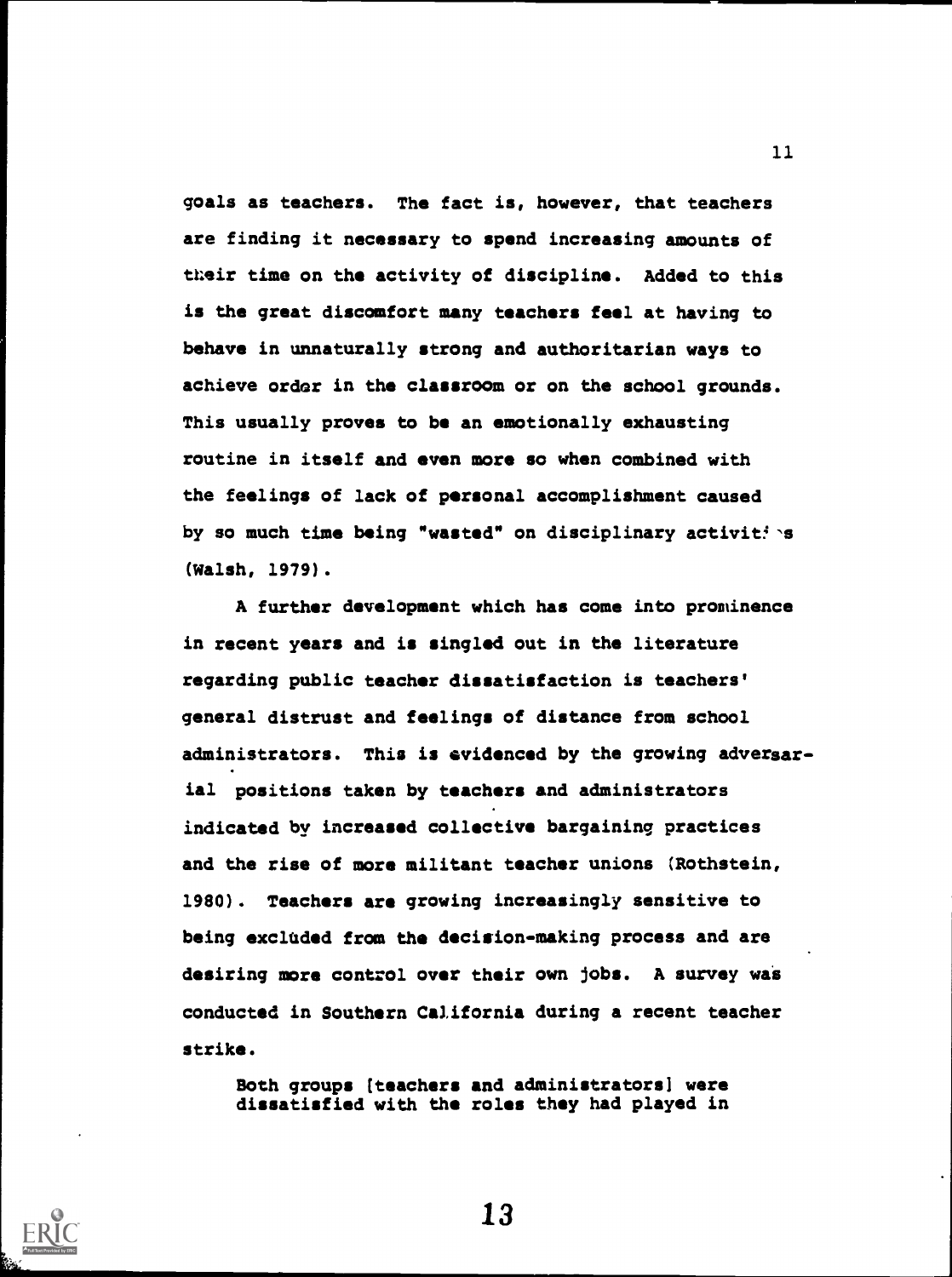intensifying conflict in their schools. Administrators raised questions about their own provocative behavior, their dual loyalties towards those who were above them in the management hierarchy and those they were appointed to serve, and the paranoid slant that crept into their thinking as the situation worsened.

Teachers were dissatisfied with their lack of unity, the status of teachers, and the provocative and intimidating behavior of administrators. They thought that teaching was the most important work in the schools and that they should be rewarded with better salaries and conditions. Teachers were angered by the caste-like structure of the schools; they resented their supervisors and felt they were ineffective in their jobs. (Rothstein, 1980, p. 227)

Teachers also felt that their associations with administrators were characterized. by a general feeling of unfriendliness and distrust. These anti-administrative attitudes left teachers confused about their own career opportunities, since their only hope for advancement is to become a part of the administration itself. The observation has been made (Rothstein, 1980) that frequently, teachers considering receiving an administrative credential often feel as if they are betraying their friends and co-workers and fear they are becoming one of the "enemy."

As teachers experience the strain and pressure of interacting with their administrations they have only to turn around to find further aggravation from the parents of the children they teach and from the public in general. Except in rare instances, the only time a public school



14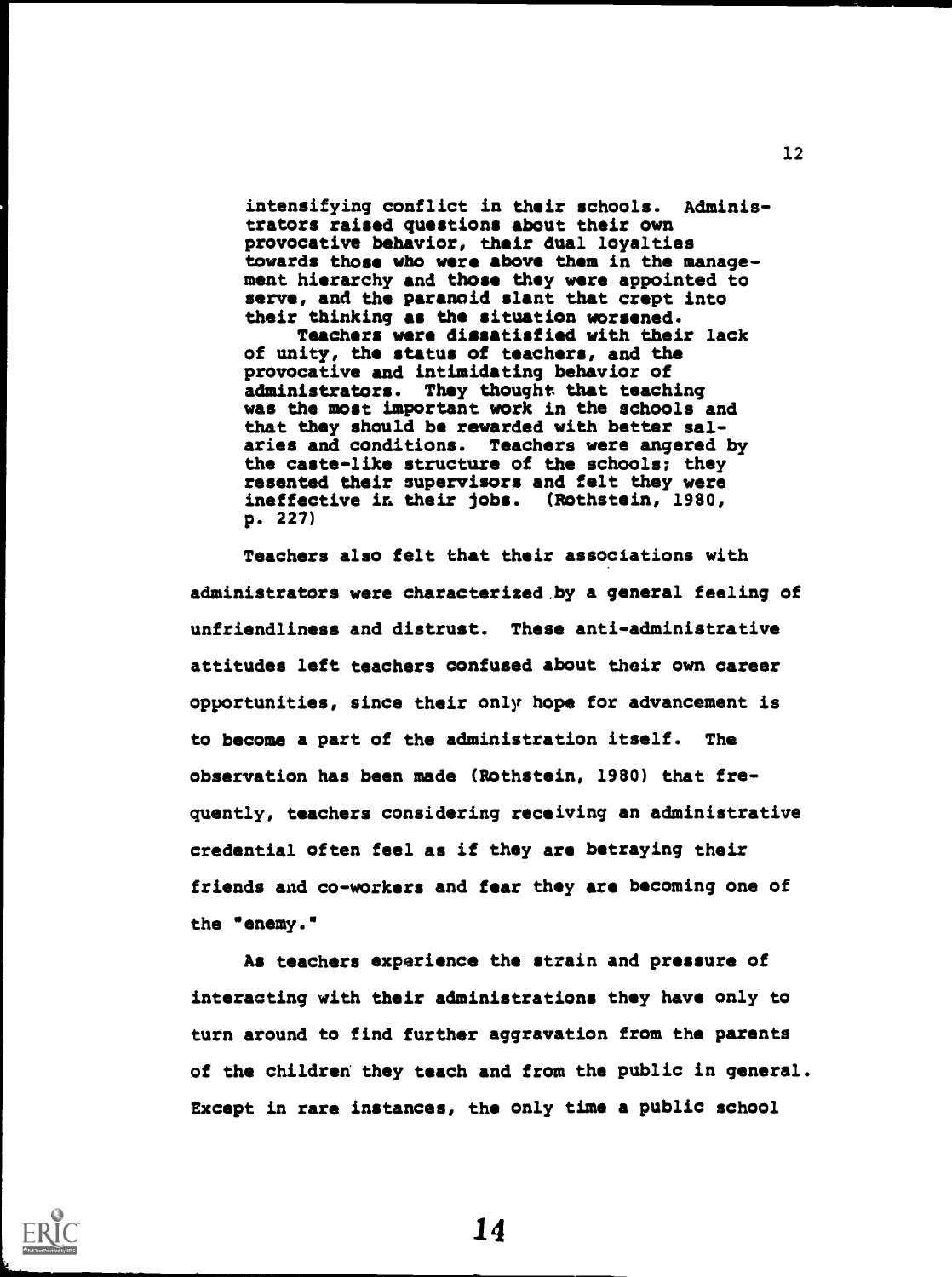teacher has any contact with the pupils' parents is when the parents have a complaint or when the teacher has requested a meeting, usually due to a problem with the child, and even then, parents frequently fail to attend (Feshbach, 1976). When a child is functioning adequately in school, the situation is considered normal and no special notice is taken of the teacher's efforts in creating such a condition. Furthermore, there appears to be an anti-public school teacher bias on the part of the press (Dubrin, 1979). Teachers read negative things about themselves especially in the form of implicit blame for the alleged decline in the quality of public education. The job of school teacher in this country has carried with it a stigma of being an unimportant or frivolous occupation lacking prestige and esteem (Jersild, 1955). Lacking any semblance of a support system from the public, the parents, the administration, or fellow professionals, it becomes an easy task for teachers to begin to see themselves in the same dim light. Basic learning theory has shown us that when a behavior continues unrewarded it will diminish and eventually cease. One could view teacher burnout as the extinction of unrewarded behavior.

This lack of psychological and emotional rewards is countered not at all by financial rewards. While



15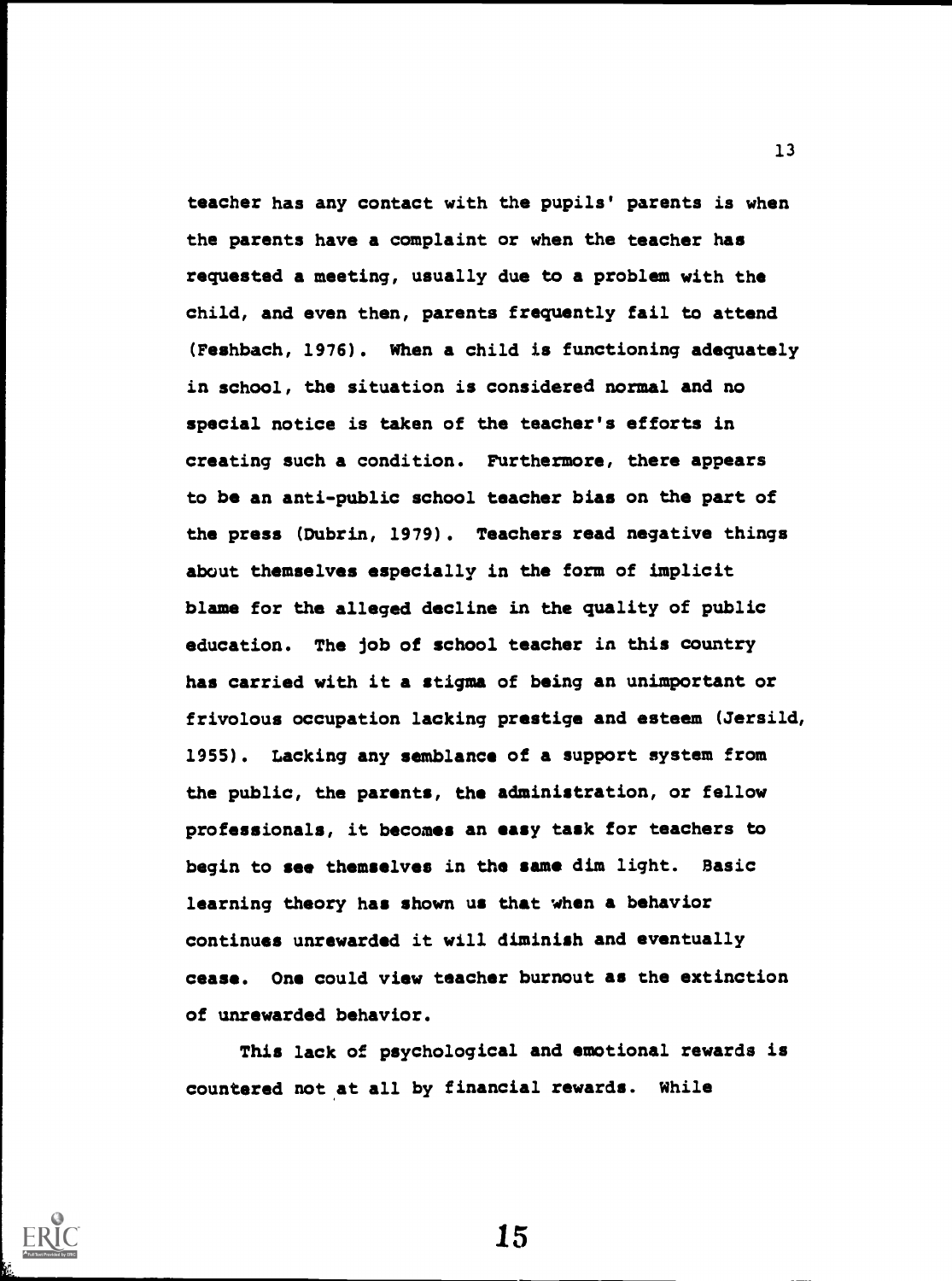little attention is given to the low salary issue in the school teacher burnout literature, it appears to be an important factor in the burnout process. It is common knowledge that no one enters the teaching profession expecting to make a lot of money, but there does seem to be a growing feeling among teachers that if they must endure the increasing difficulties and discomforts discussed above, greater financial consideration is to be expected. However, due to budget constraints, such money is usually not forthcoming. As teachers' salaries have failed to keep up with inflation rates, teachers have fallen farther and farther behind in earning power and are beginning to sense a financial disrespect for the job they are doing (Scrivens, 1979).

Beyond salaries themselves, teachers have been subject to another financial burden which is worsening rapidly: shrinking public school budgets (Dubrin, 1979). Decreasing state revenues combined with tighter federal fiscal policies have cut deeply into school supplies and equipment. Audio-visual presentations, recreation equipment, crafts and sports supplies have aided the teacher in the past in creating diverse and tension relieving activities for the children as well as the teacher. Budget cuts have made these much less available, placing an even heavier responsibility on the teacher to fill up every minute of the daily schedule.



16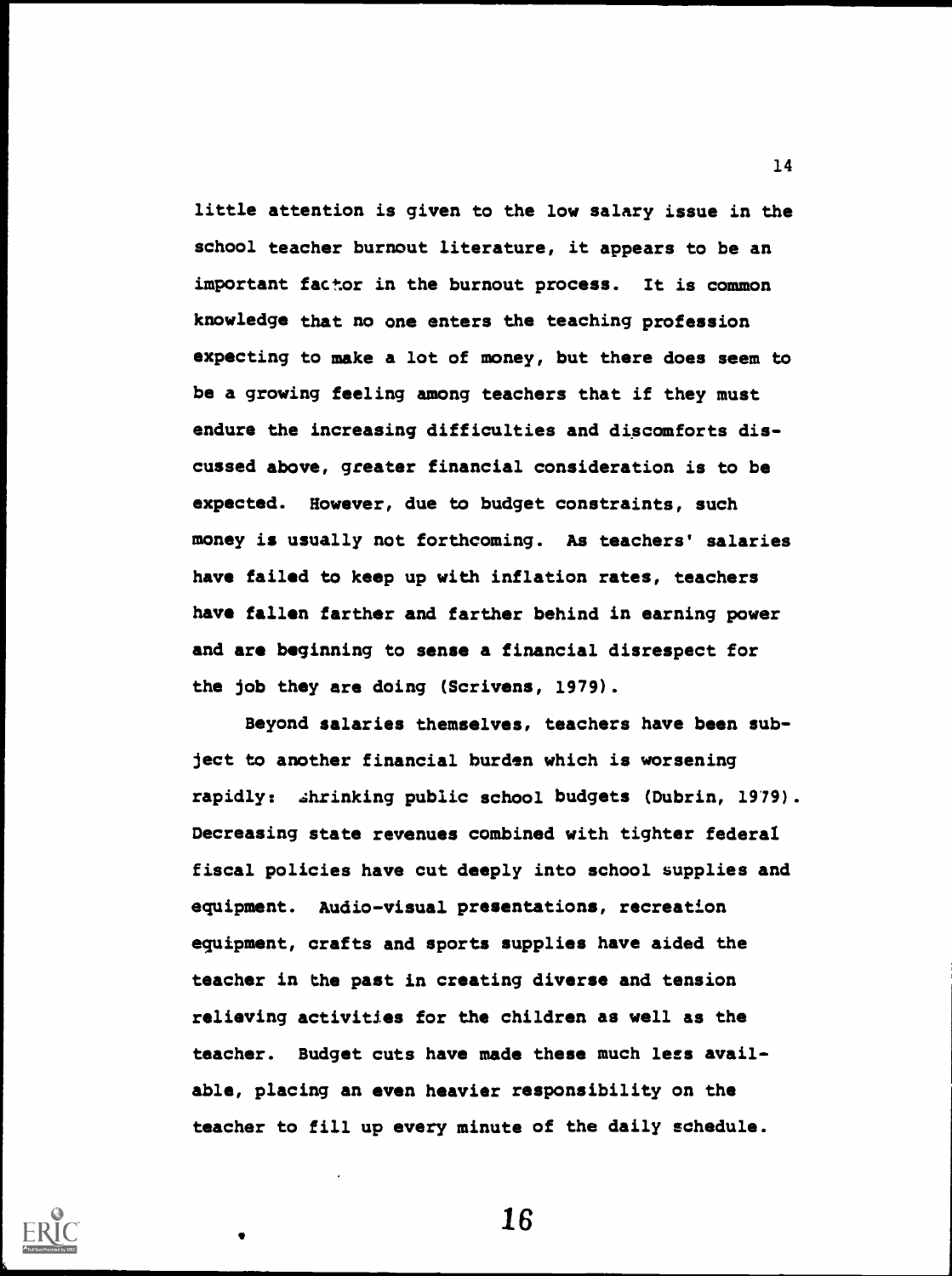Finally, the amount of administrative paperwork that today's teachers are required to complete has increased to the point that it seriously interferes with either the teacher's free time or classroom effectiveness or both. Moreover, teachers do not feel that the large volume of paperwork should be a part of their jobs as professionals. There are reports of teachers who have actually left the profession because of the paperwork burden (G. Boyle, personal communication, November 15, 1983).

## Measures of Burnout

There has been relatively little research into methods for measuring the various dimensions of teacher burnout discussed above. There are several published burnout scales designed to assess the problem as it applies to the helping professions in general. The one used most widely is the Maslach Burnout Inventory (MBI).

The MBI consists of 21 items divided into three subscales: emotional exhaustion, depersonalization, and personal accomplishment. A high score on the first two scales and a low score on the third would place a person high on a not-burned-out to burned-out continuum. The MBI has been shown to be a fairly reliable and valid tool (Maslach & Jackson, 1979) and has been used on occasion with teachers (Iwanicki & Schwab, 1981; Fielding & Gall, 1982) .



17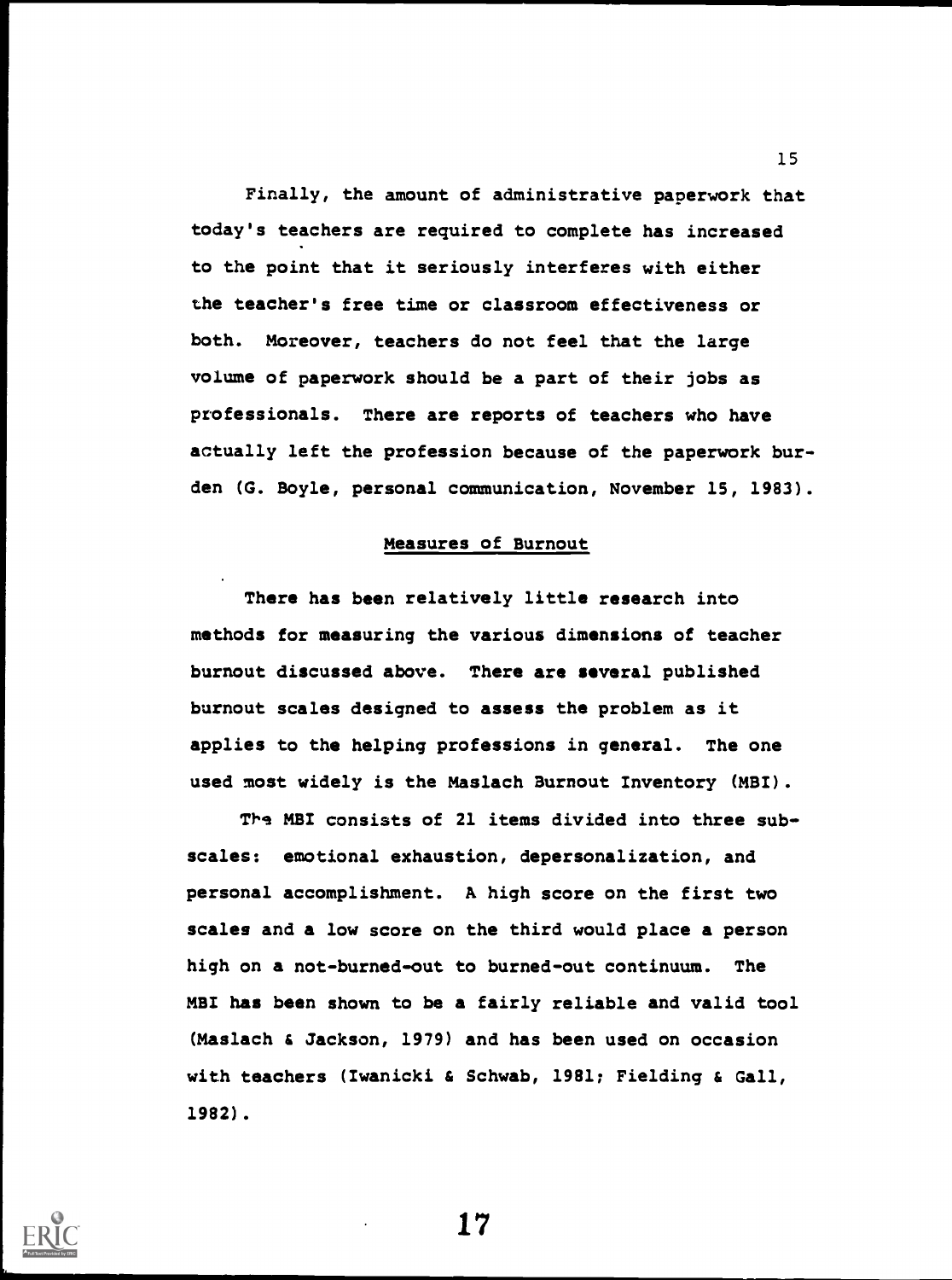Other general measures relating to the burnout construct are a tedium measure, a job alienation scale, a burnout self-assessment tool, and the Staff Burnout Scale (SBS) developed by Shinn (1982).

All of these instruments fall short of an adequate measure for teachers in several ways. First, none is designed expressly for teachers. Therefore, face, and possibly content, validity is decreased and the possibility of error due to misinterpreted items is increased. Second, with the exception of the SBS, only the psychological effects of burnout are considered without concern for other possible indicators such as excessive behavior or physical ailments. Third, there is no attempt in any of the scales to relate the measure of burnout with possible causes such as the stressors encountered on the job or working climate factors. Indeed, in both the tedium measure and the self-assessment scale there is no reference to work at all. Fourth, none of the measures include items to assess the effect of mediating variables such as age, sex, experience level, etc., in order to try to determine which teachers may be more or less susceptible to burnout.

A few burnout measures have been designed to assess the problem among teachers specifically. One of these, administered to teachers in the Worcester (Massachusetts) Public Schoel System (Collins, 1980), consisted of



18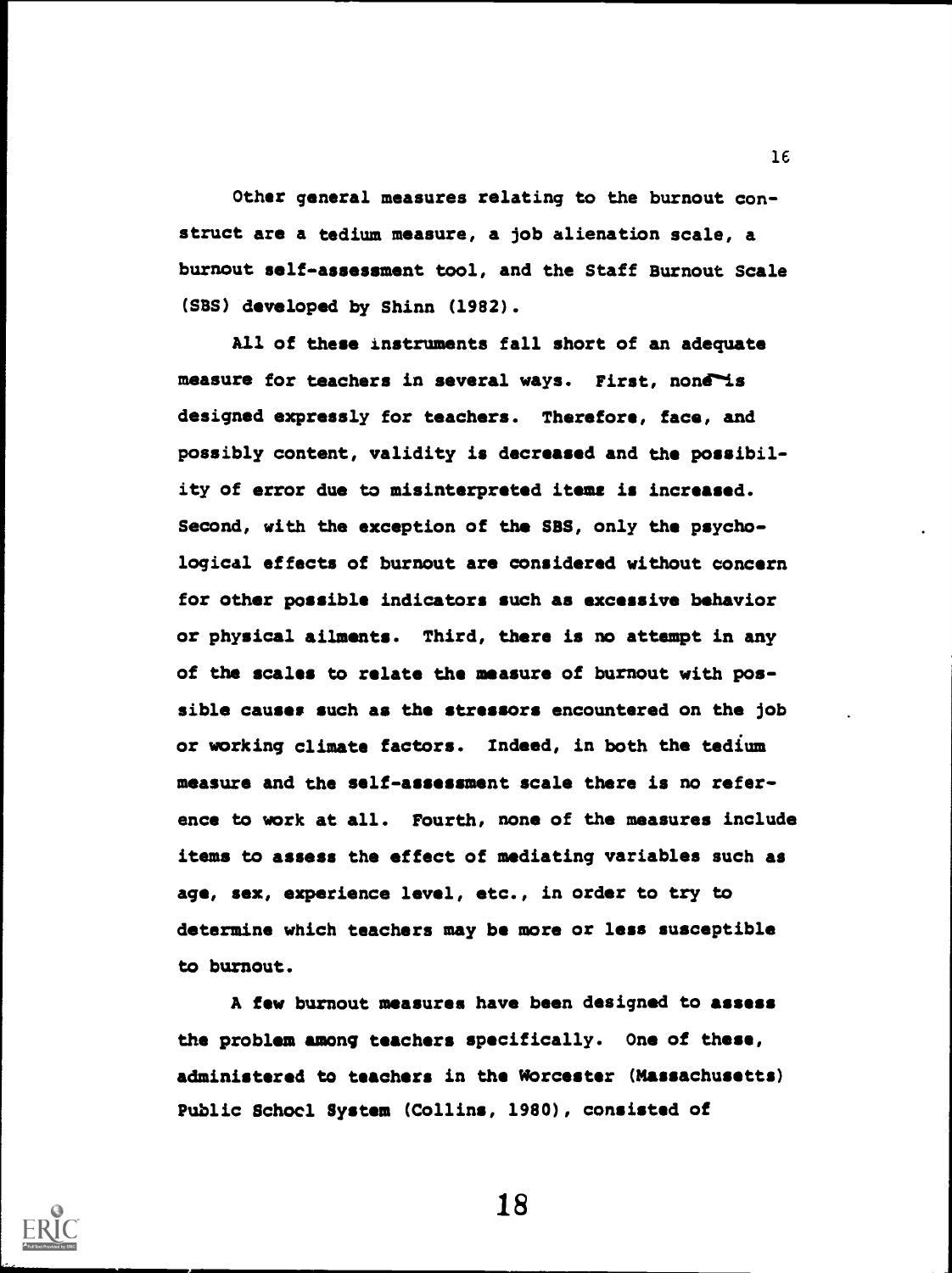demographic variables (age, sex, years of experience) and a list of stressful job factors to be rated by teachers for intensity. These job factors were then divided into high or low categories. The factors of involuntary transfer, student discipline, and paperwork were rated the highest whereas communication with students, communication with teachers, and feelings of isolation were among the lowest ratings. This study made no attempt to assess the effects of these job stressors and it was unclear if ratings teachers gave for the stressors were a personal self-assessment or an objective appraisal of how they thought most were affected.

A second and somewhat more complete study examined the relationships between level of teacher burnout and professional variables (grade level, years of experience, etc.) and personal variables (sex, age, marital status, etc.) (Borthwick, 1982). Level of burnout was measured by the MBI which, as discussed above, may not be optimally applicable to teachers. It was found that high school teachers, teachers with fewer years of teaching experience, and women teachers exhibited the greatest levels of burnout as measured by the MBI.

Finally, a third questionnaire study examined personality and situational correlates of teacher stress and burnout (Fielding & Gall, 1982). It was reported that teachers having negative attitudes and beliefs about



19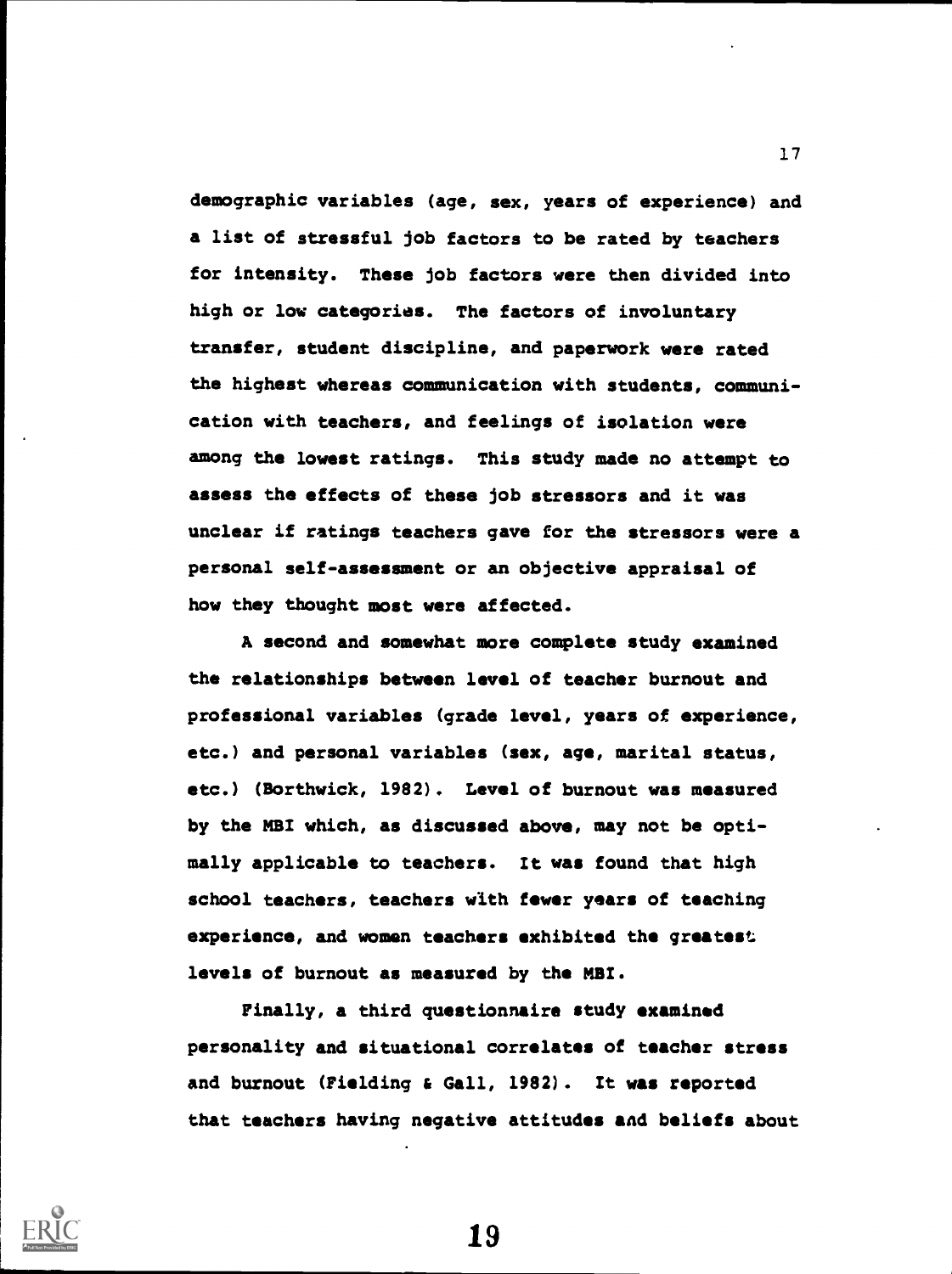students, an external locus of control, and a low tolerance for ambiguity suffer greater amounts of stress and burnout. This study should be criticized from a number of perspectives. First, although the relationship between these personality variables and burnout is correlational, the authors drew conclusions which are quite questionable regarding directionality. It is arguable that negative attitudes, blaming of externalities for such attitudes, and a lowered willingness to put up with ambiguous conditions would be promoted by stress and burnout, not vice-versa. Second, the measure of burnout used in this study was poorly conceived. Teachers were simply asked to rate how burned out they felt. Third, the schools surveyed were very homogeneous in characteristics of both students and teachers. This placed limitations on the range of possible findings. Fourth, the measures used for the personality variables were general scales and not geared to teachers in their profession. Finally, the sample size of 162 teachers taken from 9 schools is small for statistical confidence. The authors of the above study, aware of some of these difficalties, suggested that future research undertake to design measures which are more directly related to teachers' experiences. They additionally propose that grade level and type of school be more greatly varied so



20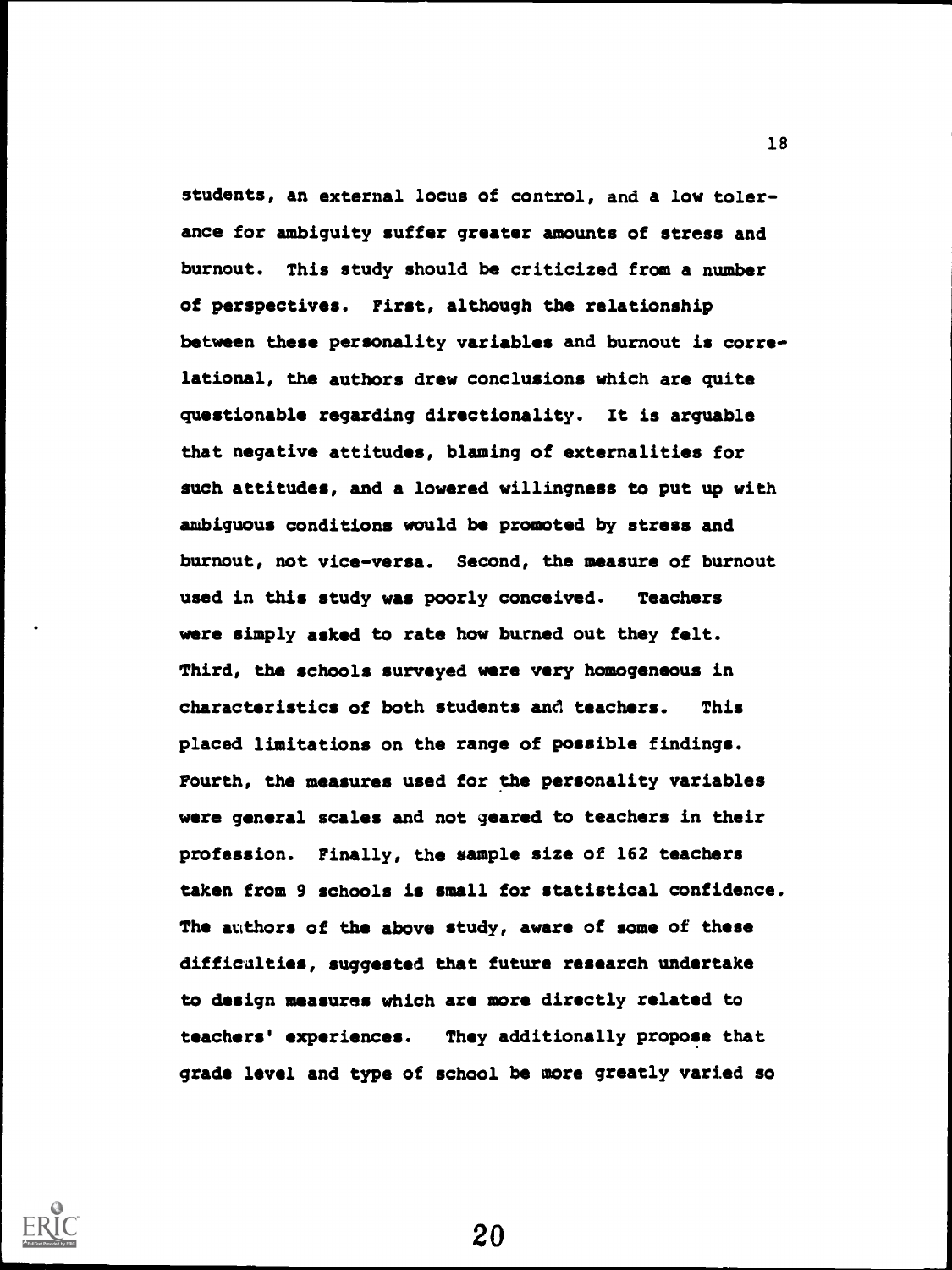that an assessment of school climate might assume increased dimensionality.

#### Prevention and Intervention

With few exceptions, all the articles dealing with teacher burnout include suggestions for combatting and reducing the discomfort associated with the burnout process. Although these techniques are, for the most part, taken from research done on stress-reduction in general, thete is no experimental evidence that any of them serves to intervene in the burnout process itself.

Scrivens, a victim of teacher burnout himself, later returned to teaching and developed a 16-point plan for preventing burnout (1979). His plan includes such suggestions as getting plenty of exercise, avoid mixing work and home life, develop a hobby, get adequate sleep, keep a journal, continue to learn and study, travel, set realistic goals, take a sabbatical or leave of absence. Although intuitively these suggestions may appear to relieve stress (and most probably did for Dr. Scrivens) there is no clear evidence that they are effective (or generalizable). There are numerous other such lists developed in the same vein and subject to the same criticisms (Dubrin, 1979; Hendrickson, 1979; Moe, 1979).

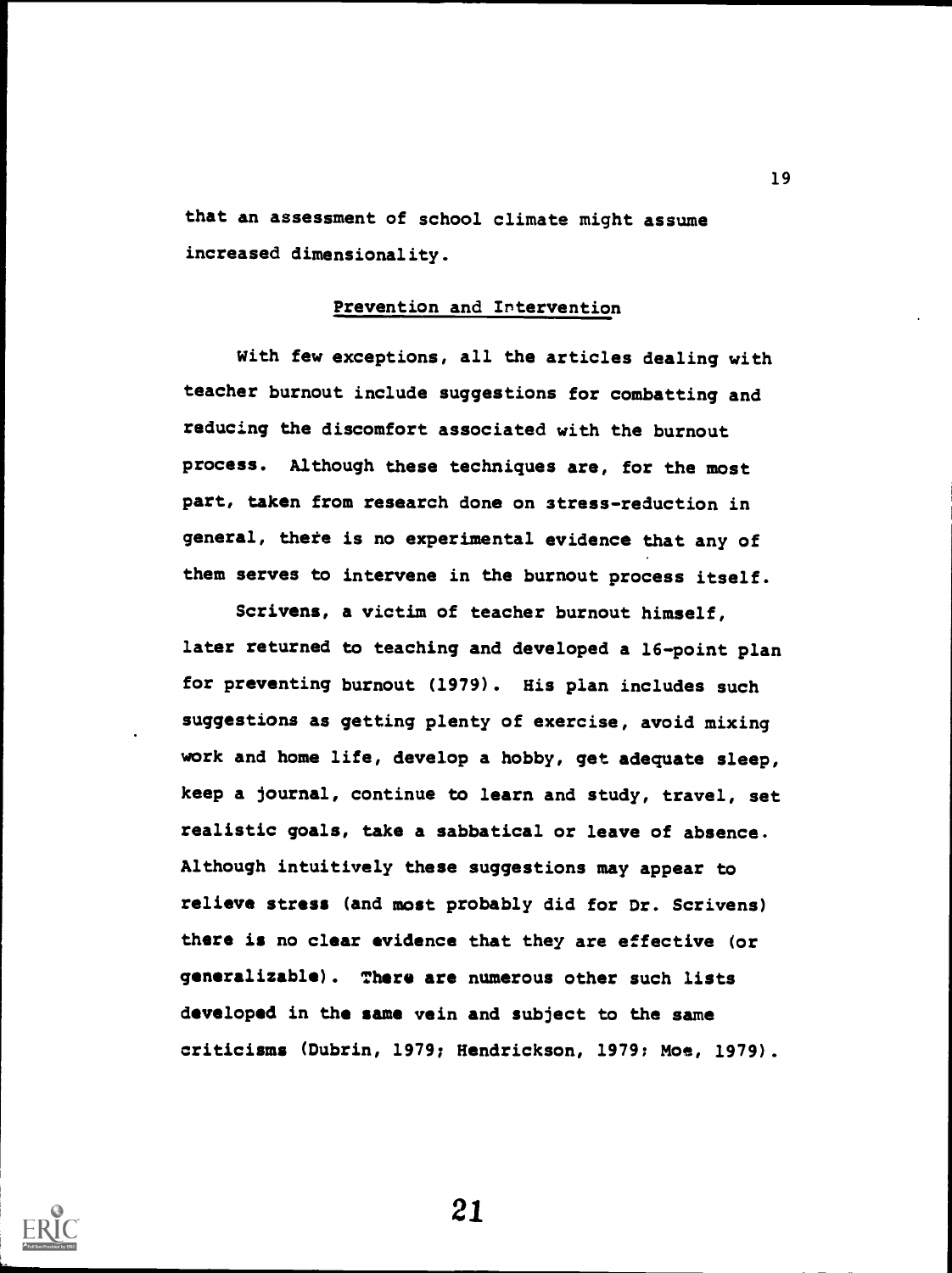Within large organizations, the job of preventing or intervening in the burnout process most likely belongs to middle management. In public school districts, this would mean at the school site and district office rather than at the school board level. Some actions may be taken by teacher organizations such as unions, but without district cooperation. The conflicts created might only serve to add to the problem.

A major problem with present intervention attempts is that not enough is known or understood about the components of burnout as discussed in this introduction. Many heretofore unanswered questions must be addressed in order for intervention strategies to be properly focused and effective. The purpose of this study was to attempt to answer some of these questions.

# Questions to Be Addressed

This was an exploratory study in an area where relatively little systematic research has been undertaken. For this reason it was unrealistic to attempt to develop formal hypotheses. Instead the purpose of the present study was to enlarge the body of information on teacher burnout and provid' a basis and directives for continued research.



22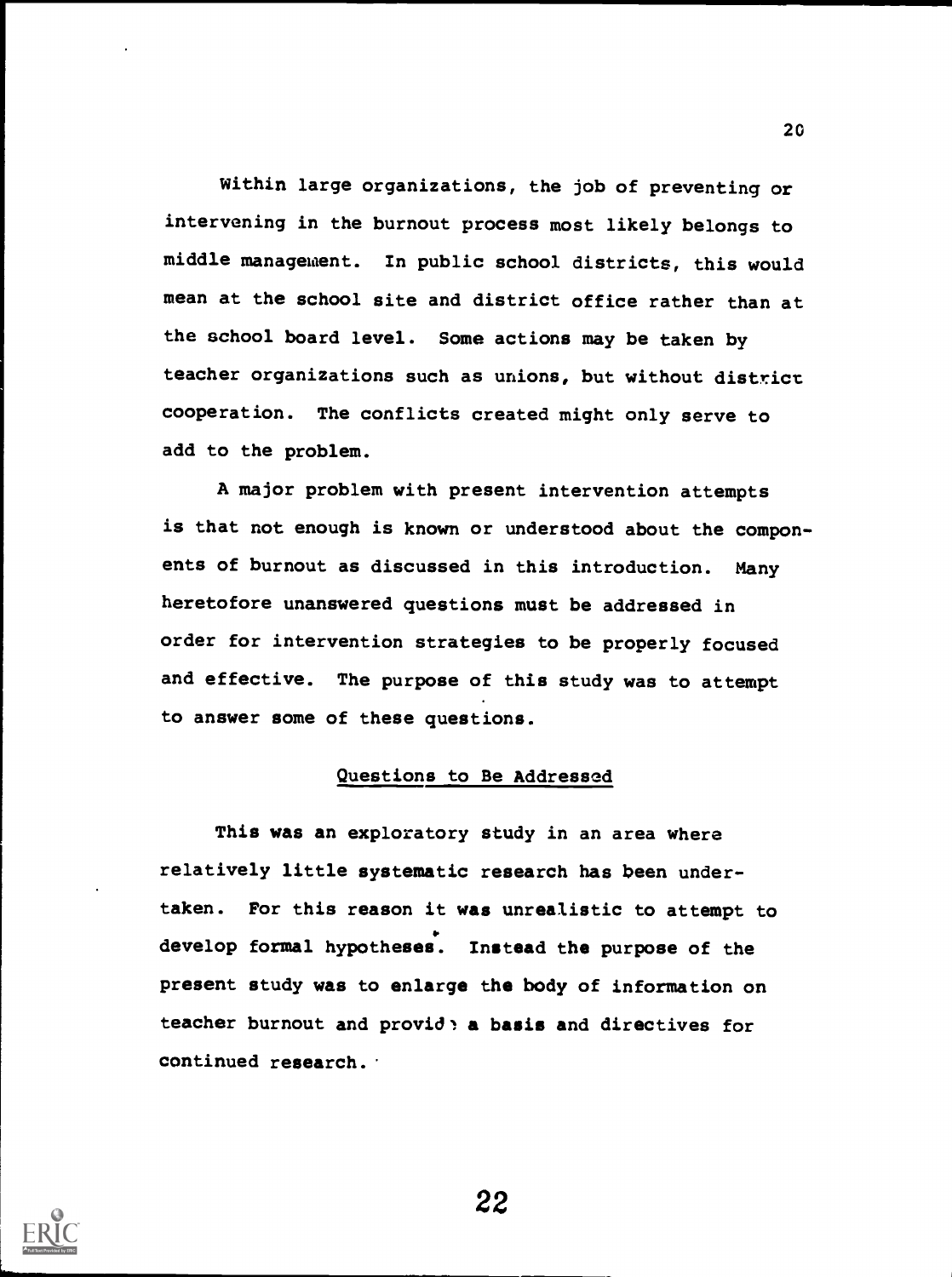Specifically, this study addressed the following key questions:

1. How widespread is the problem of professional burnout among public school teachers?

2. What are the professional characteristics of teachers who suffer from burnout?

3. In what ways do teachers differ in the amount of job-related stress and dissatisfaction they experience?

4. Is the process of burnout modified by teaching climate? What conditions promote burnout? Which reduce it?

5. What are the specific sources of stress and dissatisfaction which are associated with professional burnout among public school teachers?

6. What are the most frequently cited effects of burnout?

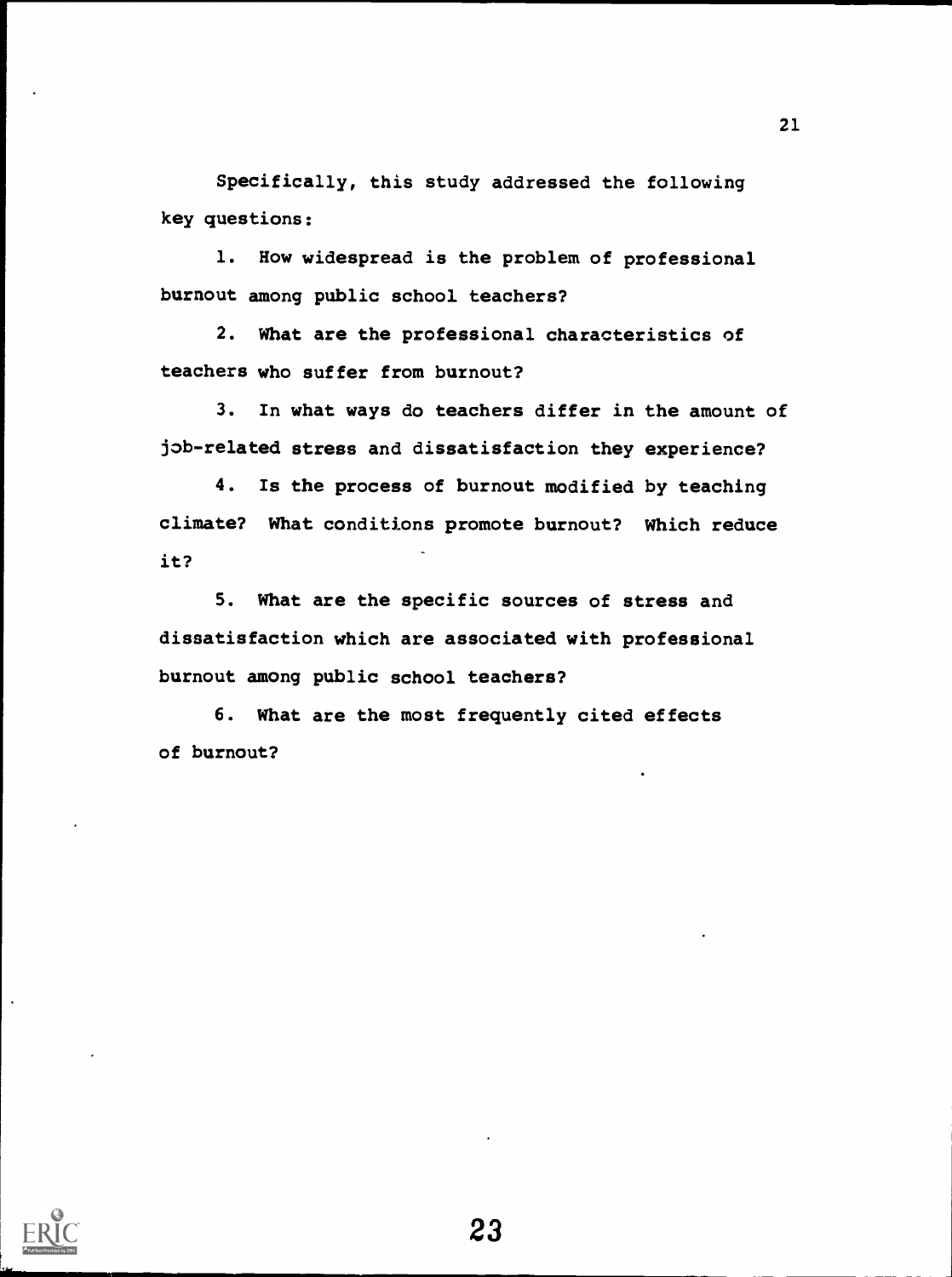#### METHOD

#### Subjects

The population targeted for study was teachers in the San Diego Unified School District in San Diego, California. Attempts to enter the organization through the usual district administrative channels were met repeatedly with resistance. The district has a policy of limiting access to its personnel for research purposes only to district employees. Exceptions to this policy are made when it is felt that the research proposed is consonant with the needs and goals of the district. A proposal to explore the problem of burnout within their ranks of teachers did not meet this criterion. This decision was understandable in light of the fact that school districts are generally beset (the word beleaguered also comes to mind) with problems of poor press and public image. The idea of allowing a researcher to come in and possibly uncover additional difficulties is, quite naturally, seen as undesirable. However, this research, intended to enlighten, not expose, might very well have provided management with valuable and needed insights into many of the district's problems.

Proposing the intended research to the San Diego Teachers Association (SDTA) produced extremely cooperative results. SDTA is the collective bargaining organization representing teachers in the San Diego Unified School District. Their board of directors voted to distribute the



24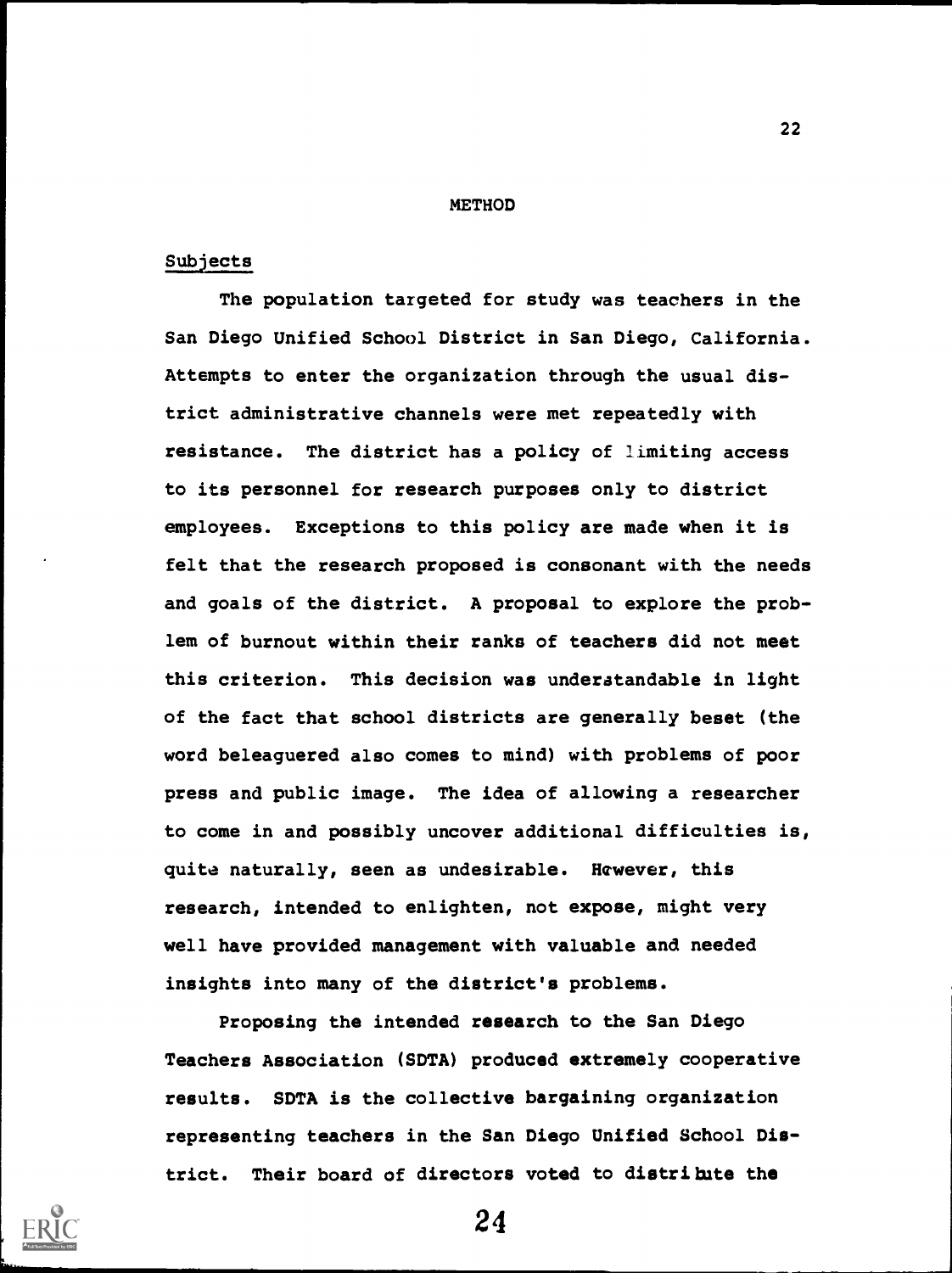survey questionnaire and to collect it back from their membership. A total of 939 completed questionnaires were collected. SDTA's cooperation was prompted by their feeling that results from such a study might offer support for SDTA in their negotiations with the district administration.

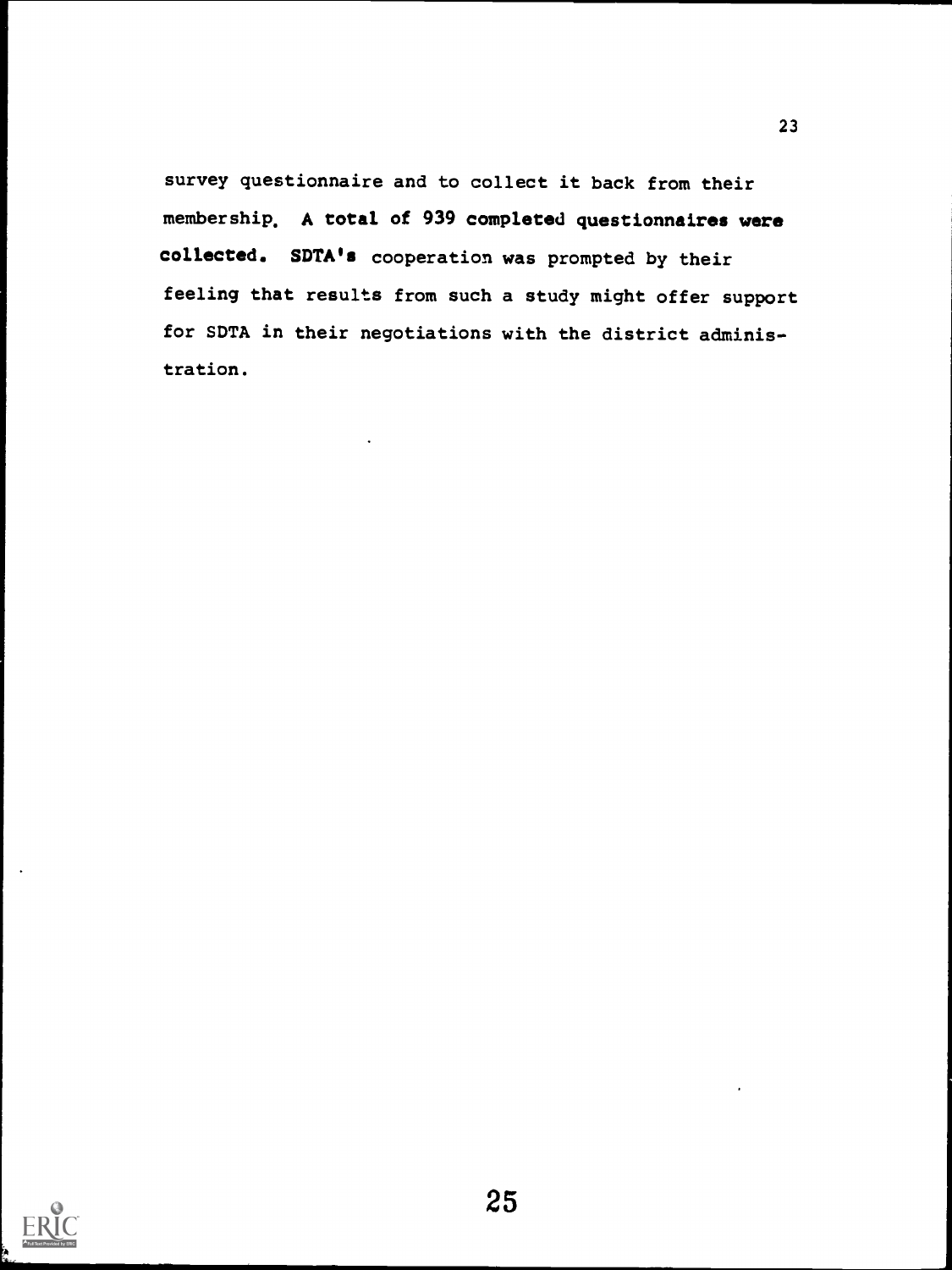#### The Instrument

A new instrument for studying burnout among public school teachers was developed which attempted to avoid or reduce many of the difficulties associated with previous instruments as discussed previously. Existing professional burnout literature, adaptations of items from various burnout scales, and recommendations from teachers, including the 16-member board of directors of SDTA, were all considered in creating the new survey questionnaire (Appendix A). It consists of 66 items divided into five sections as follows:

1. Demographics. This section includes the age and sex of each teacher as well as professional biodata regarding years of experience, grade level, subject taught, school location, and type of yearly schedule.

2. Teaching climate. Statements describing teaching conditions which are thought to promote effective and motivated performance are rated in an objective manner on a Likert-type agree-disagree scale as they pertain to the school in which the teacher works.

3. Causes. While the exact causes 'of burnout are as yet unconfirmed, this section of the measure lists the areas of stress or dissatisfaction commonly experienced by teachers in their jobs. These stressors are frequently associated with burnout in the literature.

26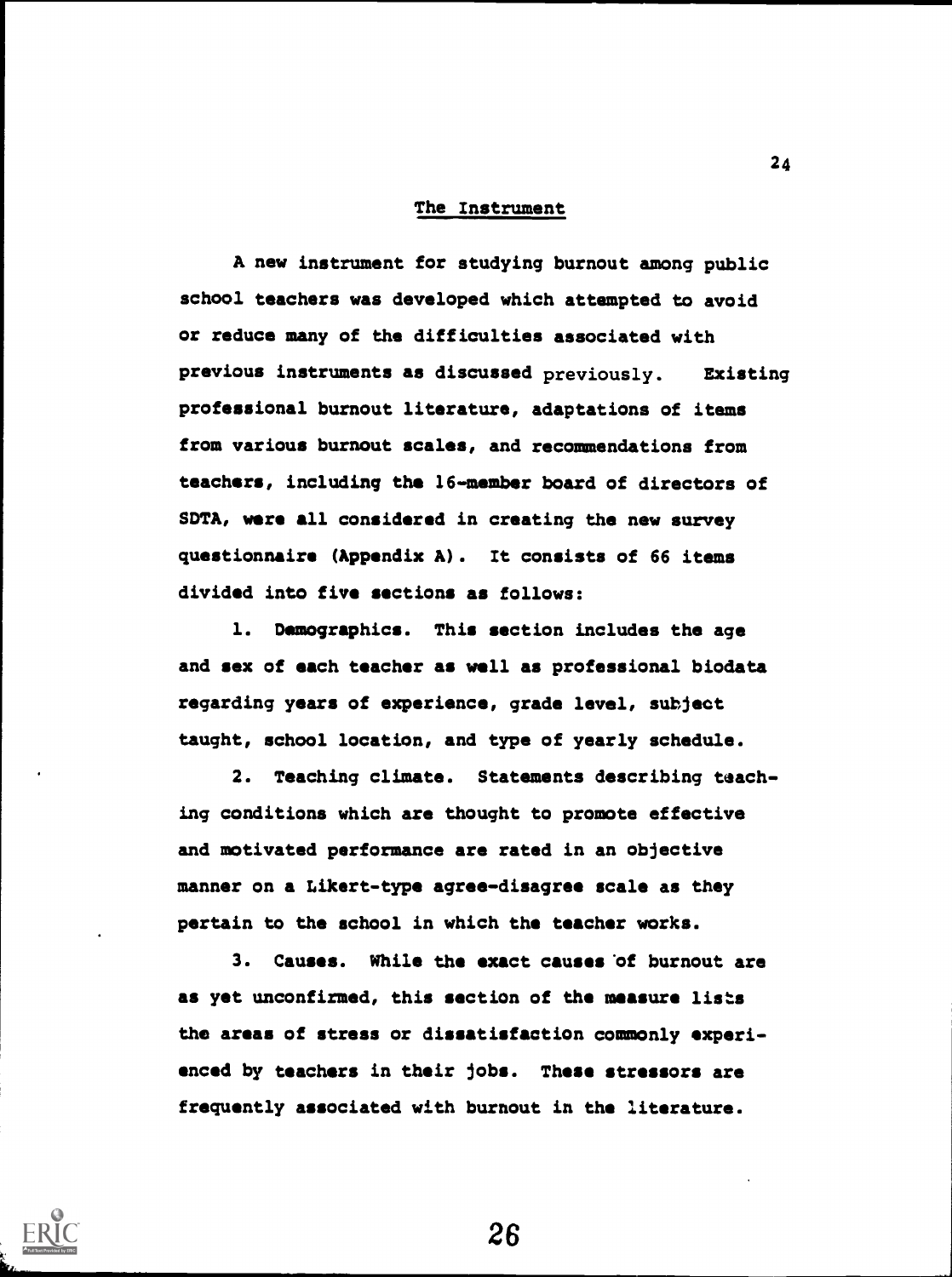They are rated by subjects on a Likert-type intensity scale (this section is also referred to as "stress/dissatisfaction" below).

4. Psychological effects. This is the part of the questionnaire which is an assessment of the level of burnout which the teacher is experiencing. Some of these items have been drawn from the MBI, and other scales, but adapted to apply directly to teachers and their job. Others were gleaned from the literature or from conversations with teachers themselves.

S. Physical effects. Since frequent reference is made in the literature to physical ailments associated with burnout, a yes-no checklist of the most commonly cited health problems is provided. Here subjects are to simply respond yes or no to each health item based upon the past 12 months.

In order to increase the accuracy and ease of scoring such a large number of muestionnaires, teachers responded to the items on computer answer sheets which ware electronically scored and prepared for computer analysis.

27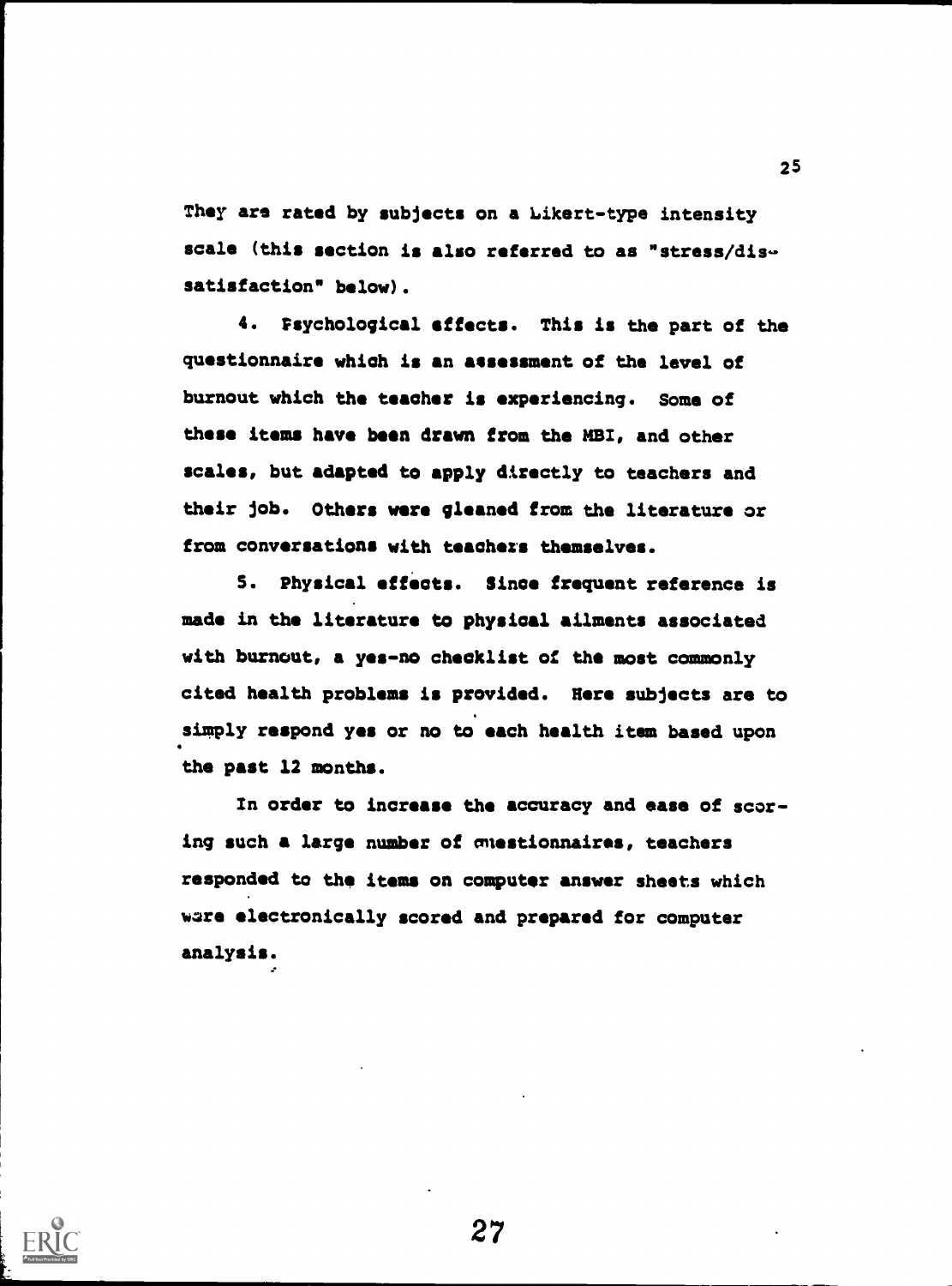#### **RESULTS**

### Sample Characteristics

There were 939 teachers from San Diego City Schools who responded to the survey questionnaire. It is estimated that this figure represents approximately 50% of those teachers who actually received the questionnaire. This sample consists of teachers from 24 geographical areas of the school district as determined by zip code, from all grade levels, from nine different subjects taught, and from a wide range of ages and years of experience. Of these respondents approximately 30% were men and 70% women. The age range was from 25 to 70 years; the mean age was 44. Most of the sample (87%) teach on the traditional yearly schedule of nine months on and three months off whereas a smaller number (13%) teach on a new year-round program of nirs weeks on, three weeks off through all 12 months. Table 1 summarizes the

28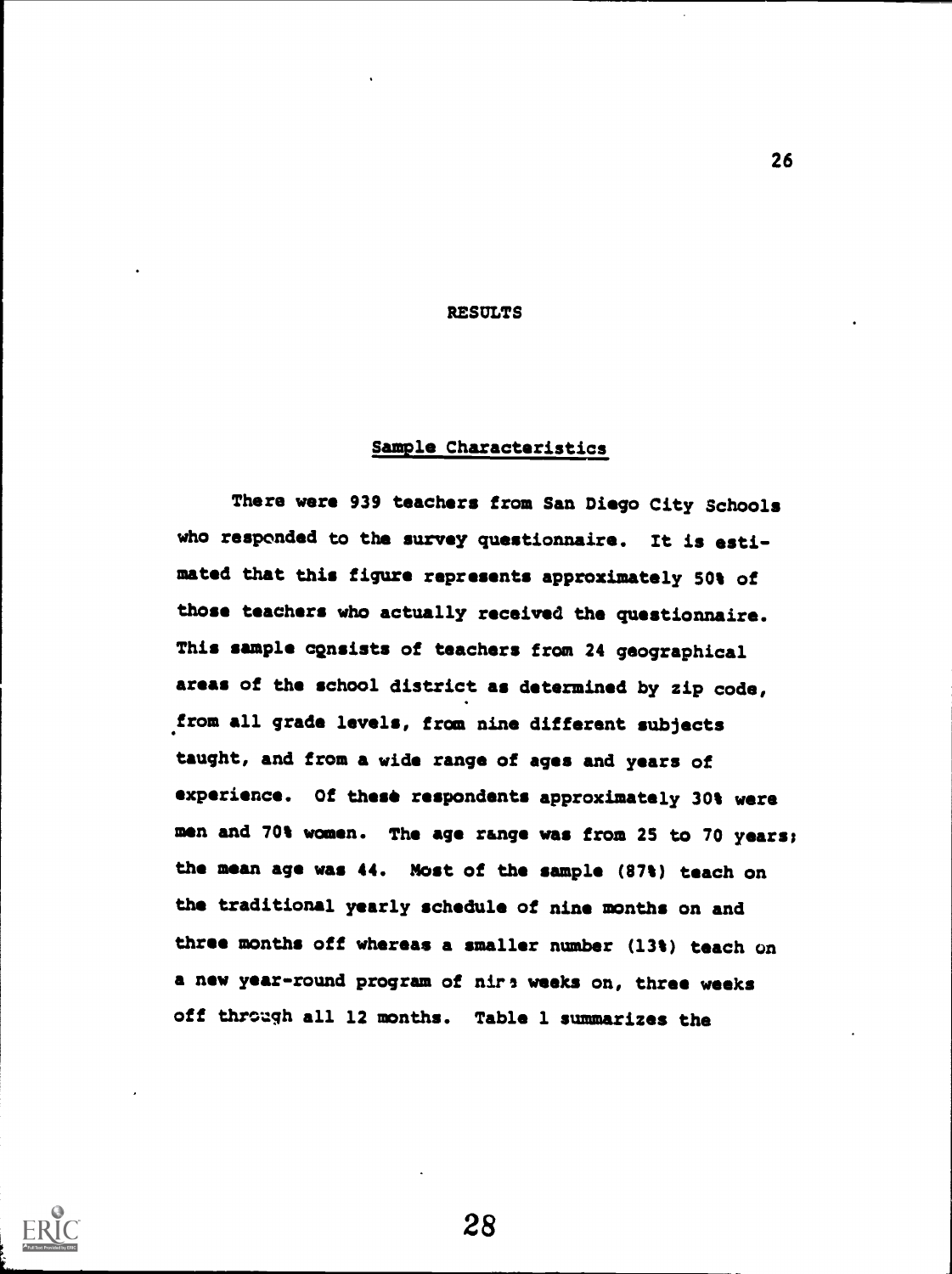frequency distributions of cases for the demographic variables of years of teaching experience, years of teaching in San Diego, teaching level, subject taught, and school location by zip code (zip codes with fewer than five cases reporting were not considered).

The respondents were all members of the San Diego Teachers Association (SDTA). The membership of SDTA is closely aligned, demographically, with the total population of teachers in San Diego City Schools. The large number of respondents from SDTA was seen as a basis for implying that the representative integrity of the sample was maintained.

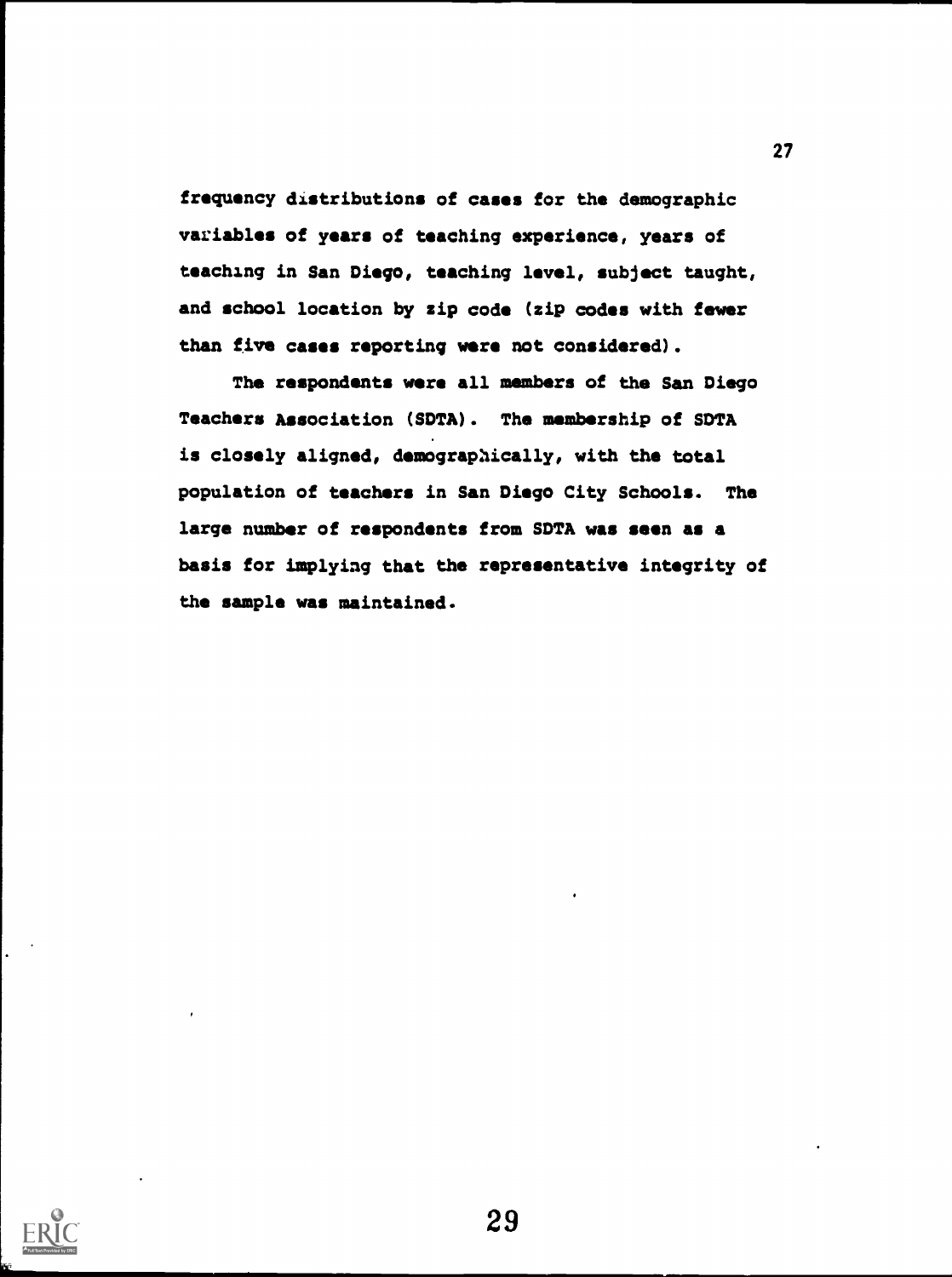# Table 1

|  | Summary of Demographic Variables |
|--|----------------------------------|

|  |  |  |  | <b>A. Years of Teaching Experience</b> |  |
|--|--|--|--|----------------------------------------|--|
|--|--|--|--|----------------------------------------|--|

| Years     | Frequency | Percentage of Cases |
|-----------|-----------|---------------------|
| $1 - 5$   | 69        | 7.4                 |
| $6 - 10$  | 135       | 14.5                |
| $11 - 15$ | 193       | 20.7                |
| $16 - 20$ | 210       | 22.5                |
| Over 20   | 325       | 34.9                |

B. Years of Teaching in San Diego Public Schools  $\Delta$ 

| <b>Years</b>         | Frequency | Percentage of Cases |
|----------------------|-----------|---------------------|
| $1 - 5$              | 131       | 14.1                |
| $6 - 10$             | 148       | 16.0                |
| $11 - 15$            | 210       | 22.7                |
| $16 - 20$            | 190       | 20.5                |
| $\bullet$<br>Over 20 | 248       | 26.8                |
|                      |           |                     |

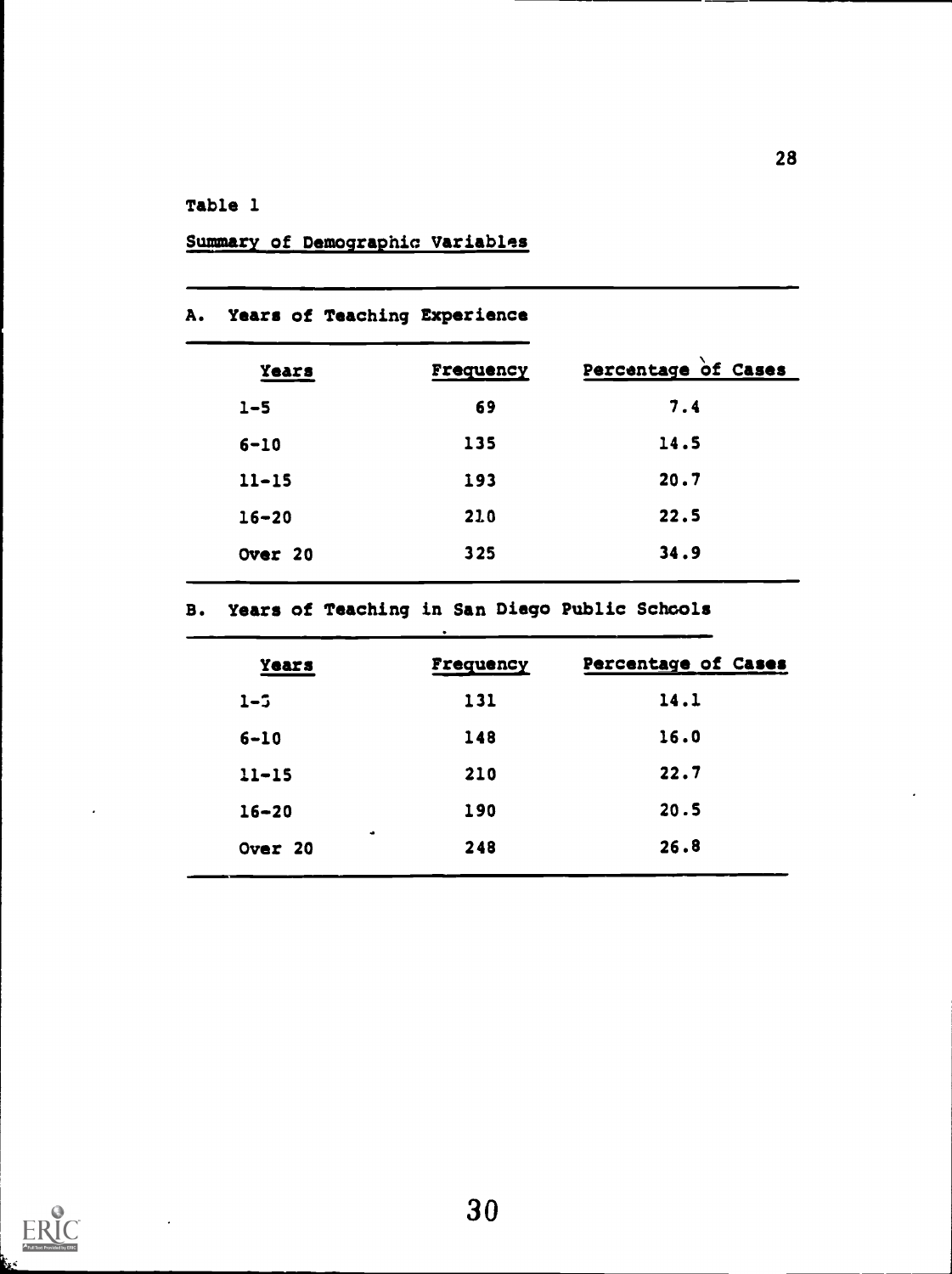# C. Teaching Level

| <b>Level</b>    | Frequency | Percentage of Cases |
|-----------------|-----------|---------------------|
| Elementary      | 485       | 52.7                |
| Middle School*  | 17        | 1.8                 |
| Junior High     | 122<br>۰. | 13.3                |
| High School     | 239       | 26.0                |
| Non-classroom** | 57        | 6.2                 |
|                 |           |                     |

A middle school consists of grades 6, 7, and 8 rather than 7, 8, and 9 in a junior high school.

\*\* These are roving special-purpose teachers.

# D. Main Subject Taught\*

| Subject         | Frequency | Percentage of Cases |
|-----------------|-----------|---------------------|
| English         | 76        | 16.0                |
| Language Arts   | 38        | 8.0                 |
| Social Studies  | 58        | 12.2                |
| Music/Art/Drama | 24        | 5.1                 |
| Industrial Arts | 22        | 4.6                 |
| Math            | 62        | 13.1                |
| Science         | 19        | 4.0                 |
| <b>Business</b> | 10        | 2.1                 |
| P.E.            | 31        | 6.5                 |
| Other           | 134       | 28.3                |

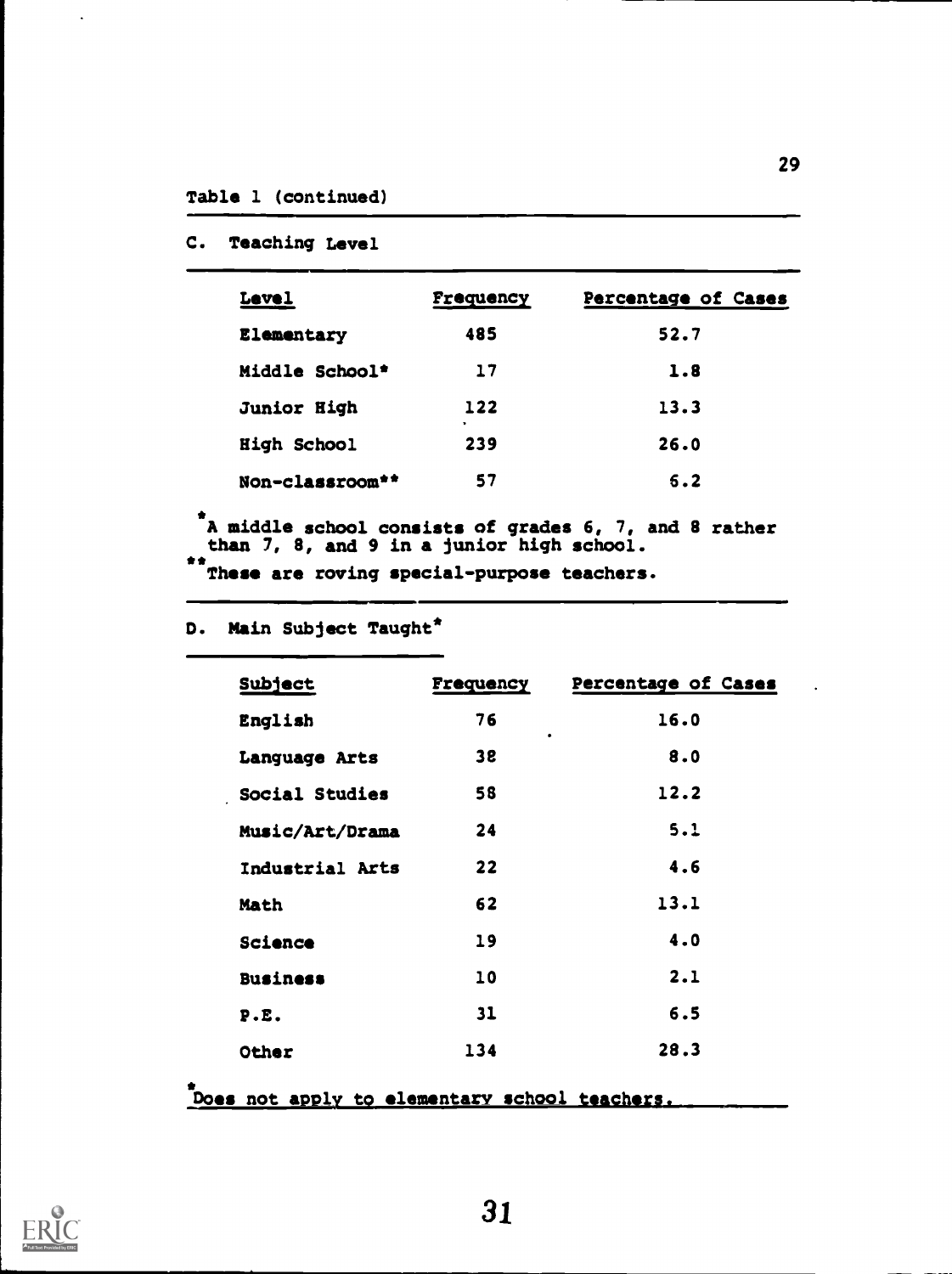| Zip Code | <b>Frequency</b> | Percentage of Cases |
|----------|------------------|---------------------|
| 92037    | 11               | 1.3                 |
| 92101    | 33               | 3.9                 |
| 92102    | 35               | 4.1                 |
| 92103    | 30               | 3.5                 |
| 92104    | 22               | 2.6                 |
| 92105    | 28               | 3.3                 |
| 92106    | 18               | 2.1                 |
| 92107    | 13               | 1.5                 |
| 92109    | 38               | 4.5                 |
| 92110    | 24               | 2.8                 |
| 92111    | 59               | 7.0                 |
| 92113    | 56               | 6.6                 |
| 92114    | 70               | 8.5                 |
| 92115    | 49               | 5.8                 |
| 92116    | 27               | 3.2                 |
| 92117    | 47               | 5.5                 |
| 92119    | 25               | 3.0                 |
| 92120    | 41               | 4.8                 |
| 92121    | 5                | .6                  |
| 92122    | 20               | 2.4                 |
| 92123    | 26               | 3.1                 |
| 92124    | 39               | 4.6                 |
| 92126    | 92<br>٠          | 10.9                |
| 92131    | 6                | $\cdot$ 7           |
| 92139    | 33               | 3.9                 |

# E. Zip Code of School\*

\*Includes only schools with five or more cases responding.

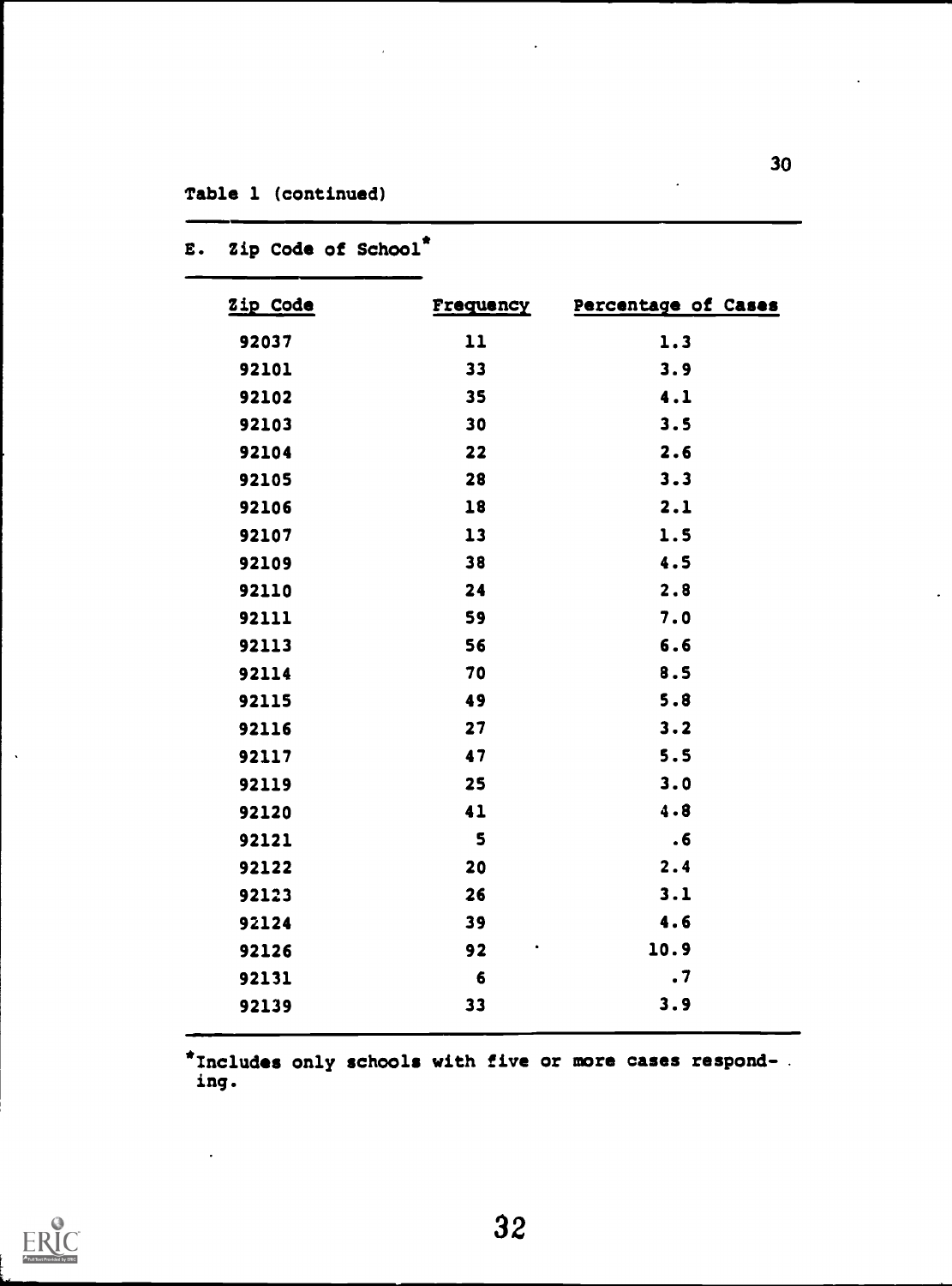### Extent of the Problem

# Psychological Effects

Total scores on the 19 psychological effects items (items 36 through 54) ranged from zero to 66 out of a possible range of 76. The mean total was 19.93 with a standard deviation of 12.89. Table 2 provides additional information regarding the number of cases and score ranges falling into the burnout categories of low, medium, and high. Table 3 reveals the frequency of responses for each of the five Likert-type response choices in this section of the instrument.

# Table 2

| <b>Burnout</b><br>Level | Score<br>Range | Frequency                    | ŧ    |
|-------------------------|----------------|------------------------------|------|
| Low                     | $0 - 21$       | 554                          | 59.0 |
| Moderate                | $22 - 43$      | 342                          | 36.4 |
| High                    | $44 - 66$      | 41                           | 4.4  |
| $\bar{x} = 19.93$       |                | Standard Deviation = $12.89$ |      |

Psychological Effects of Burnout

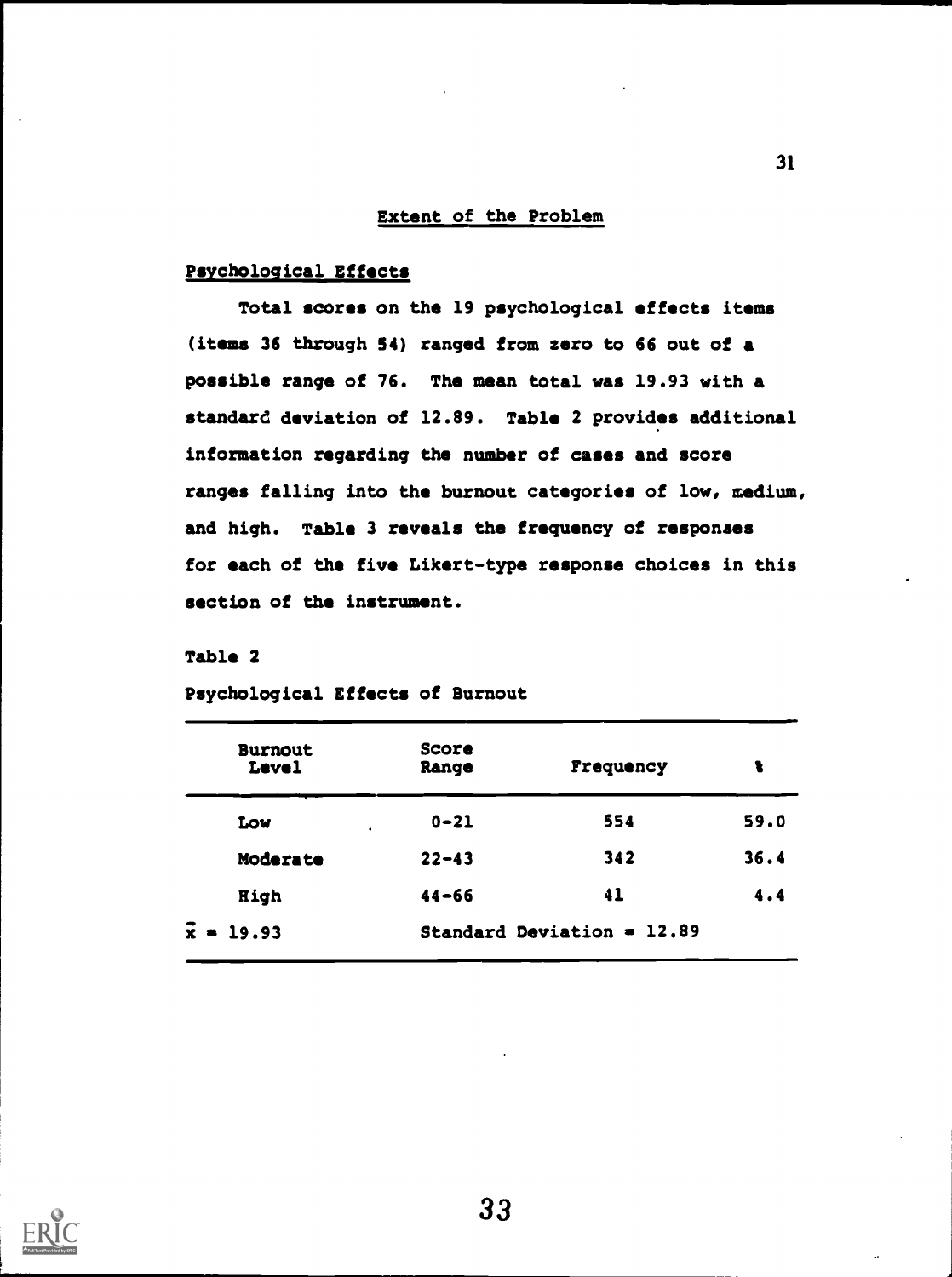# Table 3

| Response              | Frequency |      | 1              |  |
|-----------------------|-----------|------|----------------|--|
| Strongly Agree        | (4)       | 1094 | $\cdot$<br>6.8 |  |
| Agree                 | (3)       | 1932 | 12.0           |  |
| Undecided             | (2)       | 1319 | 8.2            |  |
| Disagree              | (1)       | 5061 | 31.4           |  |
| Strongly Disagree (0) |           | 6700 | 41.6           |  |

Frequency of Answer Categories Chosen

# Physical Effects

The physical effects of burnout were assessed by analyzing the total number of physical ailments checked by subjects on the questionnaire. The totals ranged from zero to 12 out of a possible 12. The mean score was 1.98. It was decided that a score of 0-1 would indicate a low level of physical suffering, 2-3 a moderate level, and over 3 a high level of suffering from physical ailments. Table 4 summarizes these findings.

# Table 4

# Physical Effects of Burnout

| <b>Burnout</b><br>Level | Score    | Frequency |      |
|-------------------------|----------|-----------|------|
| Low                     | $0 - 1$  | 477       | 50.8 |
| Moderate                | $2 - 3$  | 271       | 28.9 |
| High                    | $4 - 12$ | 191       | 20.3 |

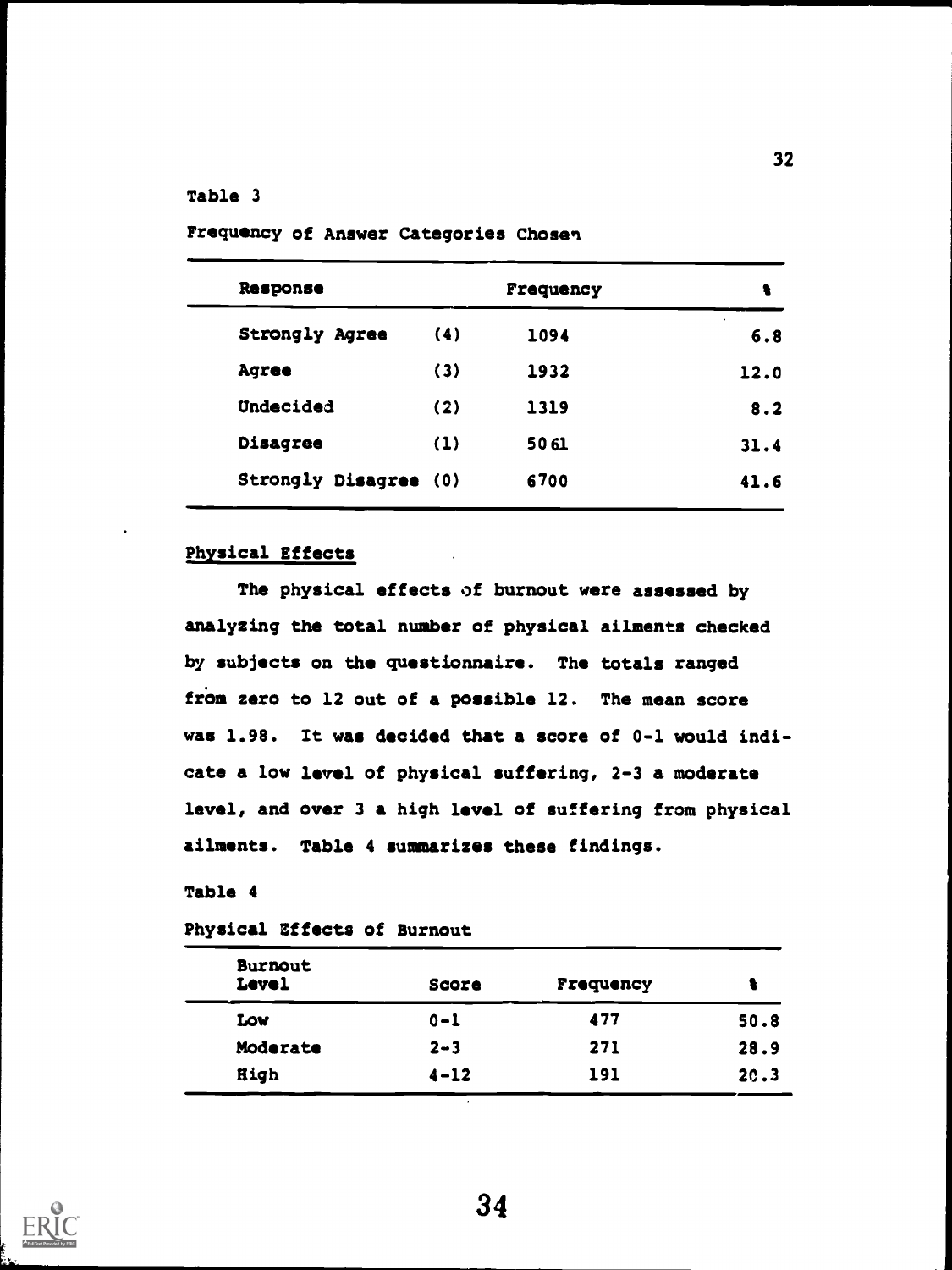#### Demographic Differences

Where appropriate, correlational analyses or analyses of variance were carried out to assess the relationship between the demographic variables in Section I of the questionnaire and measures of job stress and dissatisfaction (Section III) and burnout (Sections IV and V). No significant relationships were found with the exception of school location by zip code. In other words, differences between teachers as determined by age, sex, experience, subject taught, etc., did not account for differences in their stress and dissatisfaction on burnout scores.

However, small but significant differences were noted between the various locations of schools as determined by zip code. Zip codes varied significantly in the amount of physical burnout experienced (Section V),  $F$  (24,828) = 1.55,  $p \leq .05$ . A similar variation was found among zip codes with the amount of stress and dissatisfaction indicated by teachers (Section III),  $F(24,844) = 1.74$ ,  $p < .01$ .

35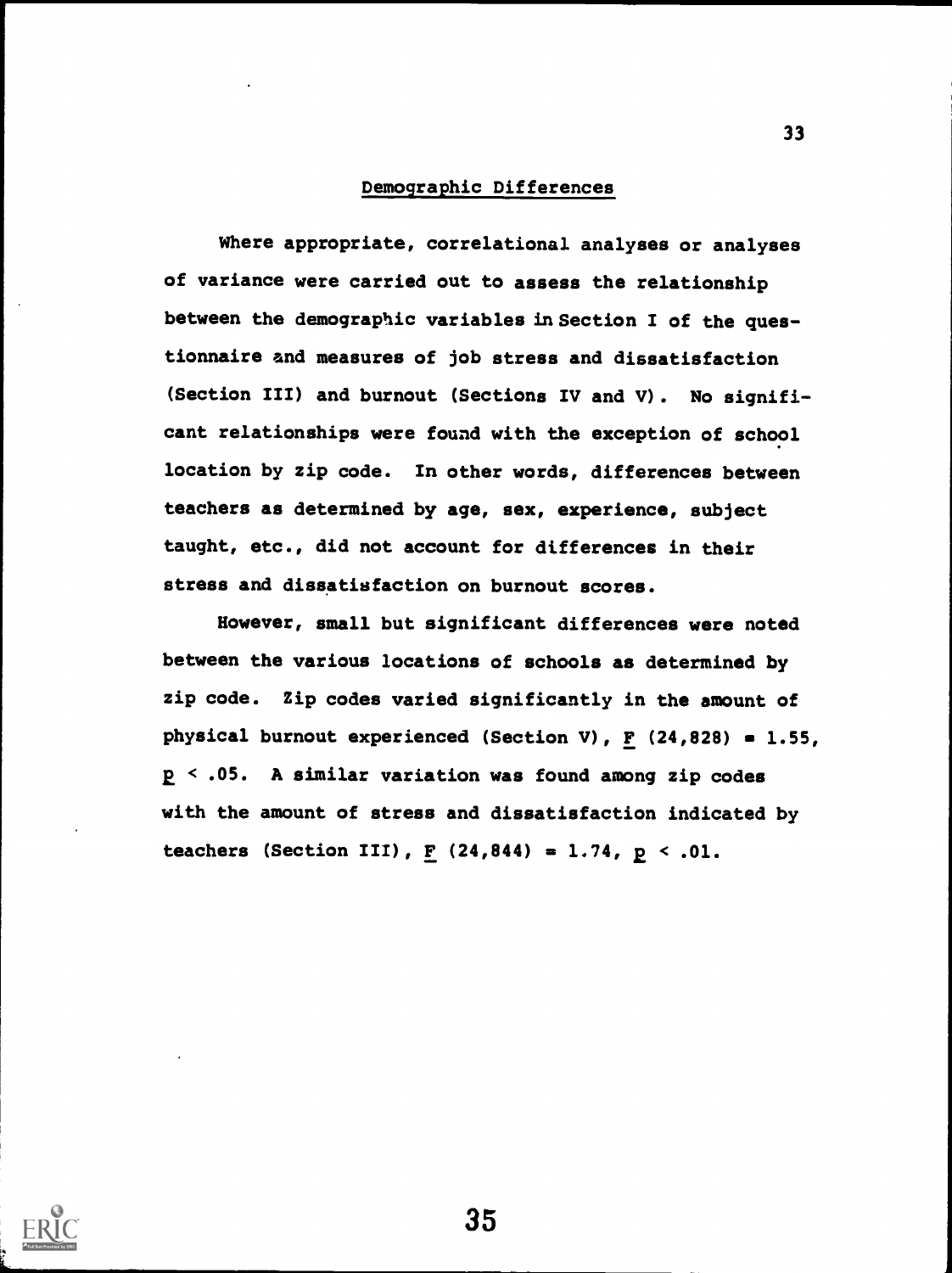#### Teaching Climate Effects on Stress and Burnout

An overall opinion score for teaching climate, i.e., how a teacher's workplace contributes to a positive teaching experience, was obtained by summing the scores on ten teaching climate items (items 11 through 20). This total was then correlated with total stress/dissatisfaction (cause) scores (items 21-34) and total Psychological Effects and Physical Effects scores as determined above. Due to the large number of cases, very low correlations were invariably statistically significant at very high levels of ponfidence. Therefore, it was decided that only coefficients of .30 or higher would be considered meaningful. The correlation between Teaching Climate and total Stress/dissatisfaction was  $-.34$  (p < .001). The correlation between Teaching Climate and Psychological . Effects was  $-.33$  ( $p \le .001$ ). The relationship between climate and physical efficts was not significant based upon the imposed criterion. In order to further understand the nature of the significant correlations, additional calculations were performed correlating each teaching climate item with "cause" and Psychological Effects scores. These individual correlations are shown in Table 6.

36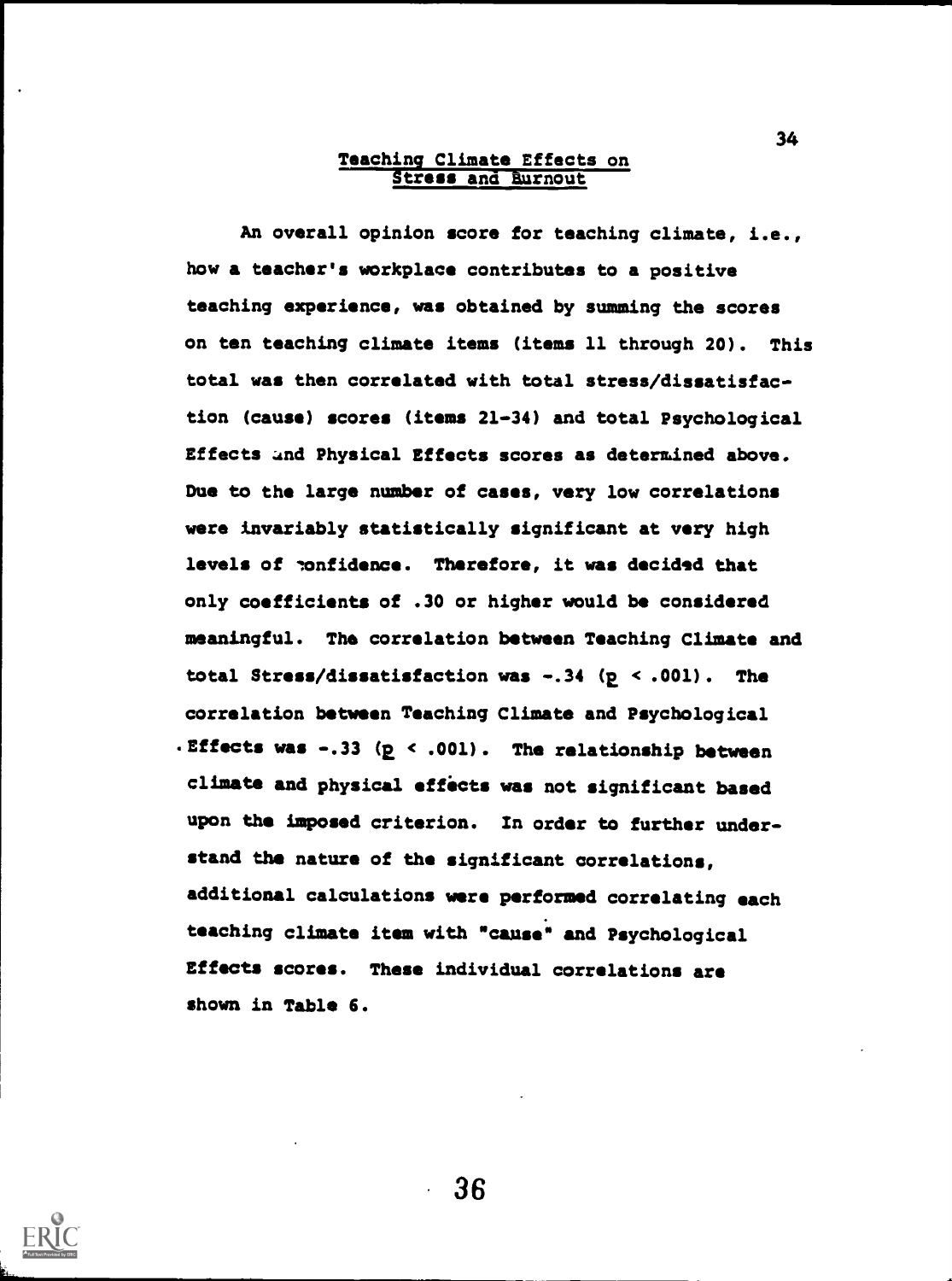Table 6

Correlation Coefficients for Teaching Climate Items with Stress/Dissatisfaction (Causes) and Psychological Burn-

out Scores

| Item Number<br>from<br>Questionnaire | Correlation<br>with Stress/<br>Dissatisfaction <sup>*</sup> | Correlation<br>with Psycho-<br>logical Burnout' |
|--------------------------------------|-------------------------------------------------------------|-------------------------------------------------|
| 11                                   | $-.17$                                                      | $-.22$                                          |
| 12                                   | $-.16$                                                      | $-.17$                                          |
| 13                                   | $-.28$                                                      | $-.27$                                          |
| 14                                   | $-.22$                                                      | $-.13$                                          |
| 15                                   | $-.21$                                                      | $-.25$                                          |
| 16                                   | $-.23$                                                      | $-.23$                                          |
| 17                                   | $-.21$                                                      | $-.17$                                          |
| 18                                   | $-.31$                                                      | $-.21$                                          |
| 19                                   | $-.27$                                                      | $-.21$                                          |
| 20                                   | $-.15$                                                      | $-.21$                                          |

All correlations significant at the .001 level or greater.

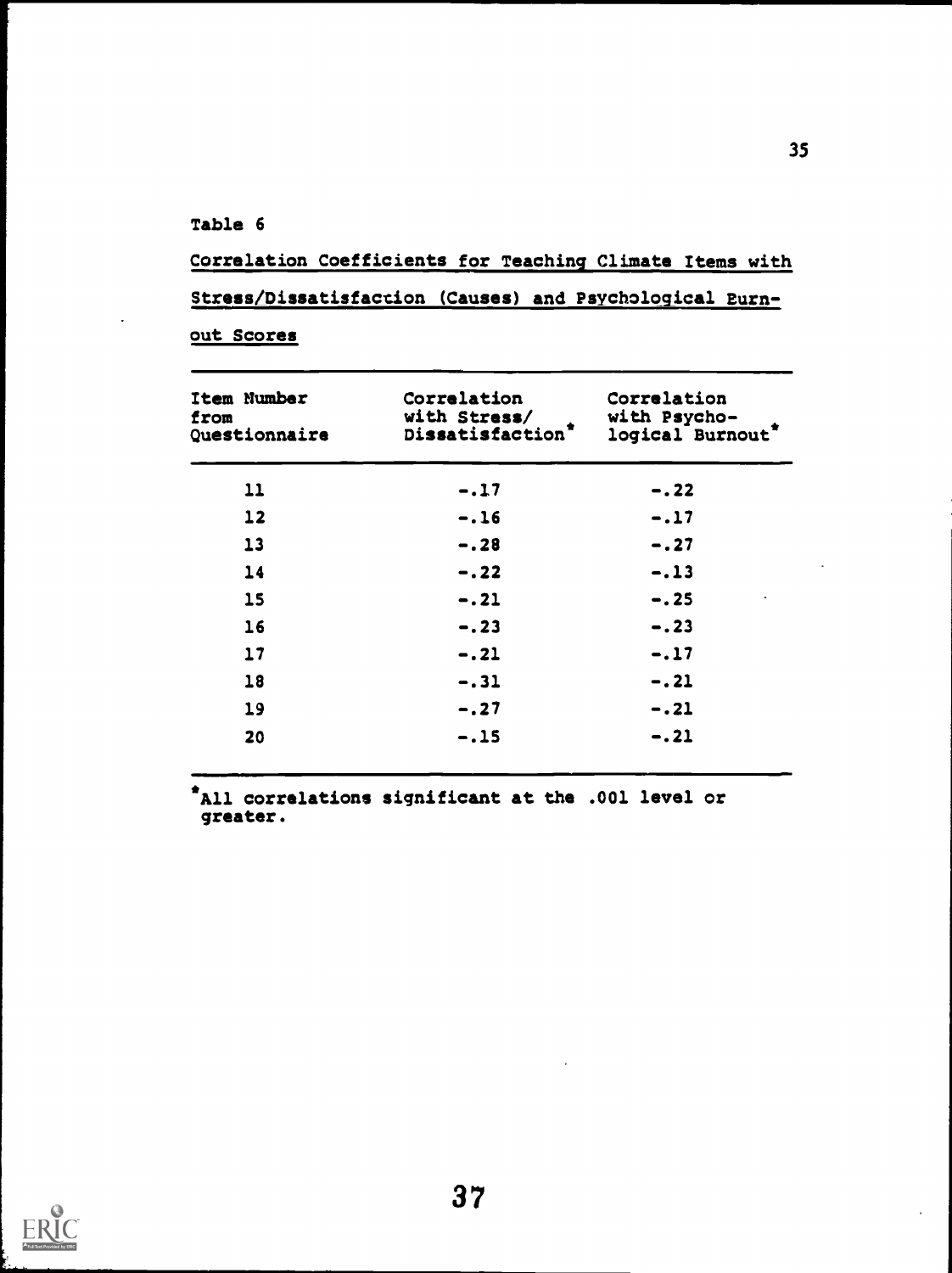# Stress/Dissatisfaction and Burnout

Strong relationships were fou i when total stress/ dissatisfaction scores were correlated with Psychological Effects scores  $(.54, p \cdot .001)$  and with Physical Effects scores  $(.42, p \le .001)$ . Correlations between .individual stress items and effects scores produced numerous significant coefficients with Psychological Effects and Physical Effects scores. These individual item correlations are shown in Table 7.

# Rank Ordering of Items

Table B lists items from the "Causes," Psychological Effects, and Physical Effects sections of the questionnaire in rank order. Cause items end Psychological Effects items are ranked by mean score on each item while Physical Effects items are ranked by frequency of "yes" responses.



38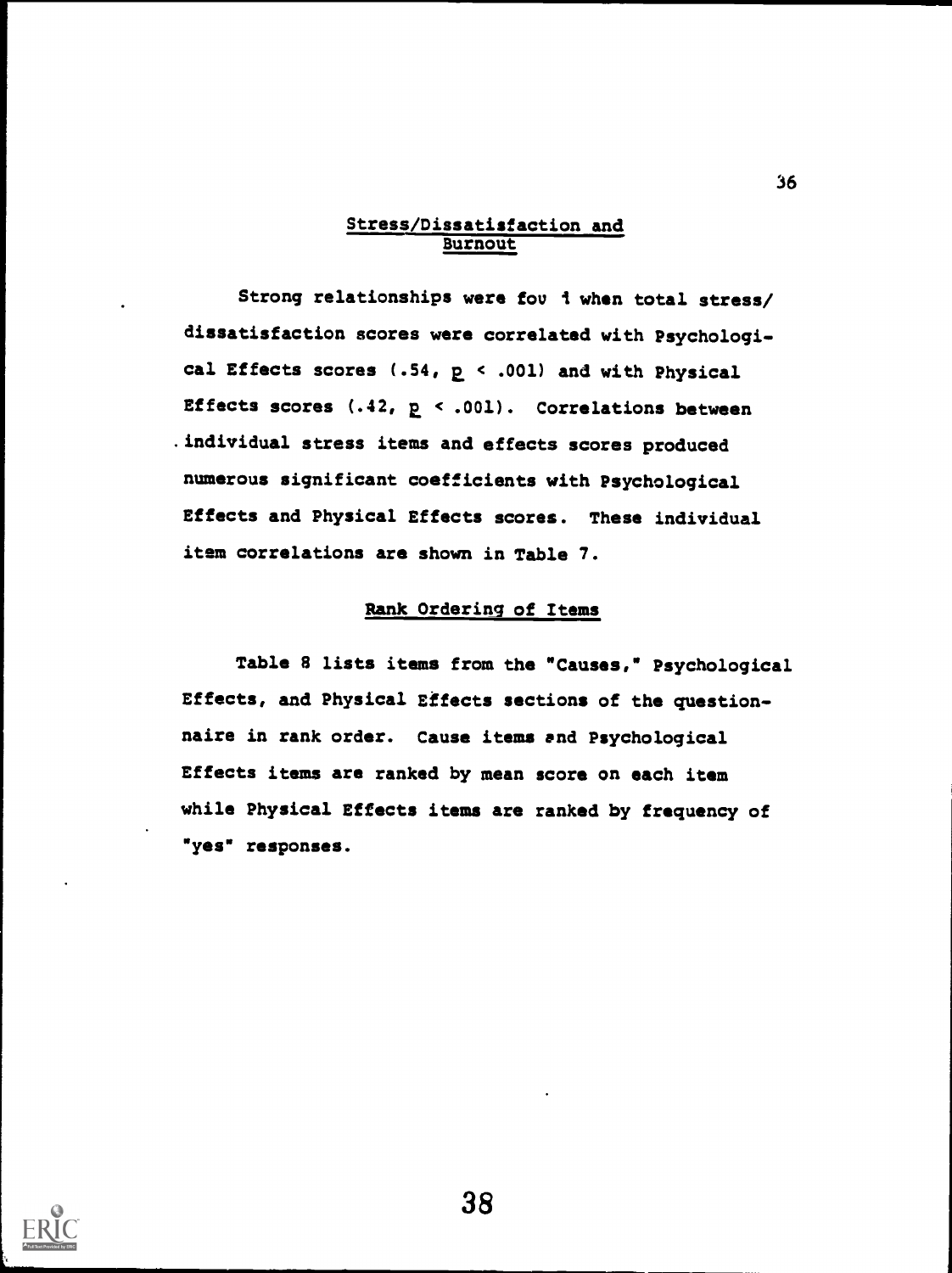Table 7

# Correlation Coefficients for Stress/Dissatisfaction

| (Cause) Items with Psychological and Physical Burnout |  |
|-------------------------------------------------------|--|
|-------------------------------------------------------|--|

| Item Number<br>from<br>Questionnaire | Correlation<br>with Psycho-<br>logical Burnout* | Correlation<br>with Physical<br>Burnout* |
|--------------------------------------|-------------------------------------------------|------------------------------------------|
| 21                                   | .15                                             | .16                                      |
| 22                                   | .24                                             | .21                                      |
| 23                                   | .42                                             | .27                                      |
| 24                                   | .57                                             | .38                                      |
| 25                                   | .26                                             | .22                                      |
| 26                                   | .38                                             | .23                                      |
| 27                                   | .33                                             | .23                                      |
| 28                                   | .33                                             | .25                                      |
| 29                                   | .30                                             | .25                                      |
| 30                                   | .29                                             | .26                                      |
| 31                                   | .36                                             | .26                                      |
|                                      |                                                 |                                          |
| 32                                   | .35                                             | .31                                      |
| 33                                   | $.07**$                                         | .15                                      |
| 34                                   | .27                                             | .23                                      |

\*All correlations significant at the .001 level or greater except as noted.

\*\*Significant at .01 level.

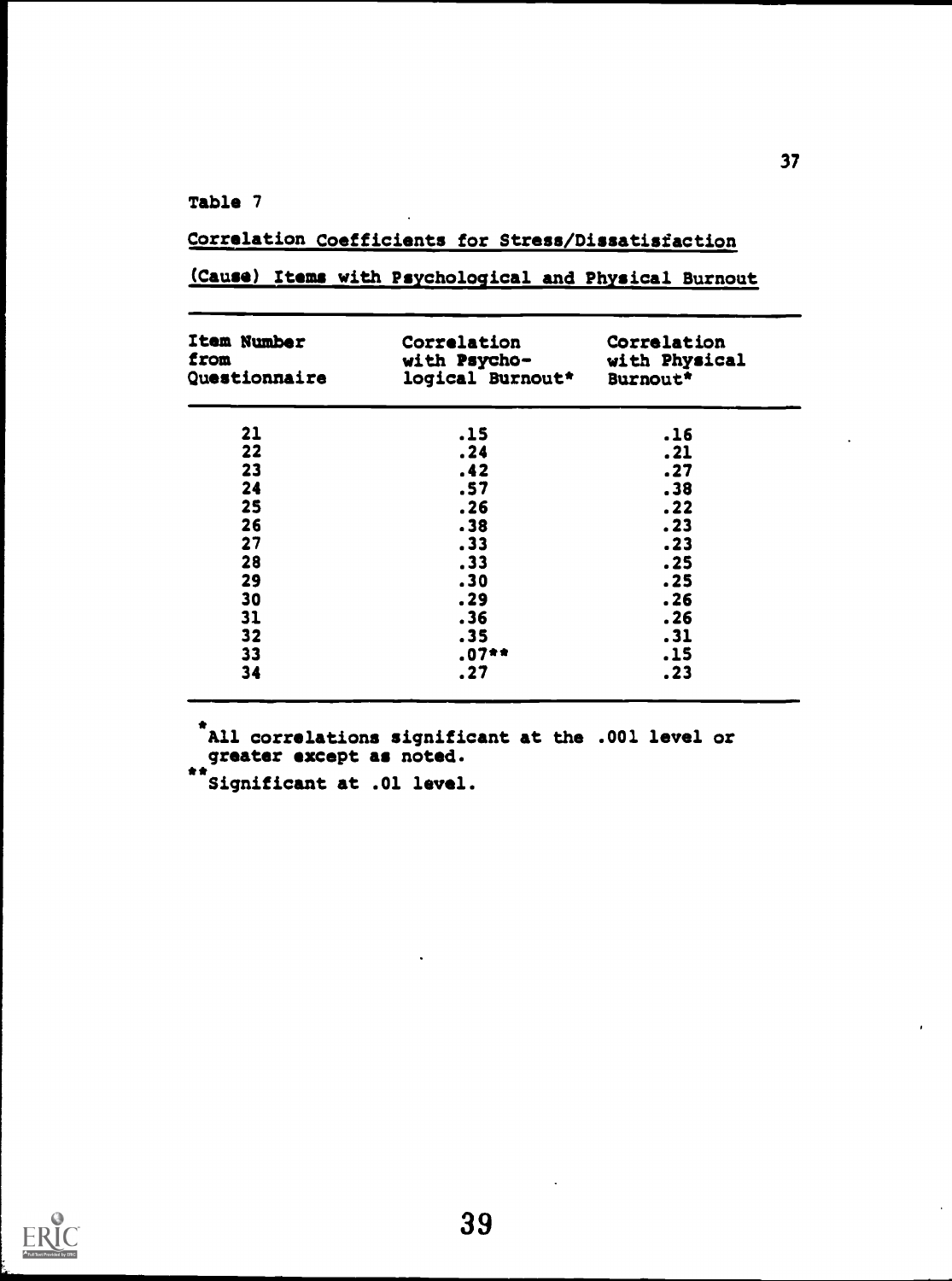# Table 8

| A.                                          | Stress/Dissatisfaction (Causes) |            |
|---------------------------------------------|---------------------------------|------------|
| Rank                                        | Item No. from Questionnaire     | Mean Score |
|                                             | 34                              | 3.07       |
| 2                                           | 30                              | 2.64       |
| $\bar{\mathbf{3}}$                          | 25                              | 2.37       |
| 4                                           | 28                              | 1.93       |
|                                             | 23                              | 1.90       |
| <b>567</b>                                  | 24                              | 1.78       |
|                                             | 31                              | 1.77       |
| $\begin{array}{c} 8 \\ 9 \\ 10 \end{array}$ | 29                              | 1.50       |
|                                             | 27                              | 1.44       |
|                                             | 26                              | 1.32       |
| $\mathbf{11}$                               | 21                              | 1.15       |
| 12                                          | 22                              | 1.14       |
| 13                                          | 32                              | 1.11       |
| 14                                          | 33                              | .99        |

# Rank Orders of Questionnaire Items

# B. Psychological Effects

| Rank                    | Item No. from Questionnaire | Mean Score |
|-------------------------|-----------------------------|------------|
|                         | 36                          | 2.54       |
| $\overline{\mathbf{2}}$ | 42                          | 1.76       |
|                         | 40<br>٠                     | 1.76       |
|                         | 43                          | 1.62       |
|                         | 54                          | 1.44       |
|                         | 39                          | 1.12       |
| 34567                   | 53                          | 1.10       |
|                         | 37                          | 1.08       |
| $\frac{8}{9}$           | 50                          | 1.06       |
| 10                      | 47                          | .96        |
| 11                      | 52                          | .92        |
| 12                      | 51                          | .85        |
| 13                      | 44                          | .83        |
| 14                      | 41                          | .76        |
| 15                      | 38                          | .55        |
| 16                      | 48                          | .52        |
| 17                      | 49                          | .52        |
| 18                      | 45                          | .46        |
| 19                      | 46                          | .19        |



 $\ddot{\phantom{a}}$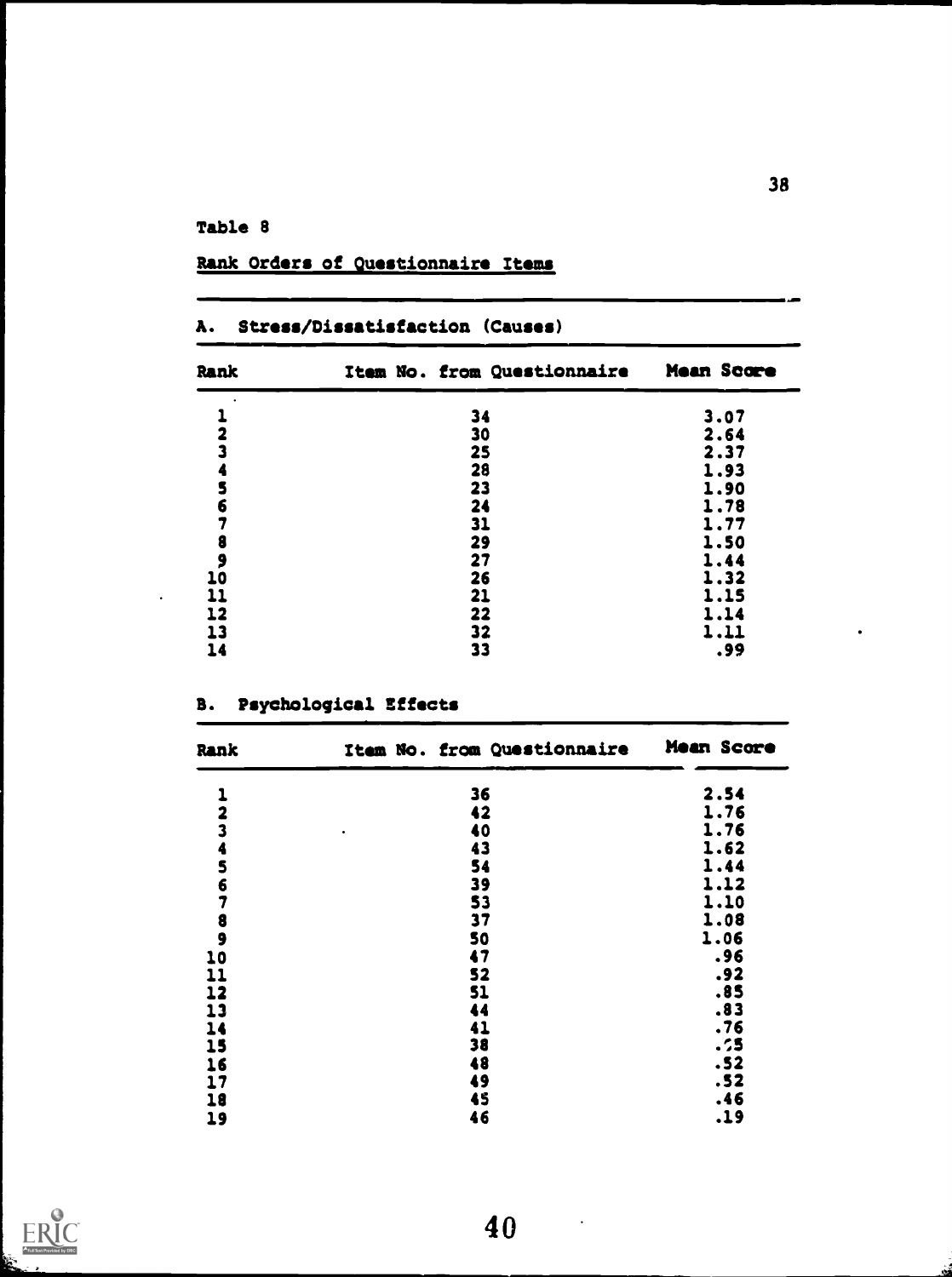# Table 8 (continued)

| Rank                    | Item No. from Questionnaire fof 'yes' |     |
|-------------------------|---------------------------------------|-----|
| $\mathbf{1}$            | 61                                    | 297 |
| $\overline{\mathbf{2}}$ | 56                                    | 296 |
| $\overline{\mathbf{3}}$ | 63                                    | 282 |
| $\ddot{\textbf{4}}$     | 57                                    | 272 |
| 5                       | 62                                    | 154 |
| $\boldsymbol{6}$        | 59                                    | 113 |
| 7                       | 60                                    | 99  |
| 8                       | 58                                    | 95  |
| $\mathbf{9}$            | 65                                    | 58  |
| 10                      | 55                                    | 57  |
| 11                      | 66                                    | 51  |
| 12                      | 64                                    | 46  |

C. Physical Effects.



 $\frac{1}{2} \sum_{i=1}^{n} \frac{1}{2} \sum_{j=1}^{n} \frac{1}{2} \sum_{j=1}^{n} \frac{1}{2} \sum_{j=1}^{n} \frac{1}{2} \sum_{j=1}^{n} \frac{1}{2} \sum_{j=1}^{n} \frac{1}{2} \sum_{j=1}^{n} \frac{1}{2} \sum_{j=1}^{n} \frac{1}{2} \sum_{j=1}^{n} \frac{1}{2} \sum_{j=1}^{n} \frac{1}{2} \sum_{j=1}^{n} \frac{1}{2} \sum_{j=1}^{n} \frac{1}{2} \sum_{j=1}^{n$ 

 $\hat{\mathcal{A}}$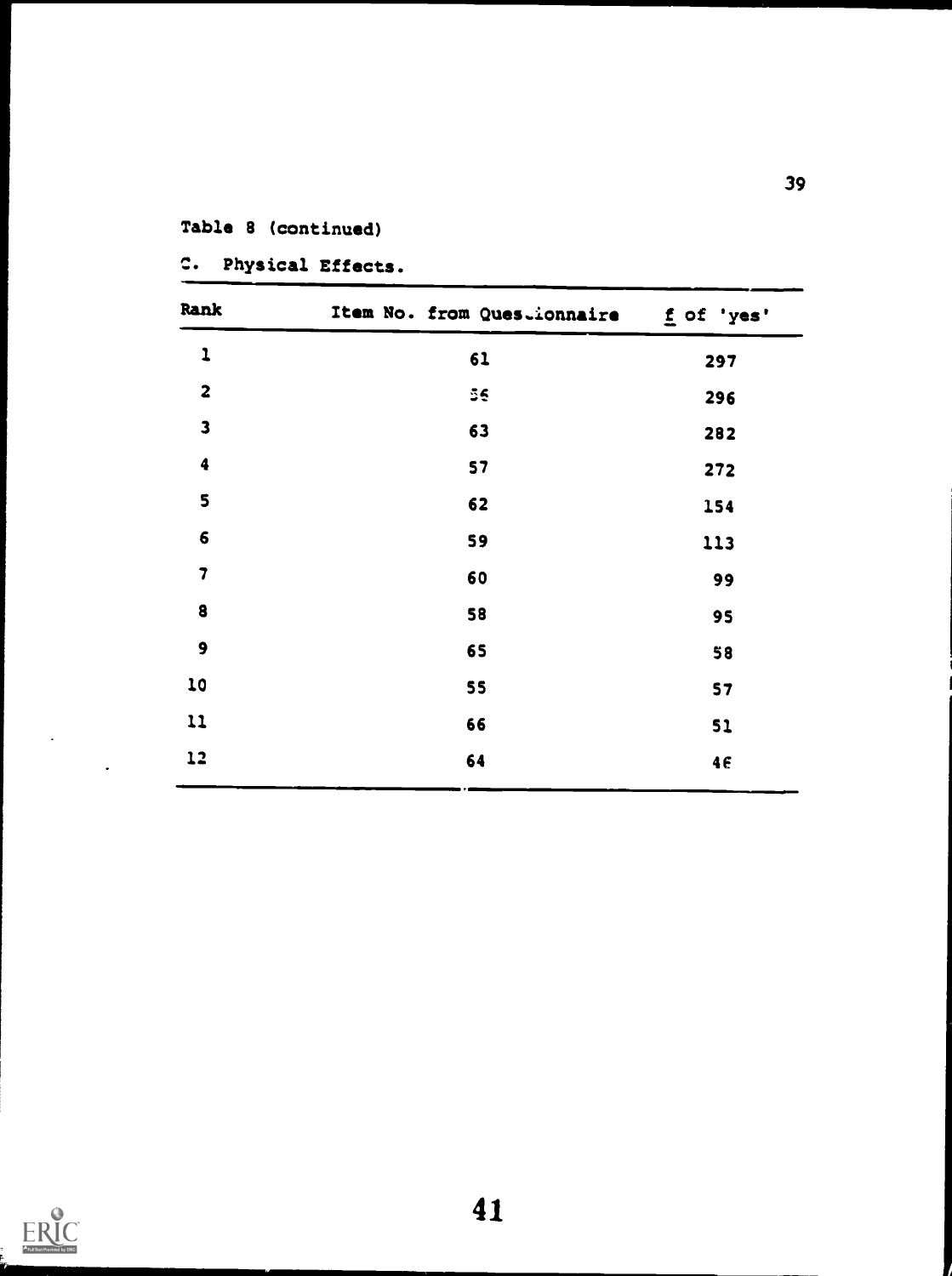DISCUSSION

# The Magnitude of the Problem of Burnout

Three hundred and eighty-three teachers surveyed (40.8%) had psychological effects scores of 22 oz higher which indicated moderate or high levels of burnout. Although the frequency distribution was weighted toward lower scores, a range of zero to 66 and a standard deviation of 12.89 indicated a great deal of variation among the respondents. A mean score of 19.93 could have been obtained by answering "disagree\* to nearly all 19 items in this section of the questionnaire. This would, of course, indicate a low lovel of perceived burnout. However, judging from the distribution of answer categories checked (Table 3) this was not generally the case. Rather, a score of 19 was more likely obtained with high scoring answers on some effects items and low scoring answers on



42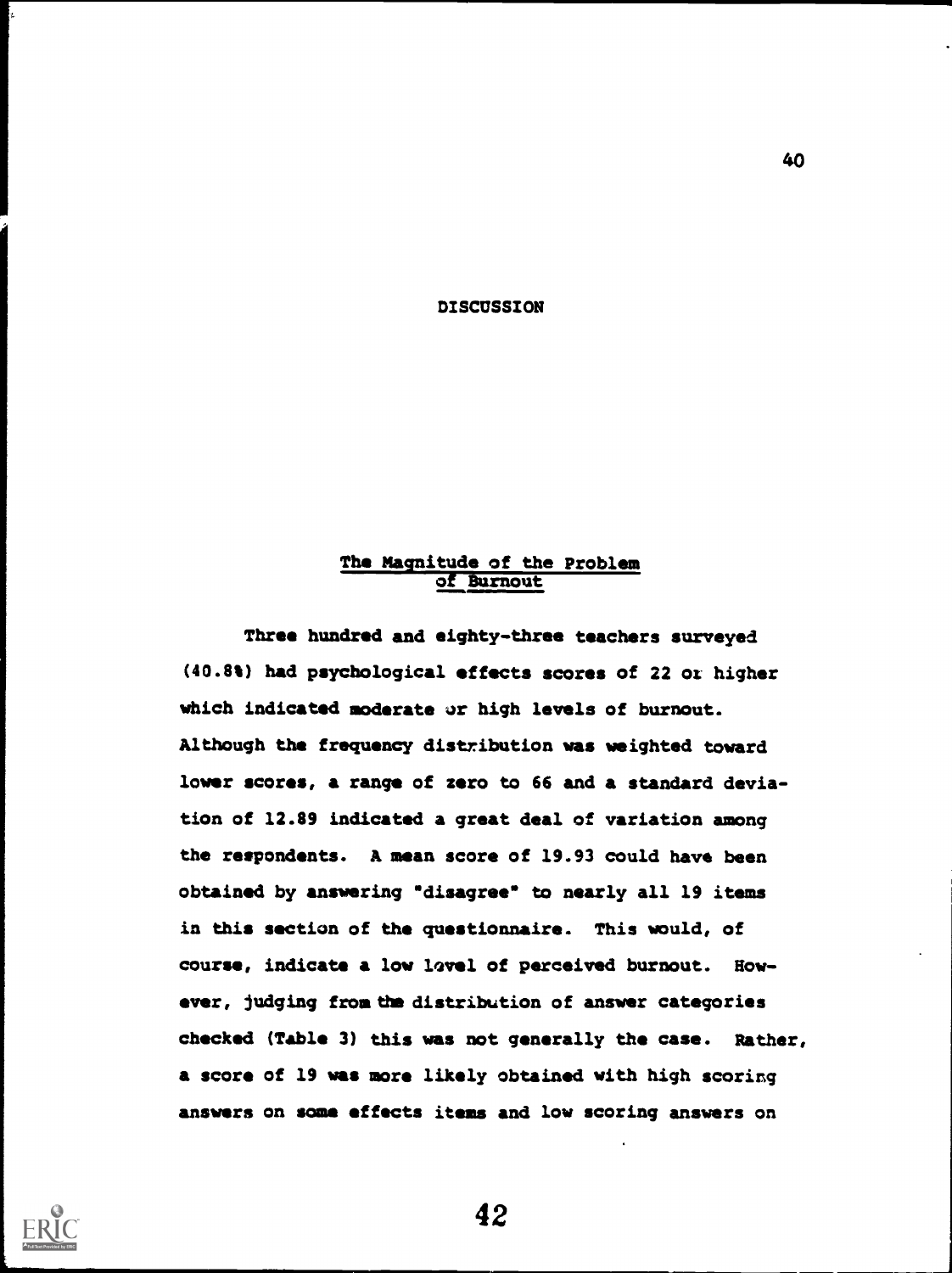others.

In considering specific psychological effects items (see Table 9), the feeling that teaching is emotionally draining was by far the strongest. This was followed by teachers' unhappiness in returning to the classroom after vacations, feeling depressed frequently about the teaching profession, feelings of hopelessness about their professional future, and feelings that their job is negatively affecting their health. The physical effects findings in this study were used for comparison purposes only. That is, to see which ailments are more prevalent than others and which groups of teachers suffer the physical effects of burnout the most. The responses were not compared to base rates of these conditions for the general population and therefore cannot be interpreted in absolute terms. The physical effects items consisted of ailments from which nomal, healthy individuals should not suffer. Common health difficulties such as headaches, colds/flu, or diarrhea were preceded on the questionnaire with the word "frequent." Therefore, it was decided that any respondent who had suffered during the past year from more than one of the 12 conditions listed should be classified as experiencing a moderate level of burnout as judged by physical effects. More than three conditions was classified as a high level of burnout. Nearly half



43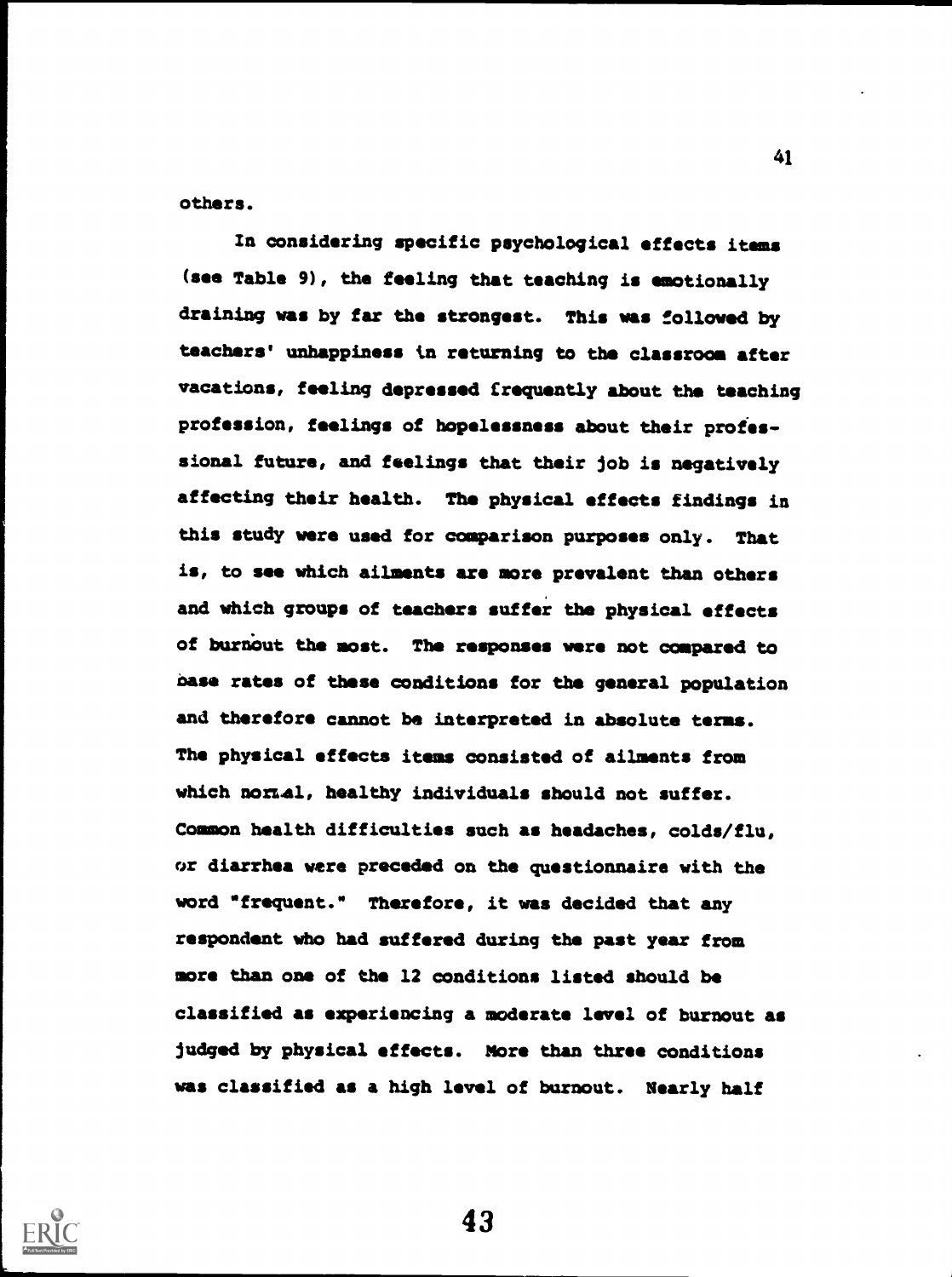(49.2%) of all teachers surveyed fell into the moderate or high burnout categories based upon physical effects.

There were four physical effects checked "yes" considerably more often than the others (see Table 9): frequent headaches, frequent back pain, insomnia, and frequent colds/flu, in that order. While these are the most common ailments on the list for the population in general, they are also most frequently associated with chronically anxiet-producing situations. The next four items in the sequence were checked less often, but are of a generally more serious nature: high blood pressure, frequent diarrhea, colitis, and dizzy spells. The final four physical effects items were checked relatively infrequently: frequent nausea, asthma, ulcer, frequent loss of appetite.

As stated in Chapter 1, teachers who are suffering from physical or psychological problems have a negative effect on the students they teach. While it is clear that over half of the teachers sampled do not appear to be suffering greatly from burnout, a large number of teachers are. If only the highest scoring 5% of the respondents, those teachers suffering the effects of burnout the most, are considered, they alone can contact as many as 9000 students in one school year. Therefore, to begin to intervene in this serious problem, it must be determined



44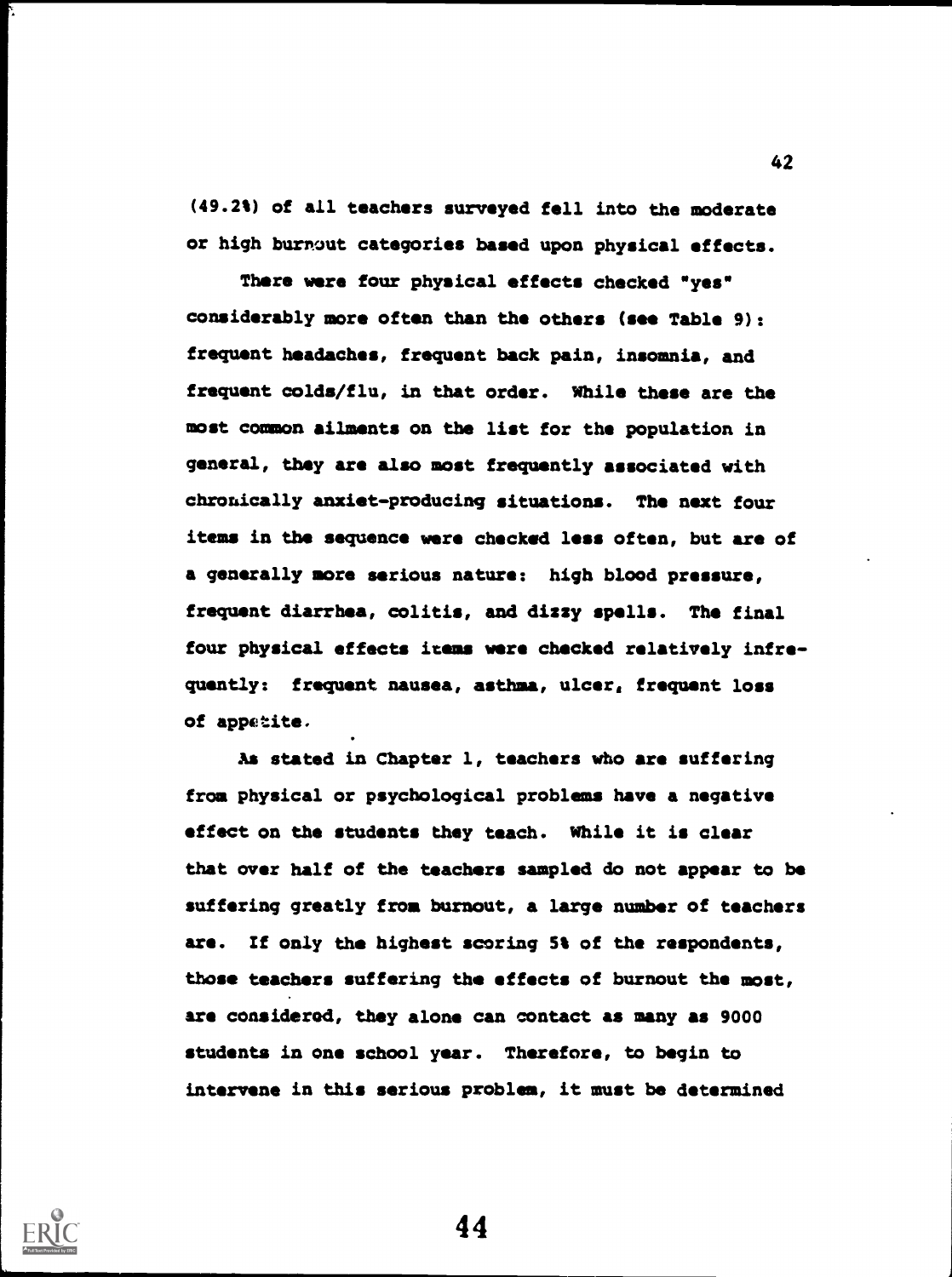which teachers are burning out.

# Professional Characteristics (Demographics)

Contrary to past research (sparse as it is), no significant differences were found in the present study for psychological or physical effects of burnout or stress when considering teachers' age, sex, years of teaching experience, or grade level taught. New variables included in this questionnaire were type of yearly schedule, subject taught, and location of school by zip code. There were no differences in burnout found for teachers on a traditional schedule versus a new year-round system, nor between the various subjects taught. This is to say that, for example, Social Studies teachers are no more (or less) likely to experience burnout or suffer more or less job stress and dissatisfaction than Physical Education or Math teachers.

The lack of significant findings for these demographic variables using this relatively large sample  $(N = 939)$  very likely indicates that all teachers in the system are approximately equally susceptible (or resistant) to burnout, and experience similar levels of stress and dissatisfaction. Of course there may be other variables not included in this study on which teachers do vary.

The situational variable of school location was significant in relation to physical effects of burnout. While this

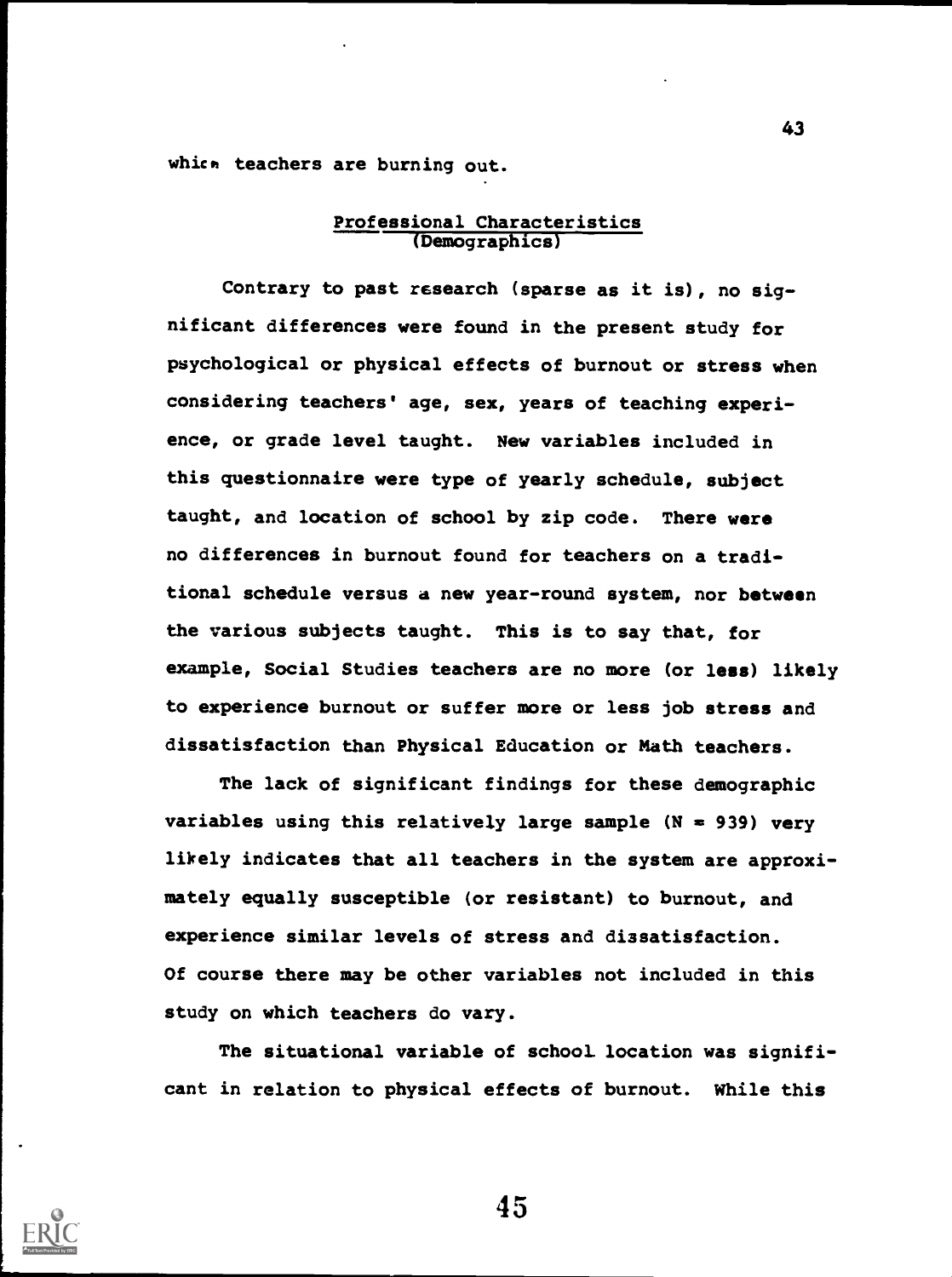finding must be viewed with caution due to the large number of cases (and therefore a small, although significant, F ratio), it indicates that the location of the school where a teacher works may affect the level of burnout and stress or dissatisfaction the teacher experiences.

To attempt to determine possible reasons for the finding that school location is a meaningful moderator in both the "causes" and effects of burnout, these results were correlated with mean family income in the zip codes studied. Contrary to intuitive expectations, no significant correlations were revealed. Therefore, the socio-economic level of the area in which a school is located apparently does not account for these differences. A possible explanation for this is that within the San Diego City School District, a program of voluntary integration is in place which creates a socio-economic mix through special magnet programs (e.g., drama, Spanish, music, etc.). These programs draw students from all district areas and may also serve to equalize schools from a teacher's point of view in terms of facilities, and desirability of the work place.

Since this "obvious" reason (socio-economic) for the salient zip-code findings of this study was not supported, additional research, possibly in the form of on-site observations and interviews, will be necessary to uncover other possible explanations.



46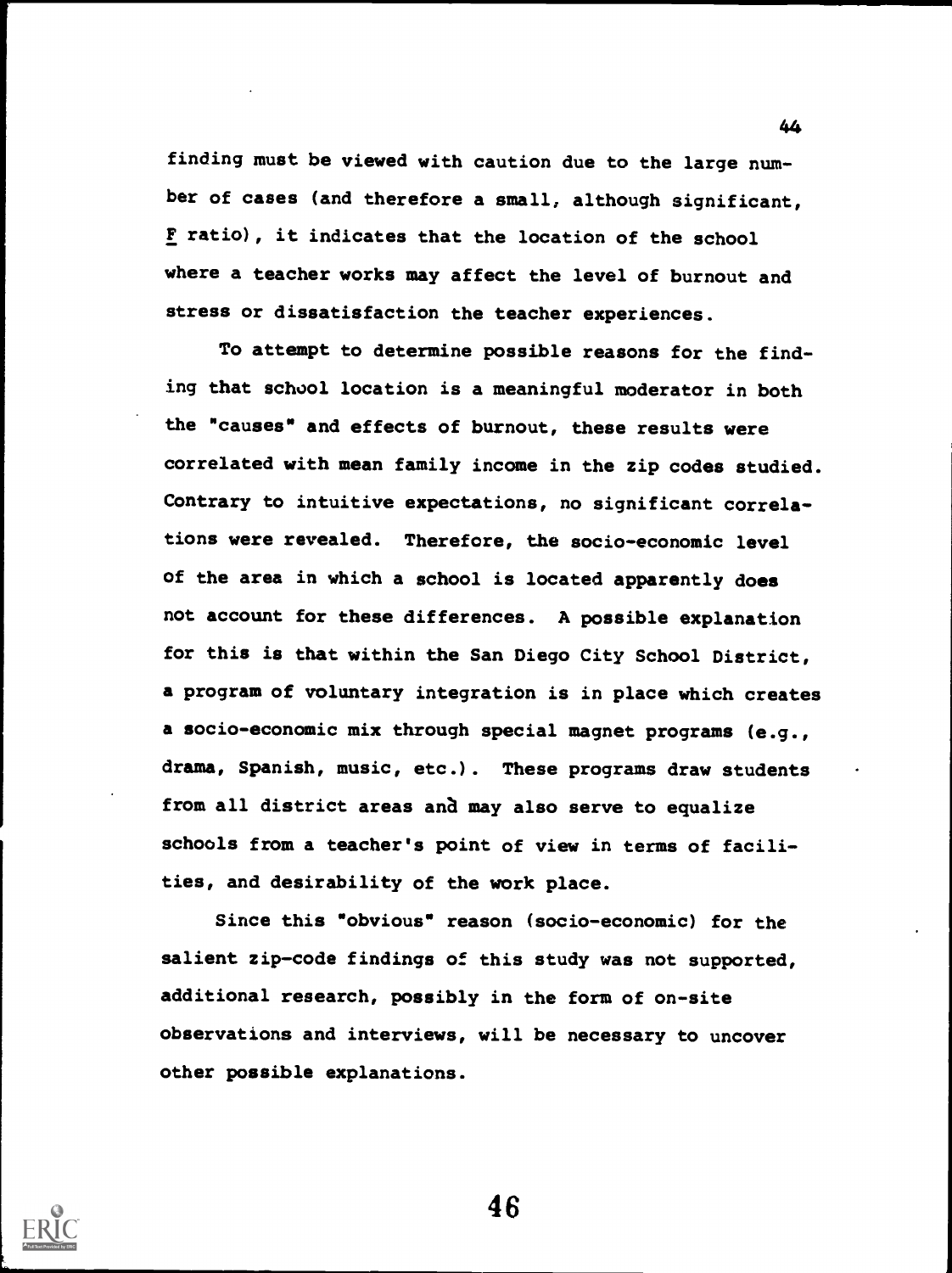#### The Effect of Teaching Climate on the Burnout Process

The professional climate of the school in which a teacher works was shown to be related to the amount of total stress or dissatisfaction he or she experiences. It was found that teaching climate is also associated with overall levels of the psychological effects of burnout. Although these relationships may be partially accounted for by similar constructs being tapped by some items in each of the sections being correlated, the magnitude of the coefficients was quite convincing, given the large number of cases studied. Furthermore, somewhat different individual climate variables were related to stress/ dissatisfaction and burnout. For example, an adequate supply of teaching materials, a voice in decisions about their jobs, and recognition for exceptional performance, in that order, appear to predict lower stress and dissatisfaction most strongly. However, lower psychologically assessed burnout is best predicted by teachers having a voice in decisions about their jobs, a unified striving for educational goals, and encouragement to be creative on the job.

It appears from these findings that it may be possible to alter the burnout process either by reducing stress and dissatisfaction or by reducing burnout itself

47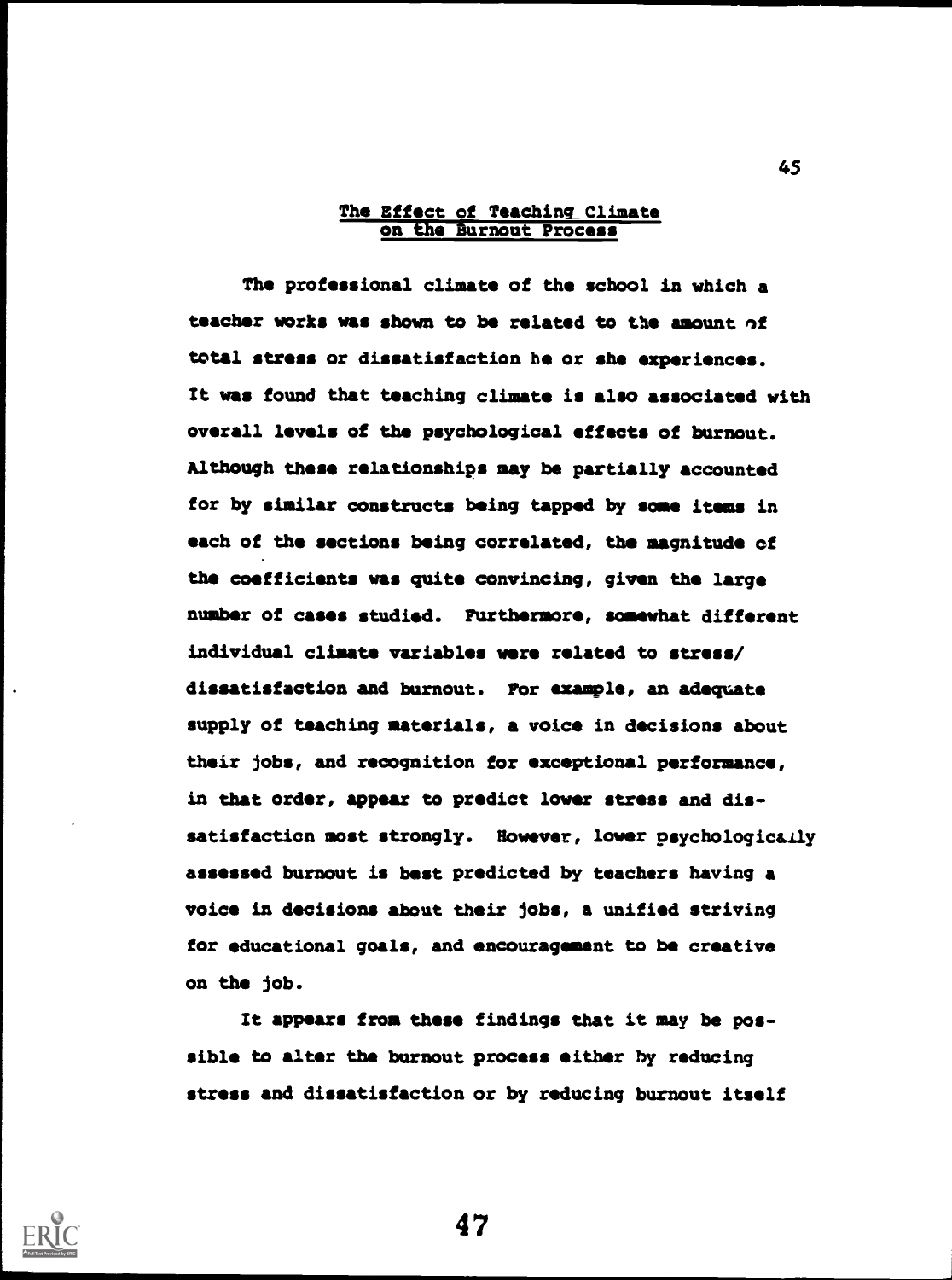through the manipulation of the appropriate teaching climate variables at a particular school. This possibility must be addressed empirically.

## Stress and Burnout--Inferring **Cause and Effect**

The existing body of literature concerning professional burnout cons'stently pairs stress-producing conditions on the job with burnout. The present study addressed this issue by including both a stress/dissatisfaction subscale and a burnout subscale in the same instrument. Since the analyses of these data are correlational, the usual difficulties of directionality and confidence in cause and effect relationships exist and may never be fully eliminated in burnout research. However, it is the opinion of the great majority of teachers questioned and of this researcher that it is indeed the stress and dissatisfaction on the job, produced by conditions tapped in the "Causes" section of the questionnaire, that produce the effects of burnout discussed previously.

The strongest correlational relationships in the present study were found between stress/dissatisfaction scores and effects scores, both psychological and physical. It appears, based upon the clear relationship found between total stress/dissatisfaction and the effects of burnout, that burnout can be predicted with a high degree

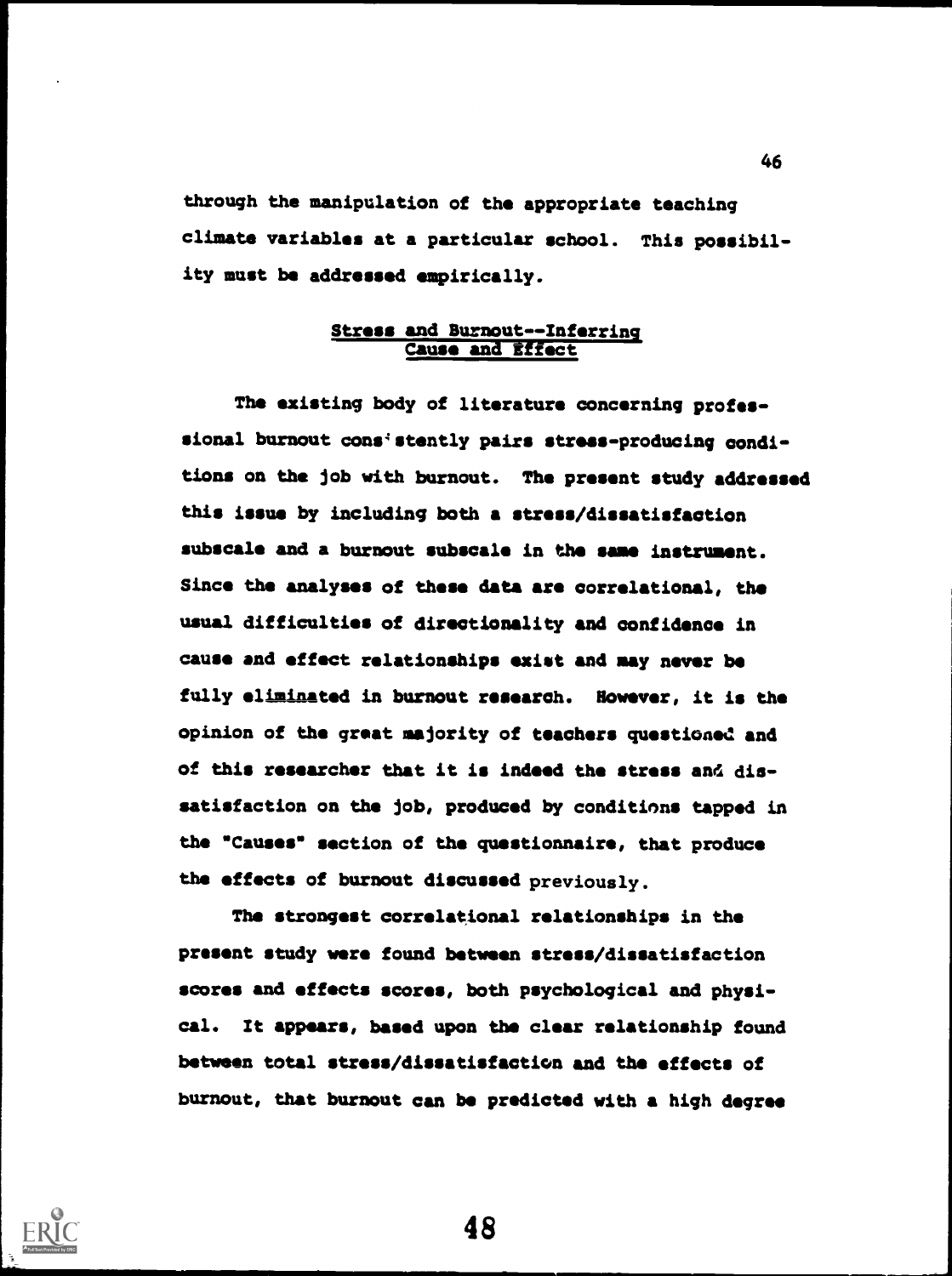of confidence by the degree to which teachers experience stress and dissatisfaction in their jobs. Additional information was acquired by observing the individual correlation coefficients for each stress item, with total psychological and physical effects scores. Three specific stressors can be delineated as the best predictors of psychological burnout (see Tab le 7): classroom discipline and feelings of being trapped as above, but also lack of support services for personal problems and the public image of teachers.

An interesting finding which emerged from the analysis of the causes of burnout is that those stress and dissatisfaction items associated most strongly with burnout scores are not the same as the stress and dissatisfaction items which received the highest mean scores (Table 9). A comparison follows:

Top 5 Mean Score Stress/

| Top 5 "Causes" of Burnout                       | TOP 3 Wean SCOTE SETERBY<br>Dissatisfaction Items      |
|-------------------------------------------------|--------------------------------------------------------|
| 1. Feelings of being trapped<br>in profession   | 1. Increased paperwork                                 |
| 2. Classroom discipline<br>difficulties         | 2. Public image of teachers                            |
| 3. Isolation from peers and<br>colleagues       | 3. Low salary                                          |
| 4. Lack of support for<br>professional problems | 4. No participation in deci-<br>sions about job        |
| 5. Lack of support for<br>personal problems     | 5. Classroom discipline<br>difficulties                |
|                                                 | Two possible interpretations of these findings come to |

mind. First, it may well be that what teachers say and



49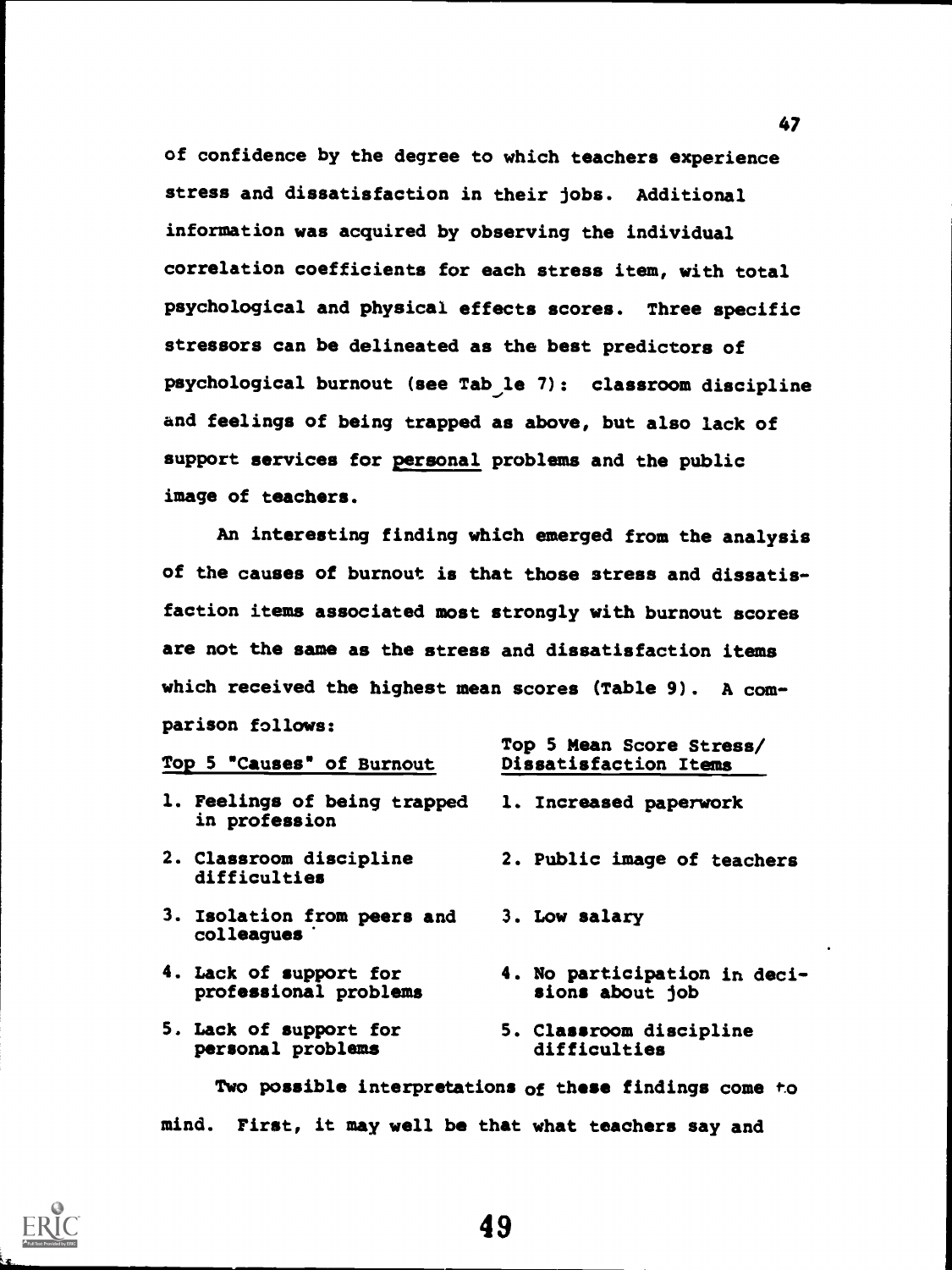believe are the job components which create the most stress and dissatisfaction are not the ones which subtly and even unconsciously are promoting in them the condicions of burnout. In other words, while teachers verbalize a high level of stress and dissatisfaction due to increased paperwork, the poor public image of teachers, and low salaries, they are burning out because they feel trapped in the profession, are experiencing difficulties in classroom discipline, and feel isolated from fellow professionals.

The second explanation may be that teachers, as pragmatists, have focused their active and verbal attacks on those negative job components which they feel they have the best chance of changing. In the meantime, they may remain susceptible to burnout due to less identifiable and therefore less controllable job components.

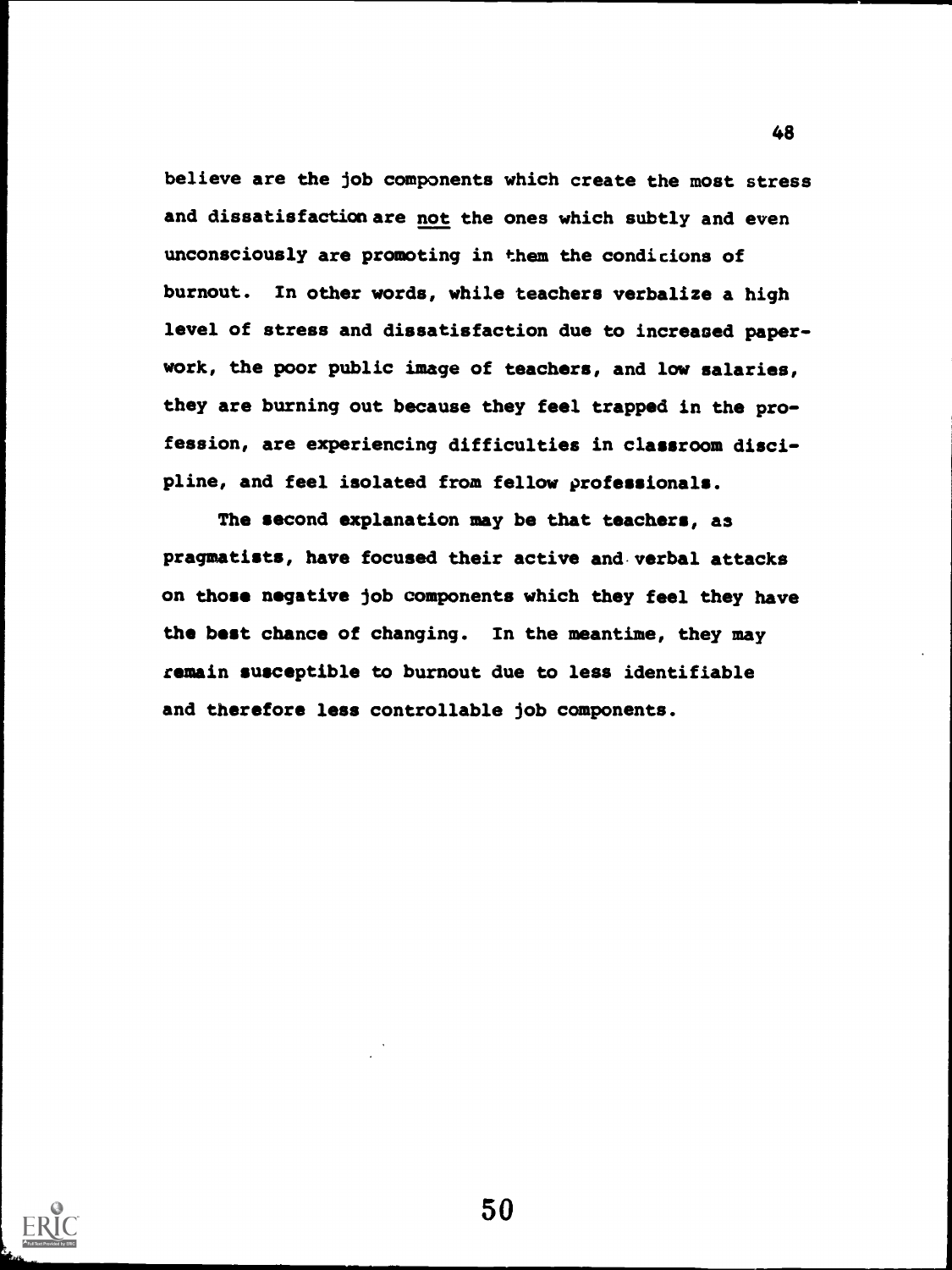#### CONCLUSIONS

49

The findings presented above would appear to indicate that "burnout" is a useful construct for analyzing and attacking personnel problems in a very large and diverse public school system. School boards, district administrators, and school administrators, as well as the teachers themselves are acutely aware of a multitude of problems in American school systems, but the problems themselves have not been clearly delineated, much less the solutions.

It is conceivable that with continued research into the various characteristics of teachers and teachers' jobs which fall under the descriptor of burnout, common understandings and common goals will emerge and eventually real improvements in public education can be made.

The study of burnout can and should broaden to include other organizations whose business it is to help, such as hospitals and social welfare agencies. These institutions must be studied studied individually, however, and a "blanket" approach should be avoided for the most meaningful results.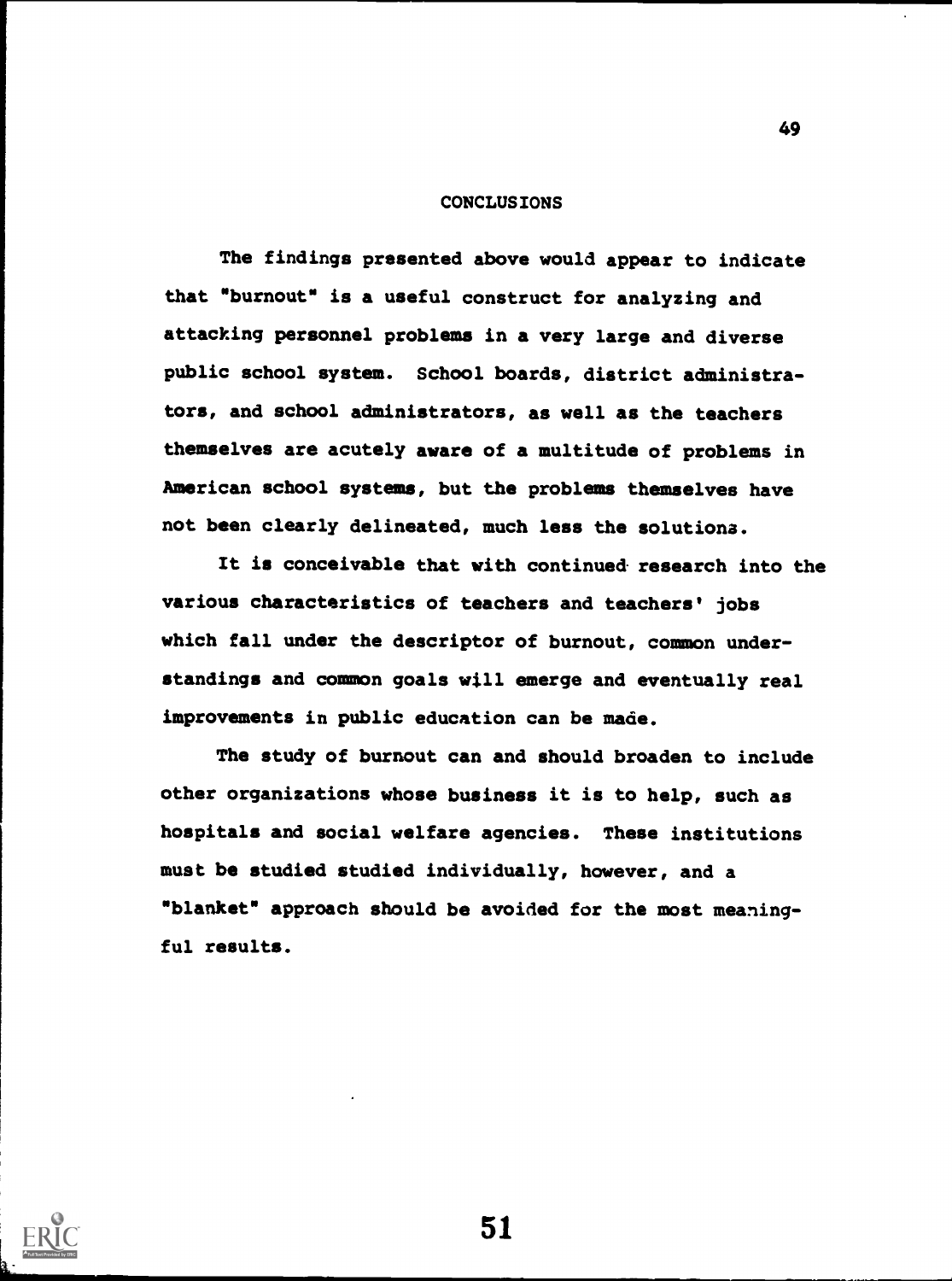## Suggestions for Future Research

The results of this study create some interesting possibilities for further research. Since schools differ by location, studies can be made in the individual schools in the study to determine more precisely what causes such differences. It may then be possible to conduct experiments manipulating these causes and measuring changes in levels of burnout. It is the continuing work in this direction which will eventually lead to realistic and successful burnout intervention and prevention techniques.

Another useful line of research would be to gather similar data from other school districts around the county. In this way determinations can be made regarding regional differences in burnout.

Finally, this project can serve as a guideline for expanding and refining the questionnaire with the goal of creating a widely useful instrument for the measurement of professional burnout among public school teachers.



52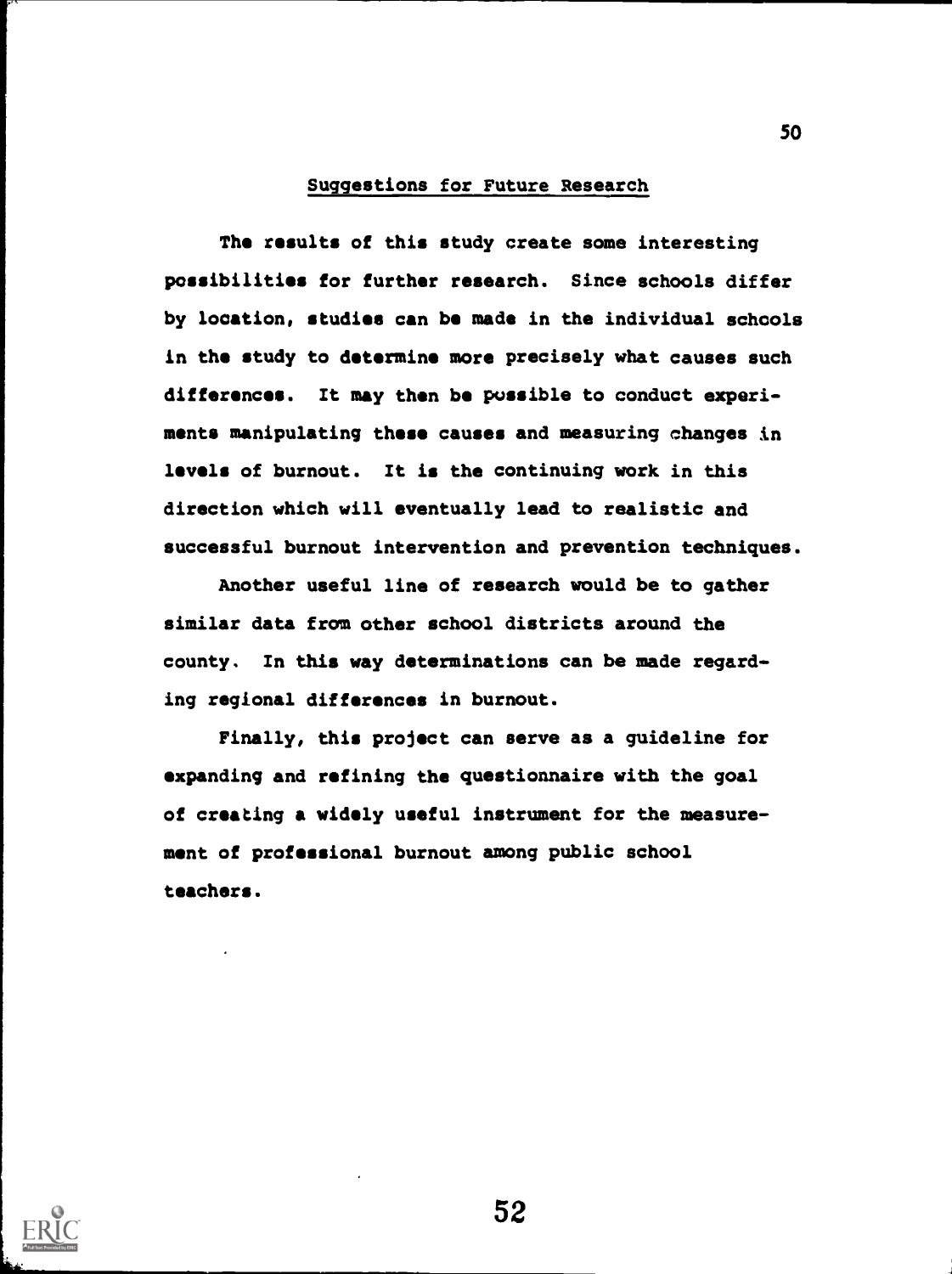#### REFERENCES

- Bardo, P. (1979). The pain of teacher burnout: A case history. The Phi Delta Happen, 61, 252-254.
- Borthwick, Paul. (1982, February). Teacher burnout: study of professional and personal variables. Paper presented at the Annual Meeting of the American Association of Colleges for Teacher Education, Houston, TX. (ERIC Document Reproduction Service No. ED 215 974)
- Collins, J., & Masley, B. (1980). Stress/burnout report. Share and Exchange. A Newsletter for Teachers, 8(4), 1-28.
- Doyal, G. T., i Forsyth, R. A. (1973). Relationship between teacher and student anxiety levels. Psychology in the Schools, 46(2), 231-233.
- Dubrin, A. J. (1979). Teacher burnout. Initructor, 88, 56-62.
- Feshbach, N. Campbell, M. (1976, March). Teacher stress and disciplinary practice in schools:  $\overline{A}$  pre-Iiminary report. Paper presented at the Annual Meeting of the American Orthopsychiatric Association, San Francisco. (ERIC Document Reproduction Service No. ED 162 228)
- Fielding, M., and Gall, M. (1982, March). Personalit and situational correlates of teacher stress and burnout. Paper presented at the Annual Meeting of the American Educational Research Association, New York. (ERIC Document Reproduction Service No. ED 219 353)
- Goldstein, M., Baker, B., i Jamison, K. (1980). Abnormal psychology. Boston, MA: Little, Brown and o.
- Hendrickson, B. (1979). Teacher burnout: How to recognise it; what to do about it. Learning, 7, 37-39

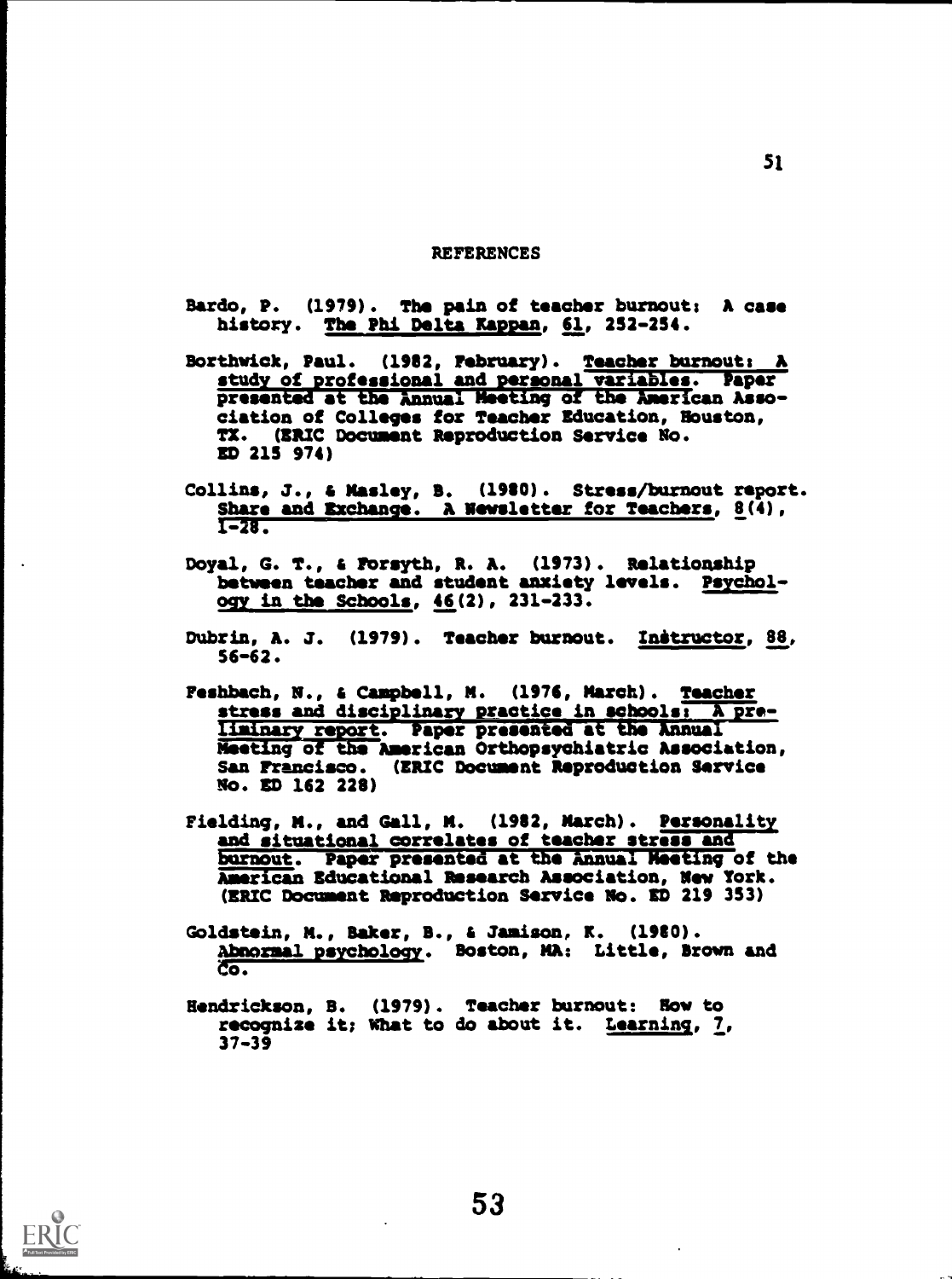- Iwanicki, E., a Schwab, R. (1981). A cross-validation study of the Maslach Burnout Inventory. Educational and Psychological Measurement, 41(4), 1167-II74.
- Jersild, A. T. (1955). When teachers face themselves. New York: Columbia University, Horace Mann-Lincoln Institute of School Experimentation Press.
- Kurtz, S. (1980). An annotated bibliography: Stress in the teaching profession. Southbend, IN: Indiana University. (ERIC Document Reproduction Service No. ED 187 707)
- Mackiel, J. (1979). Positive mental health for teachers. The Clearing House, 52, 307-310.
- Maslach, C. (1976). Burned-out. Wuhan Behavior, 5, 16-18.
- Maslach, C. (1978). Job burnout: Bow people cope. Public Welfare, 36(2), 56-58.
- Maslach, C. (1982). Understanding burnout. In W. Paine (Ed.), Job stress and burnout (pp. 12-29). Beverly Hills, CA: Sage Publications.
- Maslach, C., s Jackson, S. (1979). The measurement of experienced burnout. Unpublished manuscript, University of California, Department of Psychology, Berkeley.
- mcGuirs, W. (1979). Teacher burnout. Today's Education, 68, 5.
- Moe, D. (1979). A prescription. Today's Education, 68, 37-39.
- Paine, W. (1982). Job stress and burnout. Beverly Hills, CA: Sage Publications.
- Pines, A., Aronson, 2., a Kafrey, D. (1981). Burnout. New York: The Free Press.
- Rothstein, S. (1980). The tip of the iceberg: Teacher distrust of administrators. The Clearing House, 53(5), 227-228.
- Scrivens, R. (1979). The big click. Today's education, 68, 34-35.

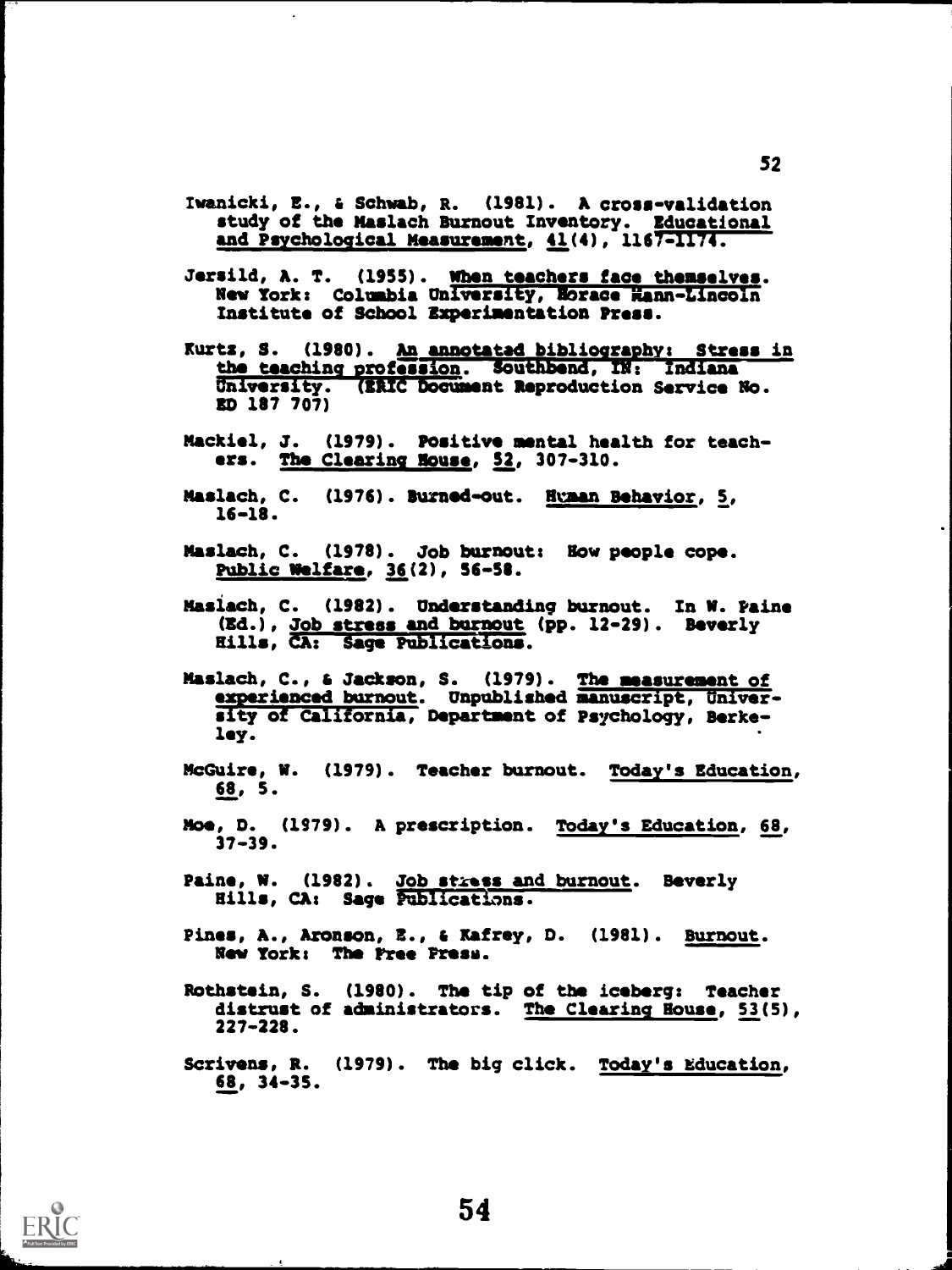- Shinn, M. (1982). Methodological issues: Evaluating and using information. In W. Paine (Ed.), Job stress and burnout (pp. 61-79. Beverly Hills, CA: Sage Publications.
- Walsh, D. (1979). Classroom stress and teacher burnout. Phi Delta Kappan, 61, 253-258.
- Zimmeam B. J. (1970). The relationship between teaches classroom behavior and student school anxiety levels. Psychology in the Schrols, 7, 89-93.

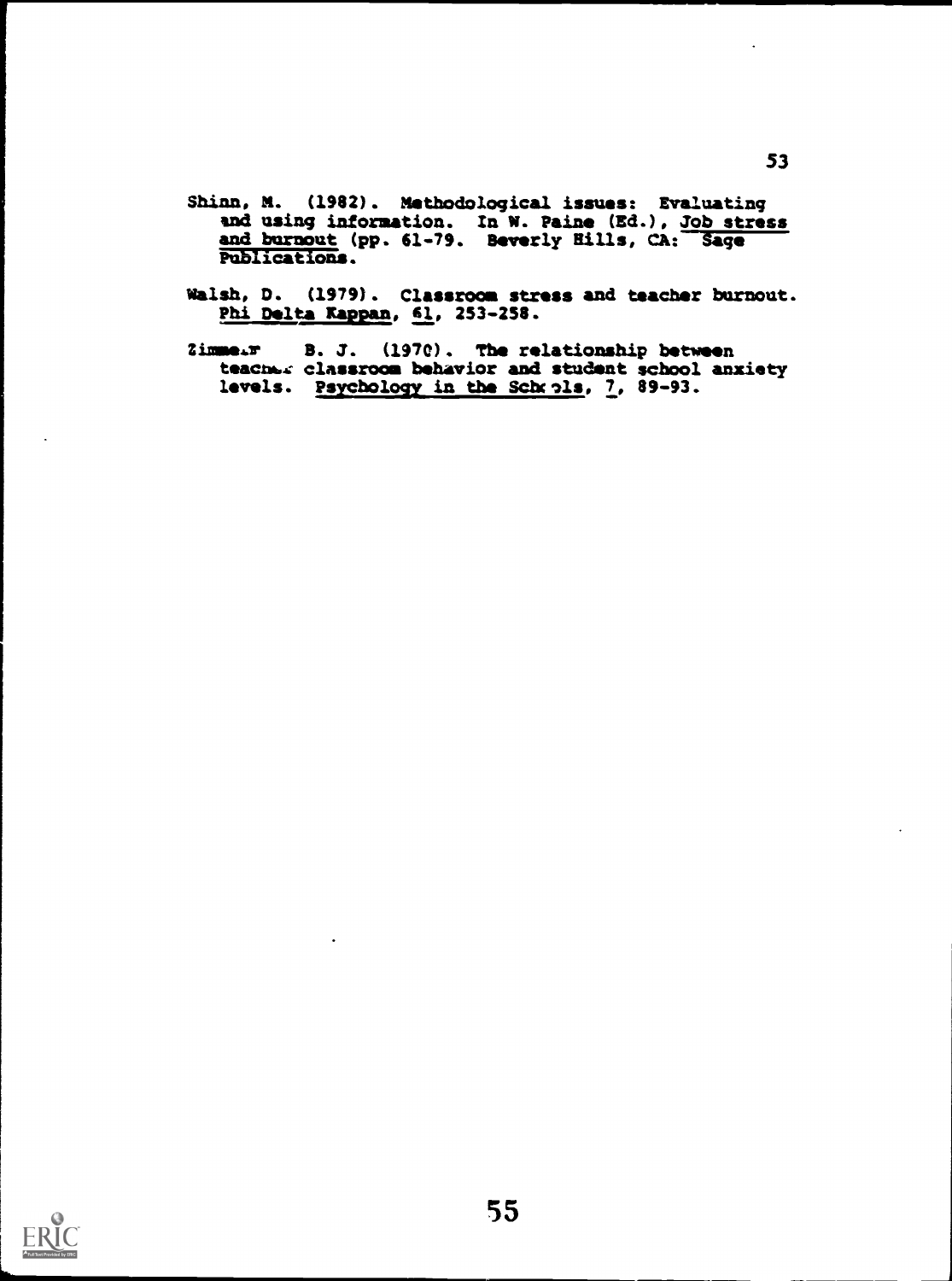APPENDIX A

 $\ddot{\phantom{a}}$ 

SDTA TEACHER BURNOUT QUESTIONNAIRE



 $\bullet$ 

 $\sim$   $\bar{\rm E}$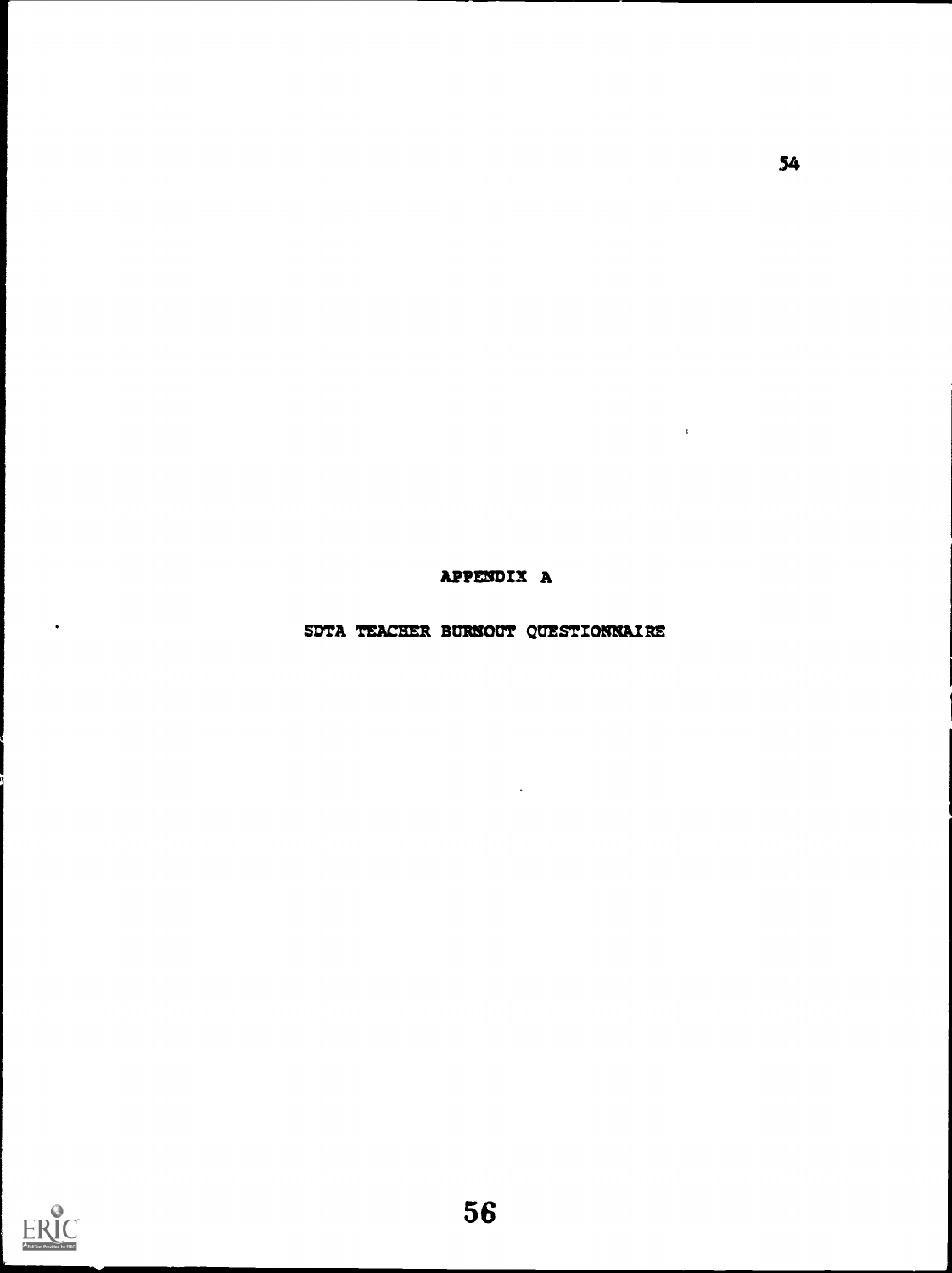

#### SOTA TEACHER EURMOUT QUESTIONNAIRE

The Si. Ciego Teachers Association is sponsorimg this questionnaire to 44344S the Problem of burnout among teachers in San Mese City Schools. In remolding to the itbee below, PLEASE 3SE THE COMPUTER AM ER SHEET PADVIDEC WITH THIS QUISTIOMMAIII amd <u>return to your SOTA lies, by FERNARY 1st, 1904</u>. Theak you. Your participation fe greatly appreciated.

PLEASE PE4CIL-IN THE CIRCLE OK YOUR AMER SHEET WHICH INDICATES YOUR ANSWER TO EACH OF THE PCLLOMING ITEMS. (Use ite. 2 pemcil.)

#### Item Item

- 1. First number in your age.
- 
- 2. Sneed musemer ie yew age. 3. sm. (0) Mee (1) Female
- 4. Years of teaching experience: (0) 1-S (1) 4.10 (2) 11.15 (3) 16-20 (4) Over ZO
- S. Tears of teaching ie Sae Diego City Schools<br>(0)  $1-5$  (1) 6-10 (0) 1-S (1) 6-10 (2) 11-15  $(4)$  Over 20
- 6. Yearly Schedule: (0) Traditional (1) fear-round
- 7. Teaching level nom: tO) Elesmetary (1) Middle School 1 amnia. Nigh (3) Nigh Scheel
	- t4) Bee-classreso
- S. Maio subject area taught (Secondary only)<br>(0) English (1) Language Arts (0) English (1) Language Arts (3) Art/Nusic/Drema<br>(5) Math (4) Industrial Arts (S) Math  $(6)$  Science<br> $(3)$  P.E.  $(9)$  Other
- 0. 4th digit is year school's ZIP code.
- 10. Sth digit to your school's ZIP code.

#### TEACHING CLIMATE:

Please foliate as your answe. sheet, year agreeneet or disagreement with each of the fallowing statements as they apply to the school at which you are now teaching. Fill ie the appropriate circle on your answer sheet for each item, using the following stories key:

(0) Strongly disagree (1) Disagree (2) Undecided (3) Agree (4) Strongly agree

- 11. There is a sense of teammerk among teachers at my school.
- 12. Parents are involved with their children's education here.
- 13. The teachers at my school have as effective voice in imeortast decisions affecting our jobs.
- 14. Rules which apply to teachers at this school are few and flexiole.
- 75. My school is unified in striving for clear educational goals.
- 16. Teachers at op school are encouraged to try mew and creative solutions for existing problems.
- 17. The facilities at my school (buildings, classrooms, furniture, etc.) are adequetely maintained.
- 18. My school has enough materials for teachers to be effective.
- 19. Teachers at my school are recognized for exceptional performance.
- 20. My school has programs designed to motivate the students.

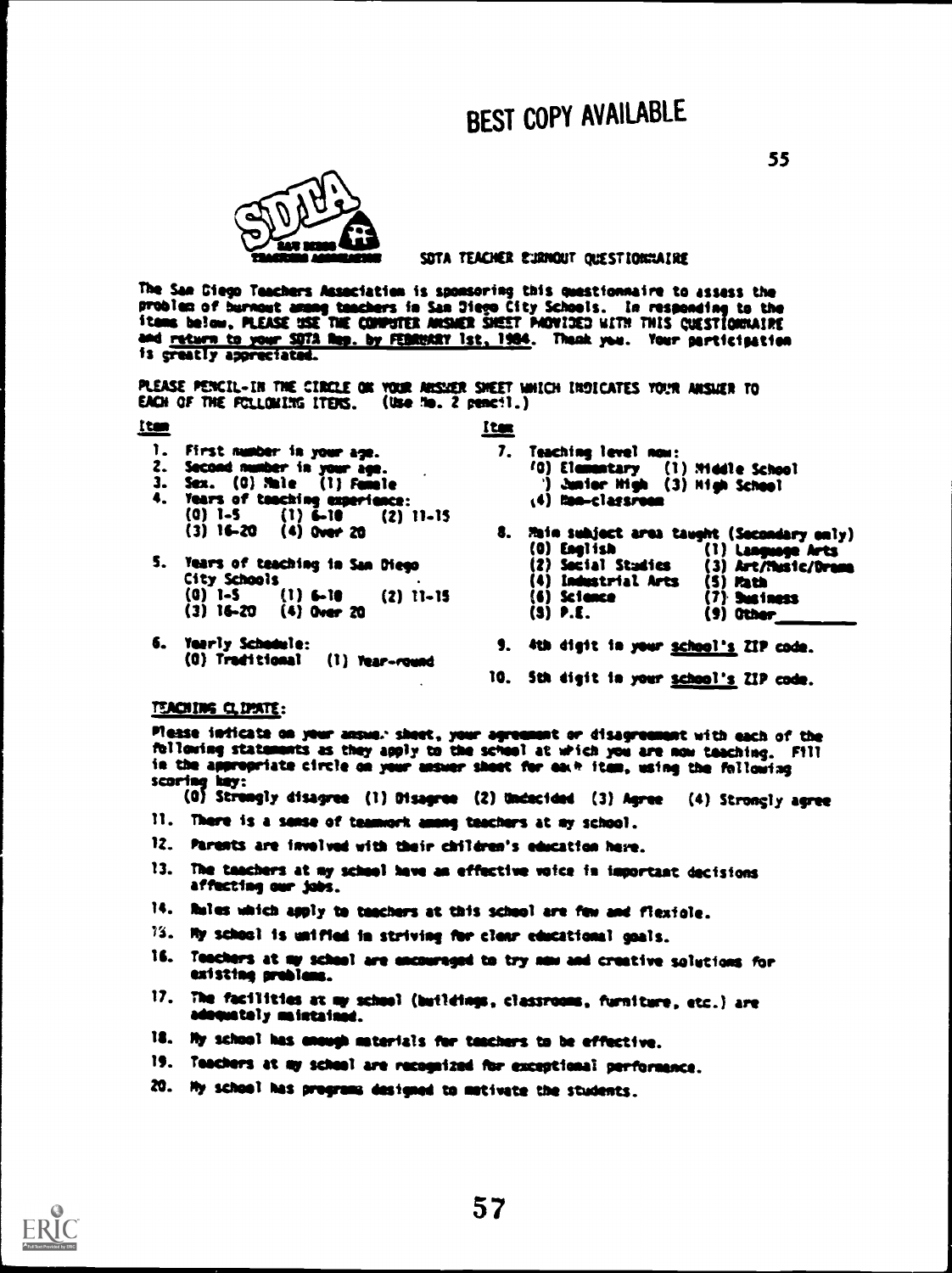# CAUSES:

|              | Please indicate on your answer sheet the extent to which each of the following items<br>contributes to your feelings of stress or dissatisfaction in your job as teacher.<br>Fill in the appropriate circle on your answer sheet using the following scoring key:<br>$(0)$ He impact $(1)$ Hild impact $(2)$ Moderate impact $(3)$ Strong mapact<br>(4) Severe immect |
|--------------|-----------------------------------------------------------------------------------------------------------------------------------------------------------------------------------------------------------------------------------------------------------------------------------------------------------------------------------------------------------------------|
| <u> [tan</u> | ZT. Lack of job security or continuity.                                                                                                                                                                                                                                                                                                                               |
| 22.          | Threat of student violence or vandalism.                                                                                                                                                                                                                                                                                                                              |
| 23.          | Classroom discipline difficulties.                                                                                                                                                                                                                                                                                                                                    |
| 24.          | Feelings of being trapped in the profession.                                                                                                                                                                                                                                                                                                                          |
| 25.          | Low salary.                                                                                                                                                                                                                                                                                                                                                           |
| 26.          | Isolation from poers and colleagues.                                                                                                                                                                                                                                                                                                                                  |
| 27.          | Conflicts with administration.                                                                                                                                                                                                                                                                                                                                        |
| 28.          | Lack of participation in decisions about job.                                                                                                                                                                                                                                                                                                                         |
| 29.          | Mogative contacts with parents.                                                                                                                                                                                                                                                                                                                                       |
| 30.          | Fublic image of teachers.                                                                                                                                                                                                                                                                                                                                             |
| 31.          | Lack of support services for professional problems.                                                                                                                                                                                                                                                                                                                   |
|              | 32. Lack of support services for personal problems.                                                                                                                                                                                                                                                                                                                   |
| 33.          | Threat of school clasings.                                                                                                                                                                                                                                                                                                                                            |
| 34.          | Increased paper work.                                                                                                                                                                                                                                                                                                                                                 |
|              | 35. Other:__                                                                                                                                                                                                                                                                                                                                                          |
|              |                                                                                                                                                                                                                                                                                                                                                                       |
|              | PSYCHOLOGICAL EFFECTS:<br>Please indicate on your answer sheet your agreement or lack of agreement with each of<br>the following statements. Fill in the appropriate circle on your answer sheet for<br>each item using the following scoring key:<br>(0) Strongly disagree (1) Disagree (2) Undecided (3) Agree (4) Strongly agree                                   |
|              | 36. Teaching drains me emptionally.                                                                                                                                                                                                                                                                                                                                   |
| 37.          | I dread going to work each day.                                                                                                                                                                                                                                                                                                                                       |
| ж.           | I often take sick days.                                                                                                                                                                                                                                                                                                                                               |
| 39.          | I fuel it's impossible for me to make a positive difference in my students' lives.                                                                                                                                                                                                                                                                                    |
| 40.          | I feel depressed frequently about my profession.                                                                                                                                                                                                                                                                                                                      |
| 41.          | I go through the mations of teaching each day without much involvement.                                                                                                                                                                                                                                                                                               |
| 42.          | After vecations, I am usually unhappy about returning to the classroom.                                                                                                                                                                                                                                                                                               |
| 43.          | I have feelings of hopelessness about my professional future.                                                                                                                                                                                                                                                                                                         |
| 44.          | I feel I might really have a mervous breakdown someday, if I don't stup teaching.                                                                                                                                                                                                                                                                                     |

- 46. I am worried that I'm taking too many drugs.
- 41. Sometimes I tend to treat students as impersonal objects.
- 48. I feel my students are "the enemy."